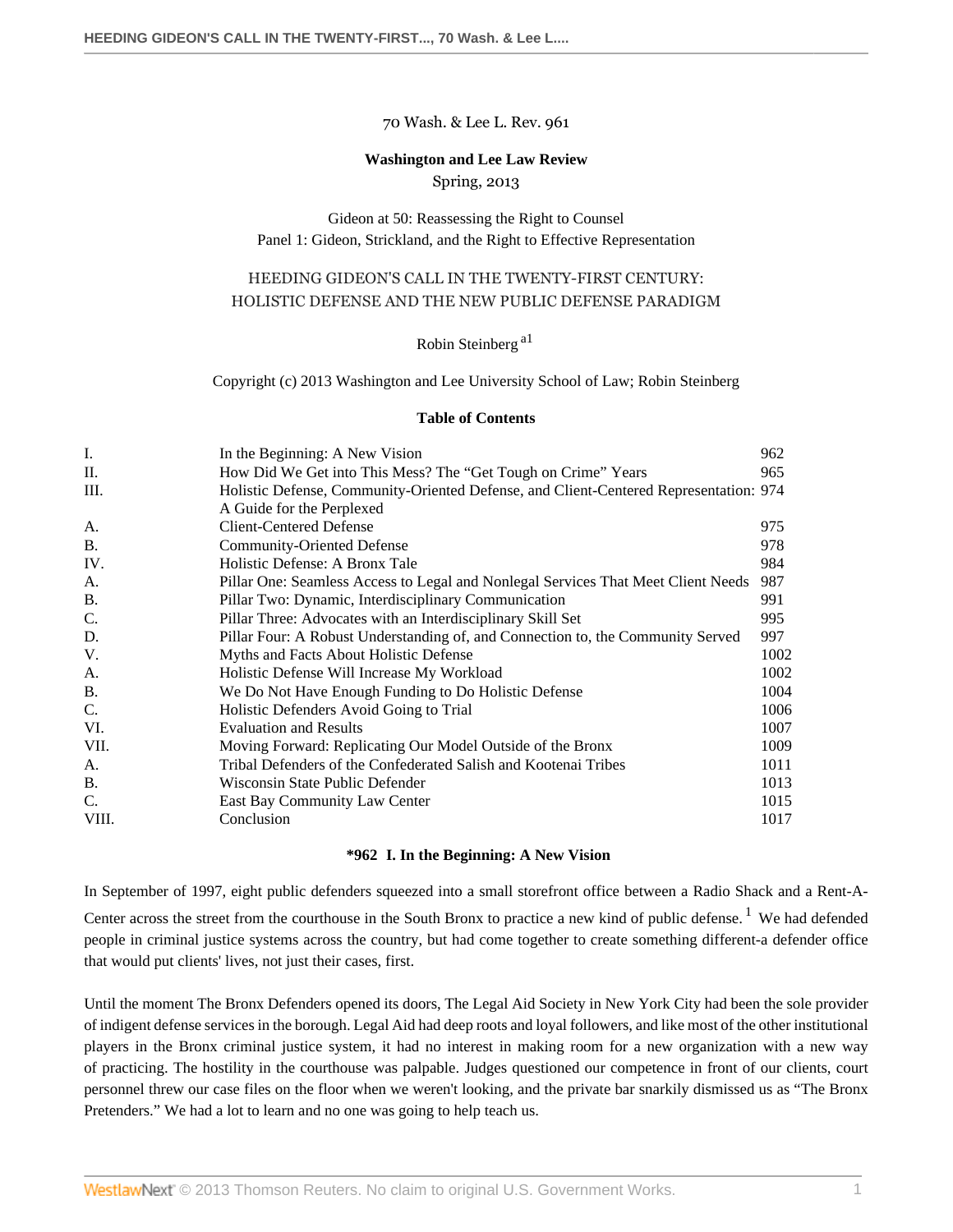Despite the obstructionism and the deluge of cases that come with being an institutional defender, the office rapidly established itself as tough, uncompromising, and innovative. From challenging the way grand jury practice had been conducted for decades, to filing novel motions, we refused to accept the legal status quo in the Bronx Criminal Courthouse. **\*963** And while we waged a war in the courthouse to reform Bronx practice, we were doing something far more radical. We were listening. We listened to neighbors in bodega lines, housing projects, and community centers. We listened to members of tenant associations, school boards, and churches. But most of all, we listened to clients because in order to defend our clients powerfully and effectively, we needed to hear their stories, understand their needs, and give voice to their concerns.

Here is what we discovered: Clients often cared more about the life outcomes and civil legal consequences of a criminal case than about the case itself. Liberty interests were not always paramount. The lawyers and social workers were overwhelmed with stories about housing, immigration, public benefits, jobs, and child custody from clients charged with even petty misdemeanors like smoking marijuana in public or jumping a turnstile. As it turned out, the problem was rarely the criminal case itself, but rather the very real threat of losing public housing, getting deported, having their public benefits cut off, or having their children placed in foster care. Fifty years after Gideon v. Wainwright,  $^2$  $^2$  what The Bronx Defenders realized was that its clients were facing a whole new host of problems that demanded an entirely new model of public defense. That model is "holistic defense."

<span id="page-1-1"></span>Fifteen years after those eight public defenders set out to create something different, holistic defense is widely recognized as the most effective model of public defense in the country. This Article will define holistic defense, which is comprised of four "pillars," and discuss how The Bronx Defenders and other public defenders around the country are implementing the model. It will explain how holistic defense relies on an interdisciplinary team of experts, including criminal attorneys, social workers, civil attorneys, investigators, and legal advocates, who work side- by-side to address all aspects of a client's case, thus providing seamless access to legal services and nonlegal services under one roof (Pillar One). This Article will then outline how working in teams enables advocates to have dynamic, interdisciplinary communication about the client and his case. Frequent, open communication-in-person and through e-mail, text, and on the **\*964** phone-ensures that all team members stay abreast of the details of the case and the client's life, and that the client feels confident in the strength of his representation (Pillar Two). It will show how advocates are cross-trained in every discipline (criminal law, civil law, immigration, and social work) so that they have an interdisciplinary skill set, meaning that they can recognize the numerous issues clients face, ask the right questions, and make the appropriate referrals to other advocates on the team-depending on the client's situation and priorities. An interdisciplinary skill set thereby enables advocates to represent clients in a fundamentally different way (Pillar Three). Finally, this Article will demonstrate how a holistic public defender office has a robust understanding of, and connection to, the community served; it is (ideally) located in the community, making its services accessible to clients and familiarizing its staff with the underlying issues that drive poor people into the criminal justice system. Moreover, a holistic defender office conducts outreach, education, organizing, and policy work in partnership with clients and other community members to create large-scale change in the community (Pillar Four).

Part II will outline the changes in criminal justice policy and practice that have necessitated the creation and implementation of the holistic defense model. Part III will discuss how holistic defense is distinct from client-centered defense and communityoriented defense. Part IV will clearly define holistic defense, elaborate on the pillars that must be met to practice holistic defense, and illustrate each pillar with case-specific examples. This Part will be particularly useful for public defenders, academics, and community-based organizations working on criminal justice issues. Part V will debunk myths about holistic defense, such as the claim that holistic defense is antitrial, and Part VI will describe how to evaluate holistic defense. Finally, Part VII will focus on the holistic defense movement, pioneered by The Bronx Defenders' Center for Holistic Defense, which trains a wide array of public defender offices around the country in holistic techniques.

# **\*965 II. How Did We Get into This Mess? The "Get Tough on Crime" Years**

<span id="page-1-0"></span>The past fifty years have seen a dramatic shift in our country's approach to crime, which has had disastrous consequences for inner-city areas like the South Bronx. Many scholars have discussed the impact on poor black and Latino communities of "tough on crime" legislation that arose during the civil rights era. In the last few decades, it has become favorable for politicians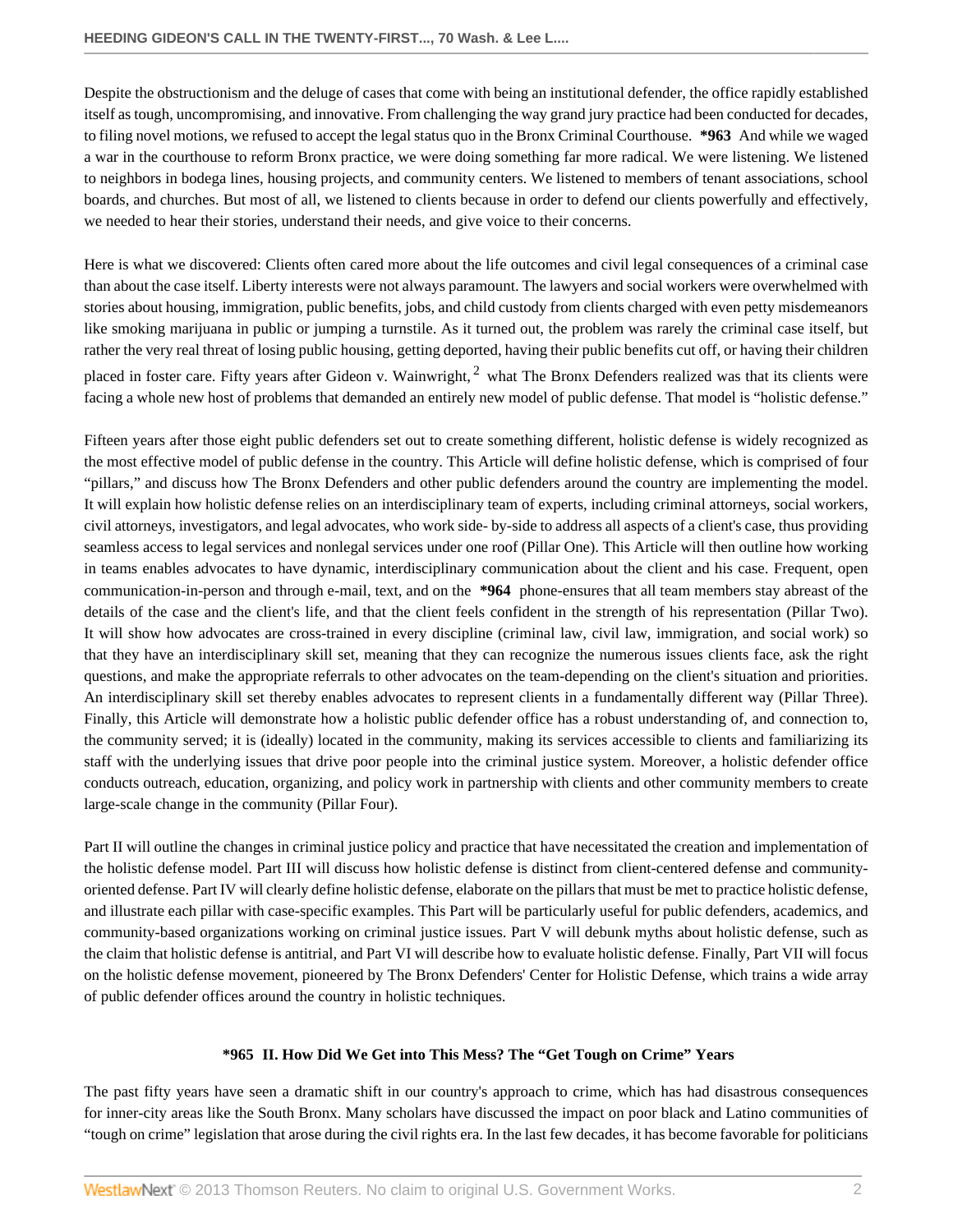<span id="page-2-5"></span><span id="page-2-4"></span><span id="page-2-3"></span><span id="page-2-2"></span><span id="page-2-1"></span><span id="page-2-0"></span>to boost their popularity by promoting "three strikes" sentences and other punitive policies.<sup>[3](#page-20-3)</sup> The acceptance of the "broken windows theory" has also led to overpolicing of inner-city communities through order-maintenance policies<sup>[4](#page-20-4)</sup> and a rise in arrests of people who previously did not have criminal records. <sup>[5](#page-20-5)</sup> Moreover, the "War on Drugs," launched in earnest during Ronald Reagan's presidency, has contributed greatly to mandatory minimum sentencing and mass imprisonment, particularly of poor people of color. <sup>[6](#page-20-6)</sup> In 2010, there were 7.1 **\*966** million people under correctional supervision in the United States; nearly 5 million were on probation or parole, and more than 2.2 million were in jail or prison. <sup>[7](#page-20-7)</sup> In 1964, one year after Gideon, there were just over 200,000 people in the United States in state or federal prison; <sup>[8](#page-20-8)</sup> by 2010, that number had ballooned to over 1.6 million.<sup>[9](#page-21-0)</sup> African-Americans and Latinos almost exclusively bear the brunt of the dramatic increase in our prison population. <sup>[10](#page-21-1)</sup> Nearly 80% of inmates in state prison for drug offenses are African-American or Latino. <sup>[11](#page-21-2)</sup> According to a Department of Justice report, approximately 1 in 3 black males, 1 in 6 Hispanic males, and 1 in 17 white males are expected to go to prison during their lifetime.<sup>[12](#page-21-3)</sup>

<span id="page-2-16"></span><span id="page-2-15"></span><span id="page-2-14"></span><span id="page-2-13"></span><span id="page-2-12"></span><span id="page-2-11"></span><span id="page-2-10"></span><span id="page-2-9"></span><span id="page-2-8"></span><span id="page-2-7"></span><span id="page-2-6"></span>Millions of low-level arrests per year serve as the gateway into a backward criminal justice system, from which many people struggle to escape. In 2010, there were [13](#page-21-4).1 million arrests, the highest number of which were for drug violations. <sup>13</sup> As more and more Americans become entangled in the criminal justice system, "collateral consequences" of criminal proceedingsalso called "hidden consequences" or "invisible punishments"-have expanded as well, wreaking havoc on the lives of people caught in **\*967** the system and their families. <sup>[14](#page-21-5)</sup> There has been substantial literature in recent years about these collateral consequences. <sup>[15](#page-21-6)</sup> Beginning in the 1990s, many states started permanently banning convicted felons from voting, <sup>[16](#page-21-7)</sup> terminating the parental rights of convicted felons,  $17$  and increasing occupational bars for people with criminal convictions.  $18$  Congress expanded the range of crimes that make an immigrant eligible for deportation, <sup>[19](#page-21-10)</sup> and **\*968** made people convicted of drug-related crimes ineligible for federal public assistance and food stamps. <sup>[20](#page-21-11)</sup> Congress also enacted laws that make people convicted of certain crimes temporarily and sometimes permanently ineligible for public housing  $21$  and federal financial aid.  $22$  These invisible punishments do not just affect those convicted of criminal offenses. They impact people who are acquitted, too. In New York, where 1 in 3 people who are arrested are never convicted,  $^{23}$  $^{23}$  $^{23}$  many of these same people will still face consequences related to their arrests. Loss of legal immigration status, housing, public benefits, and employment are collateral consequences that often affect a person at the moment of arrest, regardless of his or her innocence.

<span id="page-2-22"></span><span id="page-2-21"></span><span id="page-2-20"></span><span id="page-2-19"></span><span id="page-2-18"></span><span id="page-2-17"></span>Advances in technology have made collateral consequences more than just a hypothetical fallout of criminal justice involvement. Local, state, and federal electronic data-gathering and information-sharing means that the details of a person's life are immediately revealed to various agencies and that information is never fully erased. For example, in New York State, there are many different agencies that keep computerized records of arrests and prosecutions, and data-sharing is practiced **\*969** widely regardless of sealing mandates. <sup>[24](#page-22-3)</sup> At the end of 2010, the Bureau of Justice Statistics reported that state repositories held criminal records of more than 97.8 million people, and 92% of these records were automated.  $25$  In comparison, in 1989, states held only 45.6 million criminal records and only 60% were automated. <sup>[26](#page-22-5)</sup> In New York, the Division of Criminal Justice Services (DCJS) is the state depository, and its criminal records can be accessed fairly easily by future employers. <sup>[27](#page-22-6)</sup> Additionally, anyone willing to pay \$65 can search for a person's criminal history in New York State through the Office of Court Administration. <sup>[28](#page-22-7)</sup>

<span id="page-2-28"></span><span id="page-2-27"></span><span id="page-2-26"></span><span id="page-2-25"></span><span id="page-2-24"></span><span id="page-2-23"></span>The federal government maintains its own automated databases to share information with states and local law enforcement. The National Crime Information Center (NCIC) is an electronic database that kept nearly 12 million criminal records in 2011, [29](#page-22-8) which can be accessed by law enforcement **\*970** agencies nationwide in less than one second. [30](#page-22-9) As of December 1, 2011, the Interstate Identification Index (III) maintained records on 75.4 million people charged with felonies or "serious" misdemeanors.<sup>[31](#page-22-10)</sup> In 2011, the FBI kept more than 70 million criminal fingerprints and more than 31 million civil fingerprints in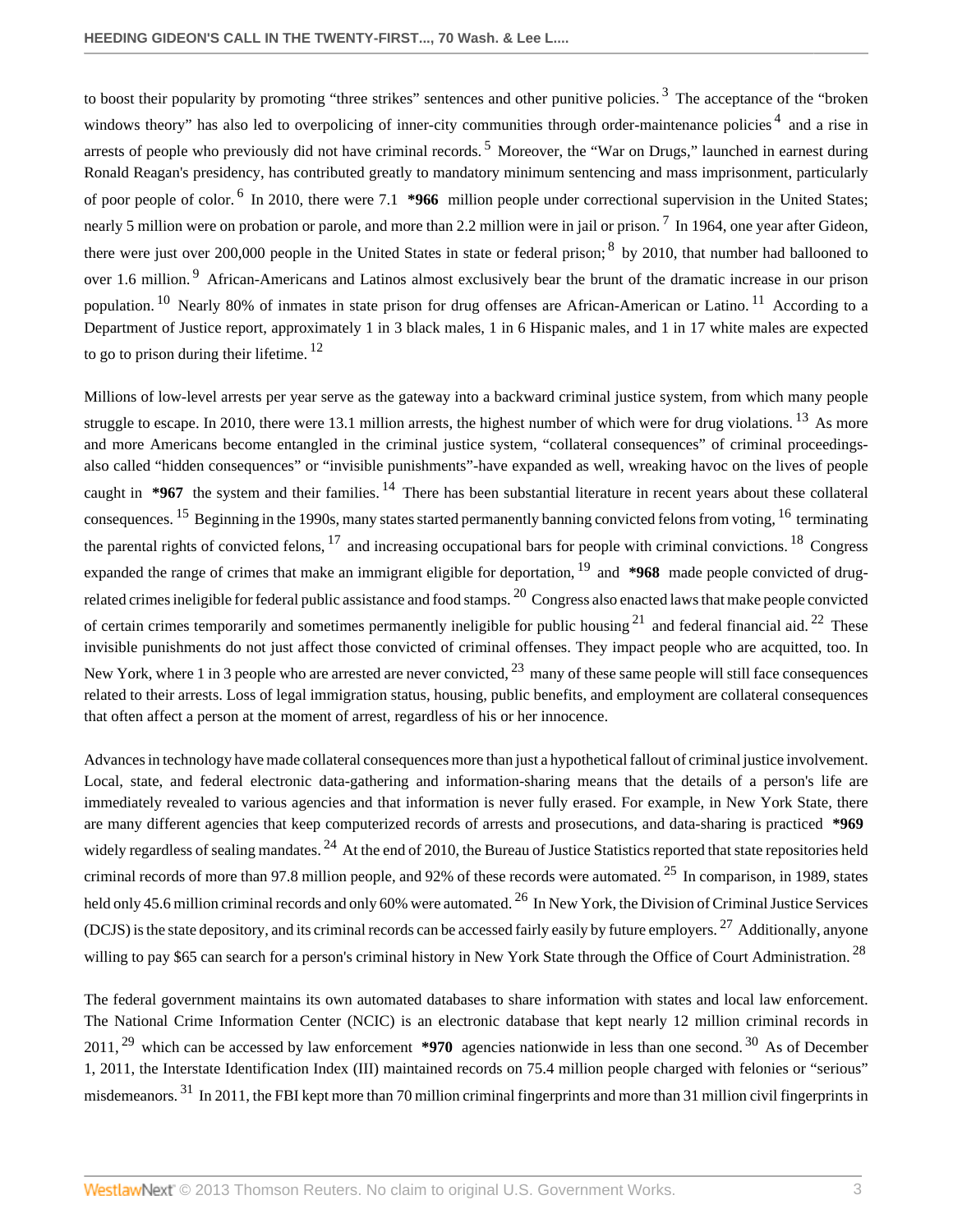<span id="page-3-1"></span>its Integrated Automated Fingerprint Identification System (IAFIS), which can be accessed-within minutes-for criminal justice purposes or for civil purposes, like employment or licensing screening. <sup>[32](#page-22-11)</sup>

<span id="page-3-2"></span>The automation and availability of criminal record data have made it easier for landlords and employers to conduct criminal background checks. In addition to state depositories and court records, many employers use private commercial databases that compile and manage criminal records; some of these databases keep over 100 million criminal history records.<sup>[33](#page-22-12)</sup> To make matters worse, criminal records-from state, federal, and commercial **\*971** databases-often contain errors or are out-of-date, inadvertently disqualifying our clients from public housing or employment. [34](#page-22-13)

<span id="page-3-3"></span>At The Bronx Defenders we have seen first-hand the devastating impact of the expansion of city, state, and federal data collection and sharing. As soon as our immigrant clients reach Riker's Island, Immigration and Customs Enforcement (ICE) can swoop in to place the client in deportation proceedings. Our clients are denied jobs, public housing, and private apartments because their future employers and future landlords are informed of their criminal records via an online database, which is riddled with errors. These same electronic systems enable licensing agencies to quickly revoke our clients' licenses to be hairdressers, security guards, and home attendants after they are arrested, even if the arrest has nothing to do with their profession.<sup>[35](#page-23-0)</sup> Today, even minor criminal justice involvement can send a client and her family into crisis, insecurity, and instability.

<span id="page-3-5"></span><span id="page-3-4"></span>Moreover, as our clients-and clients of public defenders everywhere-struggled with a widening array of civil legal consequences, it also became increasingly difficult for them to obtain civil legal assistance. Public defender offices typically do not offer civil legal services or social services in-house, and few have partnerships with agencies that do. In fact, an oft-ignored impact of Gideon v. Wainwright is the way that it siloed the field  $*972$  of "poverty law" as conceived in the 1960s  $36$  by creating a separate stream of government funding exclusively for indigent criminal defense. Other factors also exacerbated the division between public defender offices and civil legal aid providers, including the Legal Services Corporation's (LSC) funding restrictions on civil legal assistance for people involved in the criminal justice system.<sup>[37](#page-23-2)</sup>

<span id="page-3-10"></span><span id="page-3-9"></span><span id="page-3-8"></span><span id="page-3-7"></span><span id="page-3-6"></span>**\*973** At The Bronx Defenders, we concluded that this new age of far-reaching technology and punitive criminal justice policy called for a radically different kind of public defender office, one that reflected the original-holistic-spirit of poverty lawyering.<sup>[38](#page-23-3)</sup> The interconnected nature of city, state, and federal agencies in the twenty-first century makes it impossible to defend clients by using the traditional approach of focusing only on the criminal case. Defenders can no longer ignore the ways in which poor people in America are easily ensnared by a web of government agencies once they become involved in the criminal justice system-even if they are found to be innocent. This is even more crucial since the 2010 Supreme Court decision of Padilla v. Kentucky  $39$  mandated that defenders advise their clients on the serious and likely consequences of a plea.  $40$  While Padilla focused \*974 on the immigration consequences of a plea bargain, the language of the Court is more expansive. <sup>[41](#page-24-0)</sup> Padilla clarifies what holistic defense was created to address-that criminal case dispositions have dire consequences and effects in many areas of a client's life that must be addressed.  $42$  In this context, focusing on securing "the least restrictive disposition"the mantra of traditional public defense training-does not necessarily result in the most desirable outcome. In fact, that mantra exposes a profound misunderstanding of the nature of poverty in America today. Public defenders must become aware of the many traps, hidden punishments, and big and small losses of liberty that befall their clients, and be equipped to address them. <sup>[43](#page-24-2)</sup> This is where holistic defense comes in.

#### <span id="page-3-12"></span><span id="page-3-11"></span><span id="page-3-0"></span>**III. Holistic Defense, Community-Oriented Defense, and Client-Centered Representation: A Guide for the Perplexed**

In the four decades since Gideon v. Wainwright, there have been several attempts to change the practice of public defense in offices around the country. In addition to "holistic defense," public defenders often describe themselves as using a "clientcentered" or a "community-oriented" approach. Public defenders, academics, and policymakers tend to use these three terms interchangeably, which proves confusing and dilutes holistic defense, making it seem like just another trend. Unlike these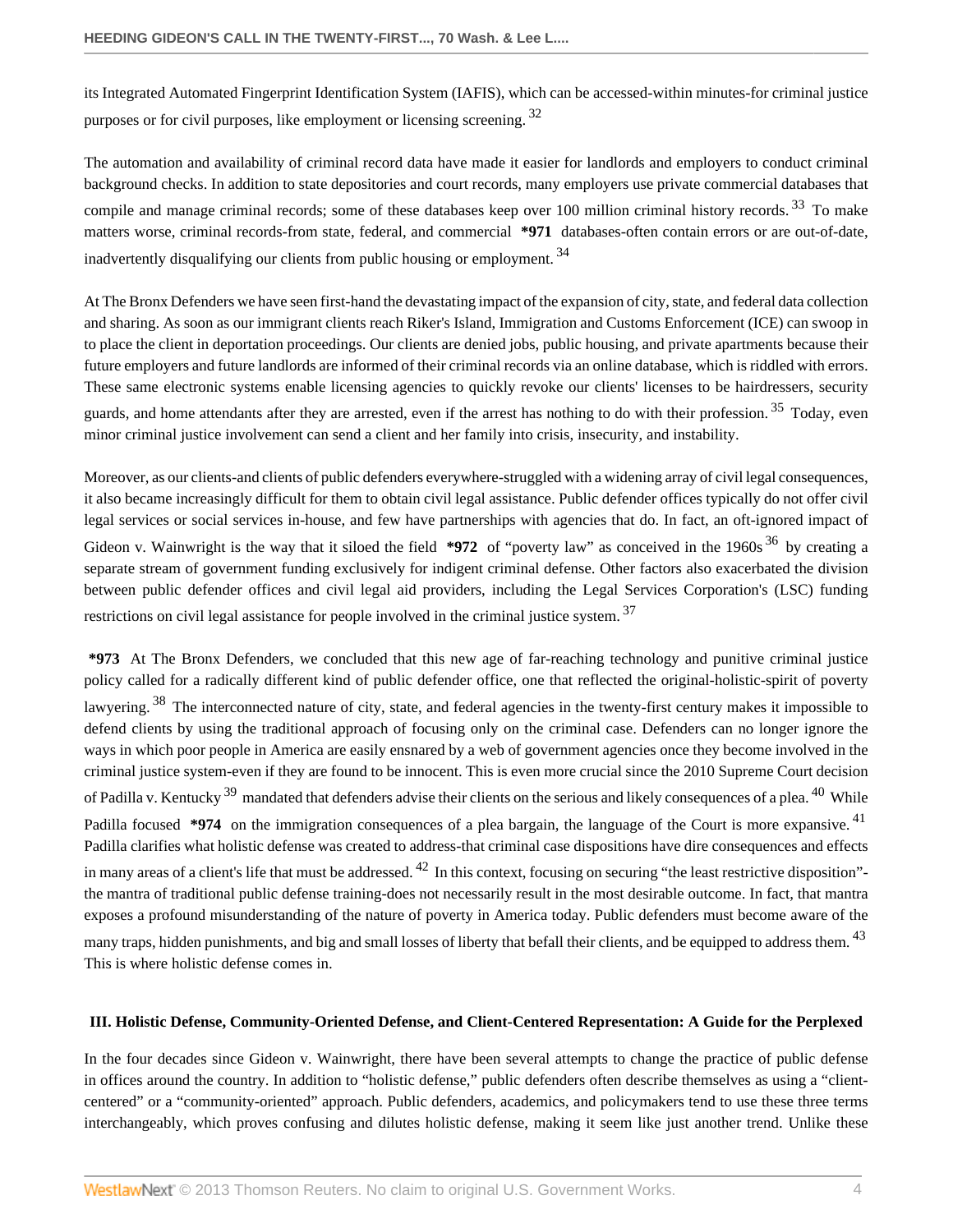approaches, holistic defense not only redefines what public defense is, but it offers an entirely new model of practice-one that can be implemented on an institutional level.<sup>[44](#page-24-3)</sup> Neither the **\*975** community-oriented nor the client-centered approach has challenged the traditional definition of public defense or offered an alternative to this traditional model that has been replicated since Gideon. However, these approaches are clear predecessors of holistic defense and deserve more than a brief mention, as they have greatly informed the evolution of the model. In this section, I will give an overview of the history and definition of client-centered defense and community-oriented defense and how these approaches have been incorporated into the four pillars of holistic defense.

#### <span id="page-4-5"></span><span id="page-4-3"></span><span id="page-4-2"></span><span id="page-4-1"></span>**A. Client-Centered Defense**

<span id="page-4-0"></span>Client-centered defense took hold as part of a broader movement in lawyering, beginning in the late 1970s. <sup>[45](#page-24-4)</sup> Client-centered lawyering marked a shift from a conservative, paternalistic attorney-as-decisionmaker strategy, to an approach that considers the needs, wants, and values of the client and includes the client in decisionmaking for the case. <sup>[46](#page-24-5)</sup> In the 1991 book, Lawyers as Counselors: A Client-Centered Approach, David A. Binder, Paul Bergman, and Susan C. Price explained how the clientcentered approach differed from the traditional approach:

As you might imagine . . . client-centered and traditional conceptions of lawyering have much in common. Both, for example, recognize the critical importance of legal analysis and have as their ultimate goal maximum client satisfaction. . . . However, the client-centered conception "fills in" the traditional approach . . . by emphasizing the importance of clients' expertise, thoughts and feelings in resolving problems. In a client-centered world, your role **\*976** involves having clients actively participate in identifying their problems, formulating potential solutions, and making decisions. Thus, client-centered lawyering emanates from a belief in the autonomy, intelligence, dignity and basic morality of the individual client. [47](#page-24-6)

<span id="page-4-4"></span>Gary Bellow and Bea Moulton's casebook, The Lawyering Process: Materials for Clinical Instruction and Advocacy, originally published in 1978, initiated client-centered representation for poor communities. As a Harvard Law School professor, Gary Bellow started a legal services center the following year, in 1979, now the WilmerHale Legal Services Center, which trained Harvard law students to provide client-centered legal services to indigent clients in the Jamaica Plain neighborhood of Boston. <sup>[48](#page-24-7)</sup> Bellow advocated for a "participatory" lawyer-client relationship, which requires "explicit and extensive disclosure" so that clients are well informed of the risks and benefits of various strategies.<sup>[49](#page-24-8)</sup> By informing the client of his options and making the plan of action his responsibility, the attorney "demands energy, intelligence, and judgment" <sup>[50](#page-24-9)</sup> from the client, and "makes" the client a doer, responsible for his choices." [51](#page-24-10) Bellow also notes that at the very least, client-centered **\*977** representation, by demanding active participation from the client, ensures that the client feels more comfortable with his representation.<sup>[52](#page-24-11)</sup>

The definition of client-centered lawyering for poor clients has not changed much since Bellow and Moulton wrote The Lawyering Process. Jonathan Rapping, Associate Professor at John Marshall Law School, promotes client-centered defense as the President and Founder of the Southern Public Defender Training Center.<sup>[53](#page-24-12)</sup> Describing the center's philosophy, he writes:

<span id="page-4-11"></span><span id="page-4-10"></span><span id="page-4-9"></span><span id="page-4-8"></span><span id="page-4-7"></span><span id="page-4-6"></span>We emphasize the importance of humanizing the client every chance the lawyer gets to combat the impulse of judges and prosecutors to see him as just another faceless defendant. We also stress the importance of advocating for the client's interests, and not assuming the lawyer knows what is best for the client. Ultimately, we want our participants to treat each client with the respect and attention we would all want for our own loved ones. [54](#page-24-13)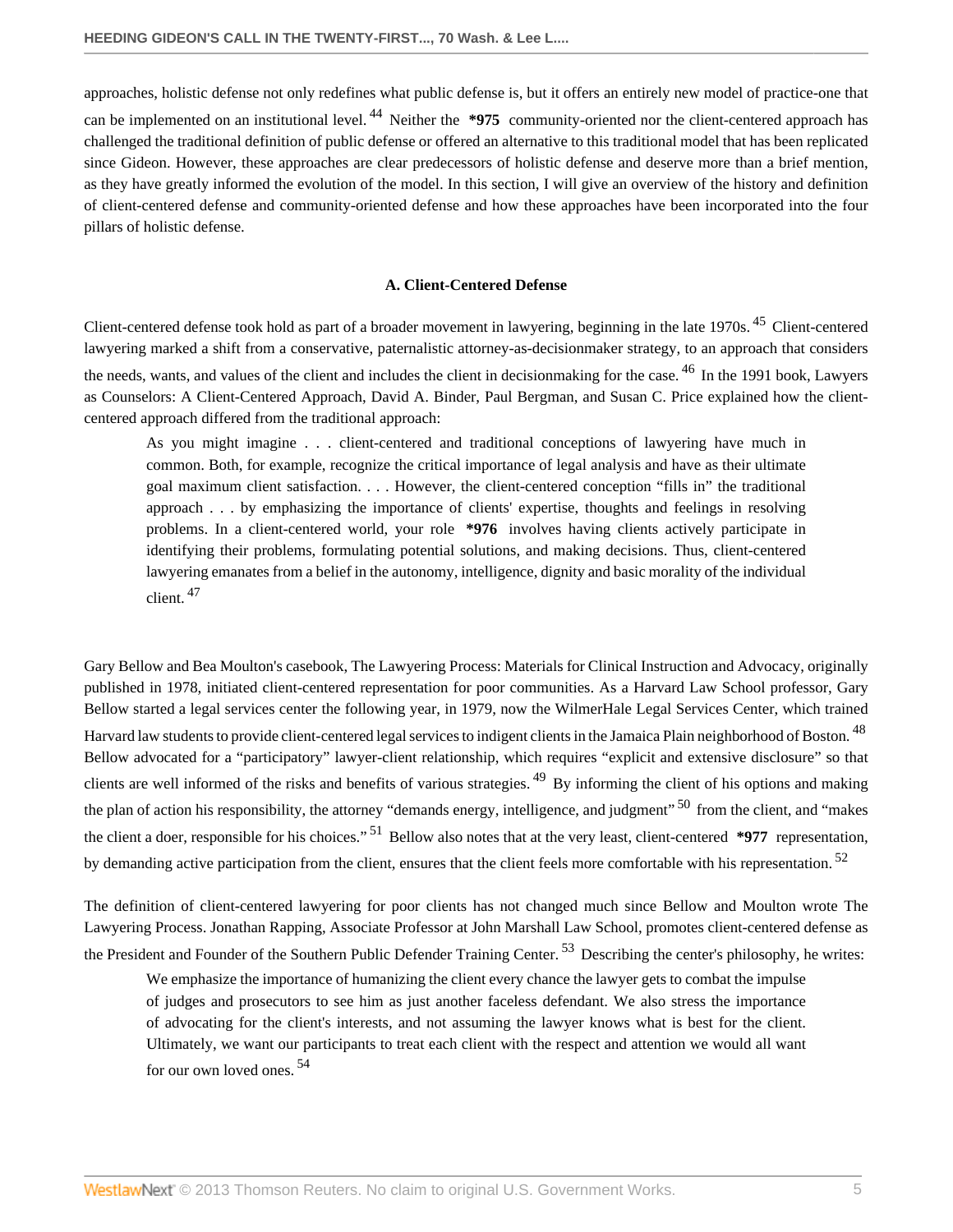<span id="page-5-1"></span>The client-centered approach is an essential component of effective holistic defense. Client-centered defense is incorporated in all four pillars of the model. [55](#page-25-0) While an office that is holistic, by **\*978** definition, engages in client-centered representation, a client-centered office does not necessarily provide holistic defense. This is not just a matter of semantics. Without advocates trained to identify the legal and social work issues beyond the criminal case, and without providing seamless access to services to address those issues and defend against the direct consequences of even minor criminal justice involvement, even a "clientcentered" defender who treats her clients with respect does not provide holistic representation. Getting great criminal case dispositions, treating clients with dignity, and giving them the facts to help them decide whether to take their case to trial or accept a pretrial case disposition is critical, but falls short of the approach's own goal. By advising clients solely about their criminal case, without also addressing the host of other consequences of criminal justice involvement, defenders inadvertently disempower clients from making real choices about what consequences they are willing to accept and which ones they are not. Some clients might choose a more restrictive criminal case disposition-and possibly even more jail time-if it means keeping their kids out of foster care, avoiding deportation, an eviction, or the loss of a job. And some clients might do anything to avoid more jail time-even if it means risking their public benefits, their housing status, or their custody arrangements. Only clients can prioritize these consequences of criminal justice involvement. Being "client-centered" is a given, but providing holistic defense is the goal.

#### <span id="page-5-7"></span><span id="page-5-6"></span><span id="page-5-5"></span><span id="page-5-4"></span>**B. Community-Oriented Defense**

<span id="page-5-3"></span><span id="page-5-2"></span><span id="page-5-0"></span>Community-oriented defense gained renown in the 1990s with the founding of Neighborhood Defender Service of Harlem (NDS). [56](#page-25-1) NDS was located in Harlem, and provided **\*979** "neighborhood representation," meaning that anyone accused of a crime within a certain "catchment area" of Harlem was assigned to an NDS attorney instead of being assigned an attorney at random upon arrival at the courthouse. This enabled NDS to provide crucial prearrest services and represent clients in multiple jurisdictions.  $57$  NDS also had strong ties to the community through education and outreach programs, devised specifically to meet Harlem residents' needs.<sup>[58](#page-25-3)</sup> Inspired by NDS, the Youth Advocacy Project in Roxbury, Massachusetts, developed a community-oriented model to represent young people charged with crimes in the early 1990s. [59](#page-25-4) Under the leadership of Josh Dohan, who was the first staff attorney, the Youth Advocacy Project established relationships with community organizations, performed community outreach, and participated in advocacy. <sup>[60](#page-25-5)</sup>

<span id="page-5-10"></span><span id="page-5-9"></span><span id="page-5-8"></span>However, the philosophy of community-oriented defense had emerged much earlier. In the 1970s, community-based projects in Boston and Chicago forged a small-scale alternative to traditional public defense. [61](#page-25-6) The Roxbury Defenders Committee (RDC) was founded in 1971 by a "citizens committee" unhappy with the representation of poor African-Americans in the Roxbury **\*980** neighborhood of Boston. [62](#page-25-7) At the time, the Massachusetts Defender Committee (MDC) represented all of the cases in Roxbury. <sup>[63](#page-25-8)</sup> The Committee received federal funds managed by the Governor's office and was considered a subcontractor of the MDC. <sup>[64](#page-25-9)</sup> RDC's defining characteristics were a twenty-four hour hotline, managed by an attorney at all times, a community newsletter, a community legal education program, a Prison Legal Services Project, prearrest services, relationships with social service agencies, and a "spirited commitment to law reform." <sup>[65](#page-25-10)</sup> In 1985, the Roxbury Defenders was absorbed into the statewide system that replaced the MDC, the Committee for Public Counsel Services (CPCS). <sup>[66](#page-25-11)</sup>

<span id="page-5-15"></span><span id="page-5-14"></span><span id="page-5-13"></span><span id="page-5-12"></span><span id="page-5-11"></span>A few years after the founding of the RDC, in Chicago, the Criminal Defense Consortium of Cook County (CDC) was created as an experimental pilot project in indigent defense, funded by the Department of Justice. <sup>[67](#page-25-12)</sup> The CDC sought to create an alternative to the traditional court-based public defender office, which was rife with patronage, and to establish communitybased offices closely aligned with local law schools. [68](#page-25-13) The CDC created six offices in poor neighborhoods in Chicago and the surrounding area, each with "four attorneys, a social worker, an investigator, **\*981** two secretaries," and volunteer law students. <sup>[69](#page-25-14)</sup> University of Chicago Professor of Clinical Law Randolph N. Stone, then a young staff attorney at the CDC who was also a founding board member at NDS, said that each CDC office was deeply involved in the community and received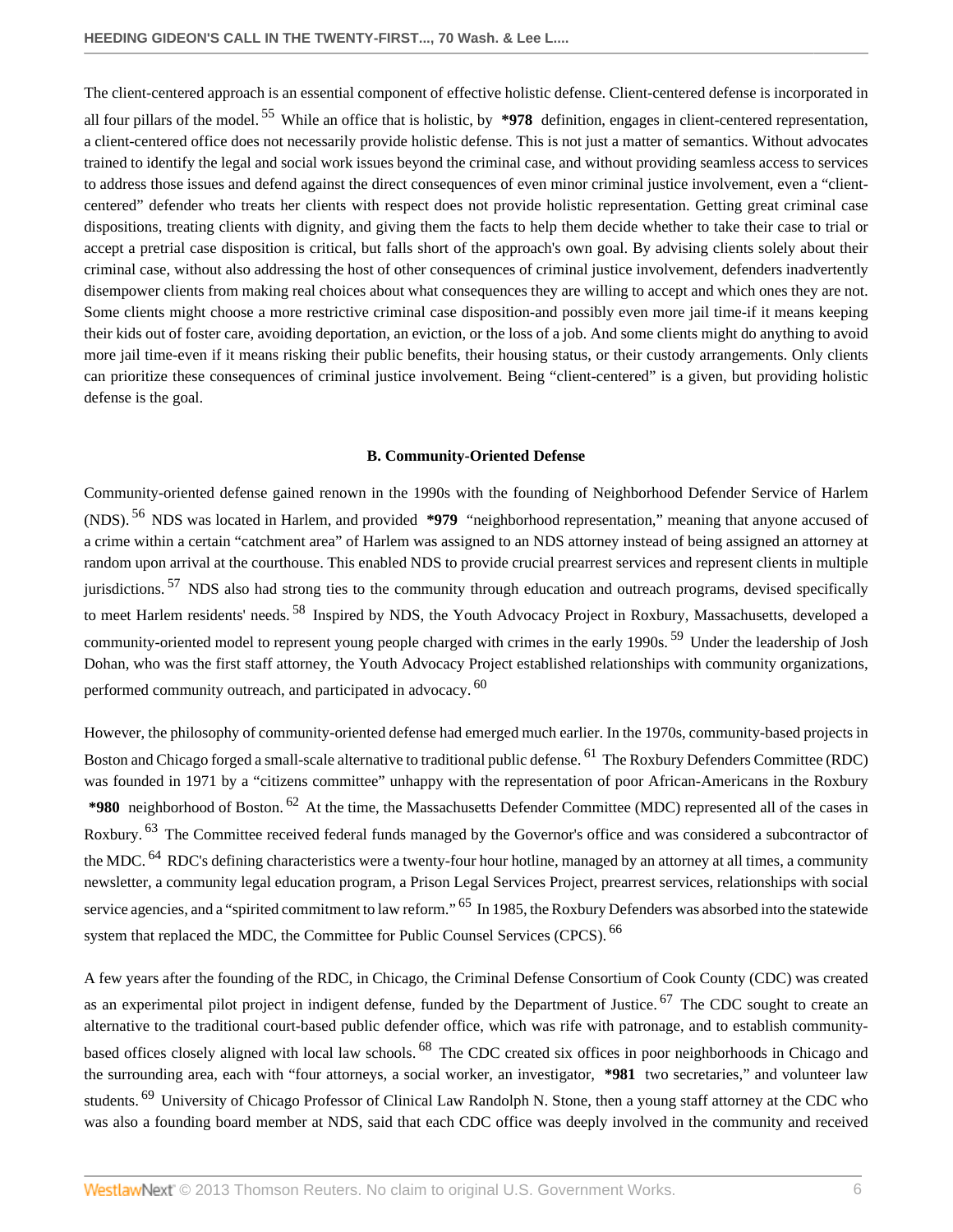<span id="page-6-4"></span><span id="page-6-3"></span><span id="page-6-2"></span><span id="page-6-1"></span>a great deal of community support.<sup>[70](#page-25-15)</sup> Staff held events each month for community members to discuss crime prevention, policing, and other topics relevant to the community.  $^{71}$  $^{71}$  $^{71}$  They tried to recruit a community advisory board for each office, as well. <sup>[72](#page-26-1)</sup> Unfortunately, the CDC could not obtain renewed funding after two years and was dissolved. <sup>[73](#page-26-2)</sup>

<span id="page-6-7"></span><span id="page-6-6"></span><span id="page-6-5"></span>Today, a community-oriented defender generally refers to a public defender office with strong ties to, and knowledge of, the community it serves. [74](#page-26-3) Community-oriented defenders are often physically located in the community, and have partnerships with schools, churches, and nonprofit organizations in the community.<sup>[75](#page-26-4)</sup> These partnerships enable them to make **\*982** appropriate referrals for clients to get mental health counseling, housing, and employment assistance.<sup>[76](#page-26-5)</sup> Community defenders often engage in advocacy and policy initiatives that focus on fighting discriminatory policies and practices in the communities they serve.<sup>[77](#page-26-6)</sup>

<span id="page-6-11"></span><span id="page-6-10"></span><span id="page-6-9"></span><span id="page-6-8"></span>Community-oriented defense is predicated on the belief that low-income communities have assets, which they can contribute to public defender offices and their advocacy efforts.<sup>[78](#page-26-7)</sup> In a 2004 article, Kim Taylor-Thompson explained: "At its roots, community-oriented defense must stem from a belief that the community from which defenders' clients come is at once a valuable resource and an ally in the effort to improve the justice system." <sup>[79](#page-26-8)</sup> Community members can help attorneys with their defense strategies [80](#page-26-9) and general knowledge of the community can **\*983** assist defenders in reaching better outcomes for their clients because they have a deeper understanding of their clients' situations, and can argue for better bail, sentencing, and case outcomes for their clients. [81](#page-26-10) Community defenders also recognize the need to partner with community members in order to create long-term change in the community through community education programs, policy, and organizing. <sup>[82](#page-26-11)</sup>

<span id="page-6-12"></span>Since 2003, New York University's Brennan Institute of Justice has led a Community-Oriented Defender Network (COD), a coalition of over 100 public defender offices around the country (including The Bronx Defenders), which shares best practices, produces reports, and holds an annual conference for public defender offices. <sup>[83](#page-27-0)</sup> A recent report, Community-Oriented Defense: Start Now, outlines ten principles of community-oriented defense, as developed by its members. <sup>[84](#page-27-1)</sup> These ten principles, including "meet client needs," [85](#page-27-2) "partner with the community," [86](#page-27-3) and **\*984** "address civil needs," [87](#page-27-4) could be useful for traditional public defender offices that are just beginning to think about how to reshape their practice.

<span id="page-6-16"></span>Community-oriented defense is a broad term, adopted liberally and defined vaguely. As such, it is too wide-reaching to provide a model for public defense in America. Moreover, community defenders have historically practiced their work in small, boutique offices, which exclude large numbers of clients and are thus difficult to replicate on a large scale. However, community-oriented defense espouses a number of important principles, such as engaging with the community, establishing a local presence, and creating a strong referral service for clients. In this regard, community-oriented defense is one component of holistic defense. More specifically, it makes up the fourth pillar: "A robust understanding of, and connection to, the community served." <sup>[88](#page-27-5)</sup> By integrating a community-oriented approach into a concrete institutional model, holistic defense can be applied by offices in diverse counties and states across the country to become more community- oriented, impacting thousands of communities nationwide.

The next Part uses The Bronx Defenders to illustrate how institutional public defenders can pilot this pillar without compromising their fundamental legal and ethical responsibilities to powerfully defend their clients.

#### <span id="page-6-19"></span><span id="page-6-18"></span><span id="page-6-17"></span><span id="page-6-15"></span><span id="page-6-14"></span><span id="page-6-13"></span>**IV. Holistic Defense: A Bronx Tale**

<span id="page-6-0"></span>The Bronx Defenders is not-and never was-a small, boutique legal organization. From the beginning, we have been an institutional provider, burdened by the same crushing caseloads and faced with the same funding challenges as many public defender offices around the country. Our attorneys staff eight-hour arraignment shifts eight times per week and, in addition,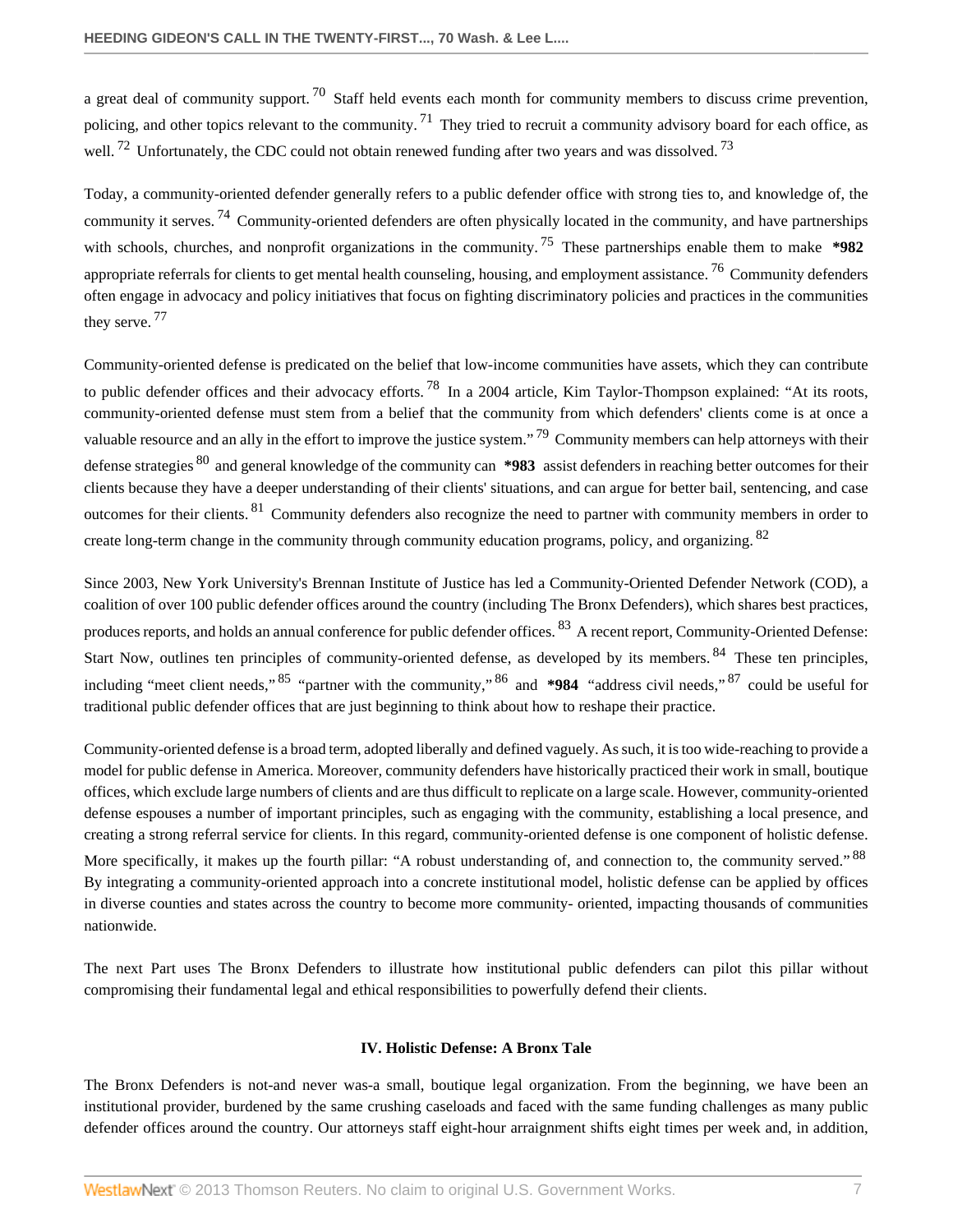<span id="page-7-5"></span><span id="page-7-4"></span><span id="page-7-3"></span><span id="page-7-2"></span><span id="page-7-1"></span>perform community intake at our office. Like most public defenders, we do not have control over how many or what **\*985** types of cases we pick up on our intake shifts. We are required to pick up all the cases that come through the system. In fact, the past few years have brought tremendous growth to The Bronx Defenders-we have doubled our caseload to over 30,000 cases a year, <sup>[89](#page-27-6)</sup> increased our staff to almost 200 advocates in eleven different disciplines, <sup>[90](#page-27-7)</sup> and have had the opportunity to hone our model with The Center for Holistic Defense, <sup>[91](#page-27-8)</sup> an arm of The Bronx Defenders that acts as a think tank cum training center for holistic defenders. In 2012, we represented nearly half of the people charged with criminal cases in the Bronx  $92$  and 80% of low-income parents accused of abuse or neglect in Bronx Family Court. [93](#page-27-10) Moreover, our cost-per-case ratio is comparable to other public defenders in New York City. Holistic representation does not radically change the financial equation. In other words, The Bronx Defenders is more similar to other public defender offices than it is different, and holistic defense still works. As this Article demonstrates, holistic defense is the most coherent and comprehensive institutional model for public defense fifty years after Gideon v. Wainwright, and can be easily adapted to public defender offices from New York to Montana.<sup>[94](#page-27-11)</sup>

<span id="page-7-6"></span>**\*986** Holistic defense is defined by four essential "pillars." These pillars are analogous to the elements in a criminal statute. In order to be found guilty of a crime, each and every element, as defined in the penal law, must be present. Similarly, each element or pillar of holistic defense must be present in a defender office for it to be truly holistic.

<span id="page-7-7"></span>Holistic defense, however, is an aspirational rather than a static model. In Broadening the Holistic Mindset, Michael Pinard correctly points out: "The holistic mindset is an ever-searching one; it critiques the traditional and contemporary practice methods, searches for improved delivery of defense services and constantly presses for role reformation."<sup>[95](#page-27-12)</sup> At The Bronx Defenders, we are truly ever-searching; we constantly ask ourselves, what could we be doing better? What are we missing? How could we improve our training, advocacy, intake, referrals, or management to more effectively defend our clients and serve **\*987** their community? What do clients think of us and the representation we provide?

<span id="page-7-8"></span>Most public defenders lie somewhere on the spectrum of holistic defense, maybe fulfilling only one or two pillars. This Article is not meant to criticize those offices, but rather, to encourage them to continue, as Pinard puts it, to "search for improved delivery of defense services."<sup>[96](#page-28-0)</sup> This "search" is an individualized one. Although examples for this Part are drawn from The Bronx Defenders, each office should seek to implement the holistic defense model in a way that best fits its clients and community. The pillars provide the framework and foundation of holistic defense, while the particulars of what resources to create, what services to provide, and what representation is promised to clients will be as unique as the clients themselves and the communities they live in. At The Bronx Defenders, we have created holistic defender services that best serve our clients in the South Bronx. As Part VII will demonstrate, holistic public defender offices in rural Wisconsin or on an American Indian reservation might look quite different from The Bronx Defenders because their clients have different needs. This Part will serve as a guide for offices at a variety of points on the holistic defense spectrum, but offices will also have to do the hard work of really listening to clients and engaging with the community.

#### **A. Pillar One: Seamless Access to Legal and Nonlegal Services That Meet Client Needs**

<span id="page-7-0"></span>At its core, holistic defense recognizes that clients have a range of legal and nonlegal social support needs that, if left unresolved, will continue to push them back into the criminal justice system. Holistic defense accepts the challenge of addressing those issues by going beyond the criminal case to the whole person. Critical to this pillar is that the services for clients-legal and nonlegal-are seamless. Our clients spend their lives navigating one indifferent administrative bureaucracy after the next: the welfare office, the child welfare system, school bureaucracies, the housing authority, and Medicare systems. **\*988** Defender offices do not want to create one more obstacle, one more hurdle, and one more administrative system to navigate. Clients must be connected to the services they need-quickly, with certainty and ease.

Seamless access starts with interdisciplinary training for criminal attorneys. Attorneys must be trained to ask the right questions to determine what legal and nonlegal services a client needs. In arraignments, attorneys at The Bronx Defenders are trained to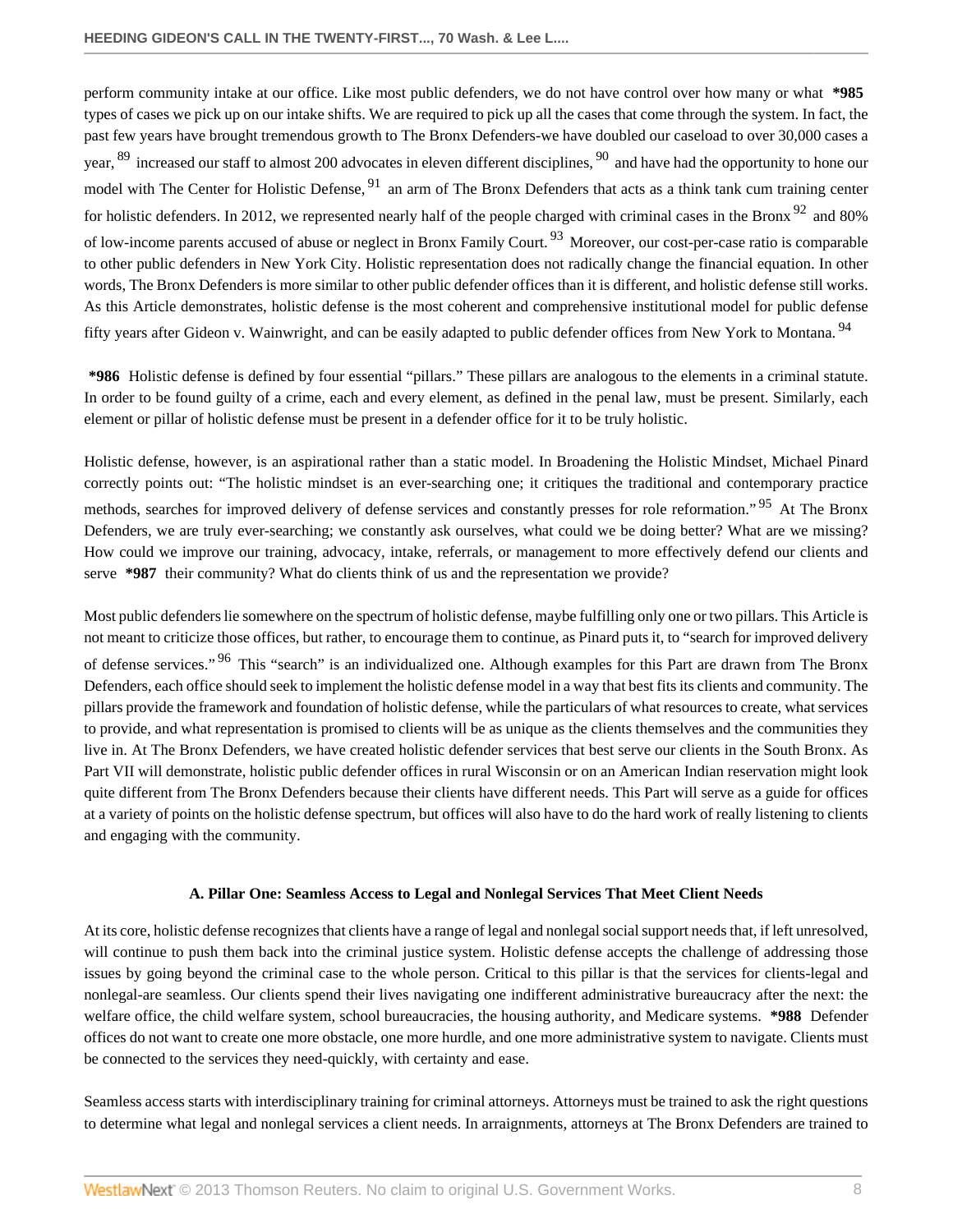<span id="page-8-0"></span>ask not just the names of witnesses or how the client was arrested, but also about the client's immigration status, children, public benefits, mental health, employment, housing, student loans, and more. The Bronx Defenders Arraignment Checklist helps attorneys ask the right questions, weigh collateral consequences, and reach out to other attorneys in the office for assistance-immediately, if necessary. <sup>[97](#page-28-1)</sup> Later, the attorneys can then connect the client to the resources he and his family need, either in-house or outside of the office.

<span id="page-8-1"></span>Civil attorneys and social workers, working in partnership with criminal attorneys, are crucial to providing seamless access to services. Civil attorneys and legal advocates at The Bronx Defenders address the collateral consequences of criminal proceedings, such as deportation, loss of a job, revocation of an employment license, and eviction from public housing. <sup>[98](#page-28-2)</sup> Social workers conduct psycho-social assessments of the client, identify mental health and substance abuse problems, and recommend treatment. They also gather critical mitigation information that helps contextualize the client's involvement in the criminal justice system. Social workers were always instrumental in our practice and have taken on an expanded role as we have refined our model of holistic defense. Their training makes them better listeners than lawyers. They are uniquely aware of the services available in the community, and they are adept at determining **\*989** an effective defense strategy based on client needs and the client's history.

Not all public defenders have the resources to hire civil attorneys and social workers in-house; moreover, public defenders operating in a statewide system may not be permitted to resolve civil issues directly. However, public defenders can, and must, create seamless access to whatever services exist, even when those services are located outside of the office. Social work, law, and college interns from local universities can assist in creating partnerships outside of the office with legal aid and other social services organizations. Staff can also "map" the various services in the community for clients and work to establish positive relationships with those providers to ensure that clients get access to the services they need. <sup>[99](#page-28-3)</sup> Our staff has strong relationships with Bronx churches, food pantries, treatment providers, shelters, hospitals, and free health clinics so that with a quick phone call, we can connect our clients to services that we cannot provide.

<span id="page-8-2"></span>When deciding what services to offer and what partnerships to create, however, defenders should be careful not to make assumptions about the needs of the client population. Instead, public defenders must begin to gather hard, statistical data in order to understand what resources should be incorporated to strengthen services and connect better with the community. For example, at The Bronx Defenders, we knew that clients were in desperate need of housing because the court intake form asks for a "permanent address" and we saw how often our clients checked "homeless" or "none." But we had no way of knowing how often our clients were investigated by child welfare agencies, or how often removal petitions were brought in family court. After collecting the data from our clients in a systematic way, we learned how prevalent child welfare interactions were and how often our clients' children were being placed in foster care, often as a result of a criminal charge. So, in 2003, we integrated family defense services into our office by collaborating with another nonprofit organization in the Bronx, and in 2006, we secured a **\*990** contract with the City of New York to become the first institutional provider of parent representation in Bronx Family Court. Now, family defense is another service that our clients can access seamlessly at The Bronx Defenders.

# Case Study: Seamless Access to Legal and Nonlegal Services that Meet Client Needs

<span id="page-8-3"></span>Criminal Attorney Defne Ozgediz first met Carla Ramirez [100](#page-28-4) at her criminal court arraignment. Ms. Ramirez was charged with assaulting her boyfriend. In the initial interview, Ozgediz learned that Ms. Ramirez had a 10-year-old son who was present during the altercation, so she immediately referred Ms. Ramirez to a family attorney on her team, Jessica Horan-Block. Sure enough, the Administration for Children's Services (ACS) opened a case against Ms. Ramirez soon after, and a caseworker even spoke to her son at school. Fortunately, Horan-Block intervened, and because of her advocacy, ACS did not file in court or attempt to remove Ms. Ramirez's son at that time.

However, Ms. Ramirez had unmet mental health needs that would drive her back into the criminal justice system. A few months later, Ozgediz got a call from Ms. Ramirez: she was back in arraignments on a second assault charge. This time, Ms. Ramirez's ten-year-old son was removed from her care. Ozgediz and Horan-Block knew that Ms. Ramirez needed extra help in order to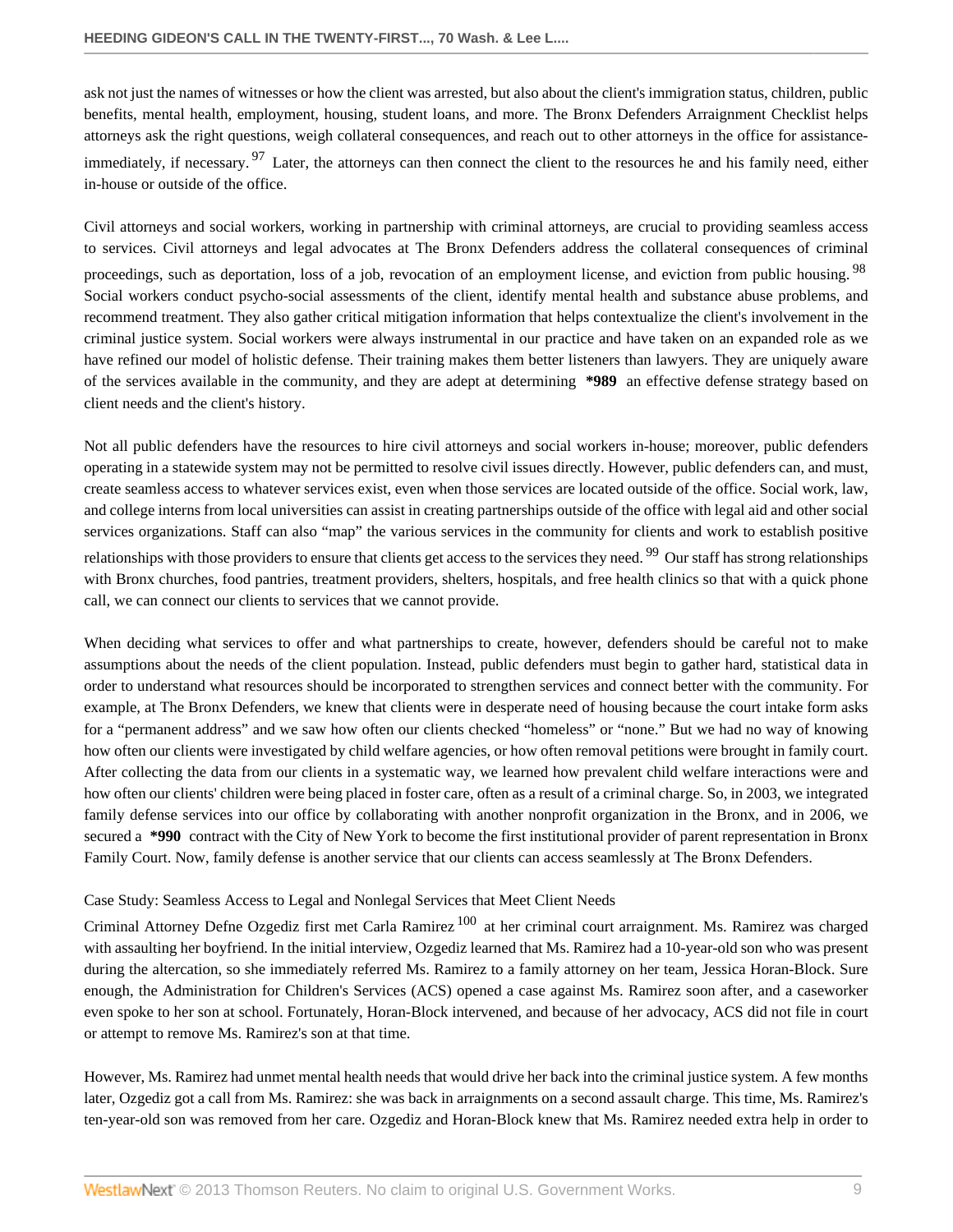obtain a favorable disposition in her criminal and family cases-and to turn her life around. They reached out to a social worker on their team, Lauren Harris.

Ms. Ramirez revealed to Harris that she was suffering from bipolar disorder; although she was on medication, her psychiatrist did not provide counseling or even refer her to a counselor. Harris explored various options among The Bronx Defenders's community partners, eventually finding a private therapist and psychiatrist who worked with Ms. Ramirez and provided supportive letters to family court. Harris also worked closely with Horan-Block to help Ms. Ramirez get her son back. ACS had placed her son with his father, whom he barely knew. Her son would likely not be returned to her care until she engaged in a long list of services, including taking an anger management class and a parenting class. However, Ms. Ramirez was in the middle of a high-risk pregnancy, making it difficult for her to venture far from home. Harris again **\*991** reached out to her community contacts and found an anger management class and a parenting class near Ms. Ramirez's house. Thanks to the advocacy of Ozgediz, Horan-Block, and Harris, both of Ms. Ramirez's criminal cases were dismissed, and her son was returned to her care.

Ms. Ramirez's seamless access to services, however, did not end there. Ms. Ramirez's public benefits had been suspended as a result of a missed appointment while she was in jail. When Civil Legal Advocates Stephanie Lopez and Nora Hirozawa met with her, they found that she had been without benefits-public assistance and food stamps-for nearly five months. Hirozawa accompanied her to a fair hearing, at which she presented a Department of Corrections time sheet as evidence that Ms. Ramirez was incarcerated on the day of the missed appointment. They won the hearing, and all of Ms. Ramirez's benefits were restored. Lopez and Hirozawa are now assisting Ms. Ramirez in restoring her role as a representative payee for her son's Supplemental Security Income (SSI) benefits.

Ozgediz commented that Ms. Ramirez was a particularly resourceful client-always striving to improve her own situation-but she was caught up in so many bureaucratic systems that it was nearly impossible for her to extricate herself without help. Our advocates were able to identify her legal and nonlegal needs and assist her in seamlessly accessing a wide variety of services, both in-house and in the community. Their support enabled Ms. Ramirez to attain positive case outcomes and crucial life outcomes.

# **B. Pillar Two: Dynamic, Interdisciplinary Communication**

<span id="page-9-0"></span>The holistic defense model requires dynamic, interdisciplinary communication among advocates in the office and between the advocates and the client. Such communication enables advocates to think and strategize more effectively and to assist clients with collateral consequences and social service needs in a more efficient manner. The importance of communication may seem obvious, but because everything from crushing caseloads to endless court appearances conspire against communication among advocates, it is critical for public defender offices to create clear and easy paths for information sharing and collaboration.

**\*992** At The Bronx Defenders, our team model facilitates dynamic and interdisciplinary communication. We have six teams of about twenty advocates each, including criminal attorneys, social workers, investigators, civil attorneys (specializing in immigration, housing, employment, criminal records, and public benefits), civil legal advocates, family defense attorneys, and parent advocates. The team model encourages each advocate to seek advice and assistance from a variety of experts, depending on the needs of the client, and regular team meetings provide an opportunity to highlight examples of effective interdisciplinary communication and collaboration.

The office's physical layout also facilitates dynamic and interdisciplinary communication. The office was intentionally designed with an open floor plan. Only team leaders and top management have offices, which are all-glass, and we keep an open-door policy. Throughout the day, team members wander in and out with questions and emergencies. Team members sit together in low-rise cubicles that afford some privacy while also allowing for easy communication with coworkers. Moreover, an effort is made to assign cubicles so that team members sit next to someone who works in a different practice, further encouraging interdisciplinary communication; a criminal attorney may sit next to an investigator, who sits next to a family lawyer, who sits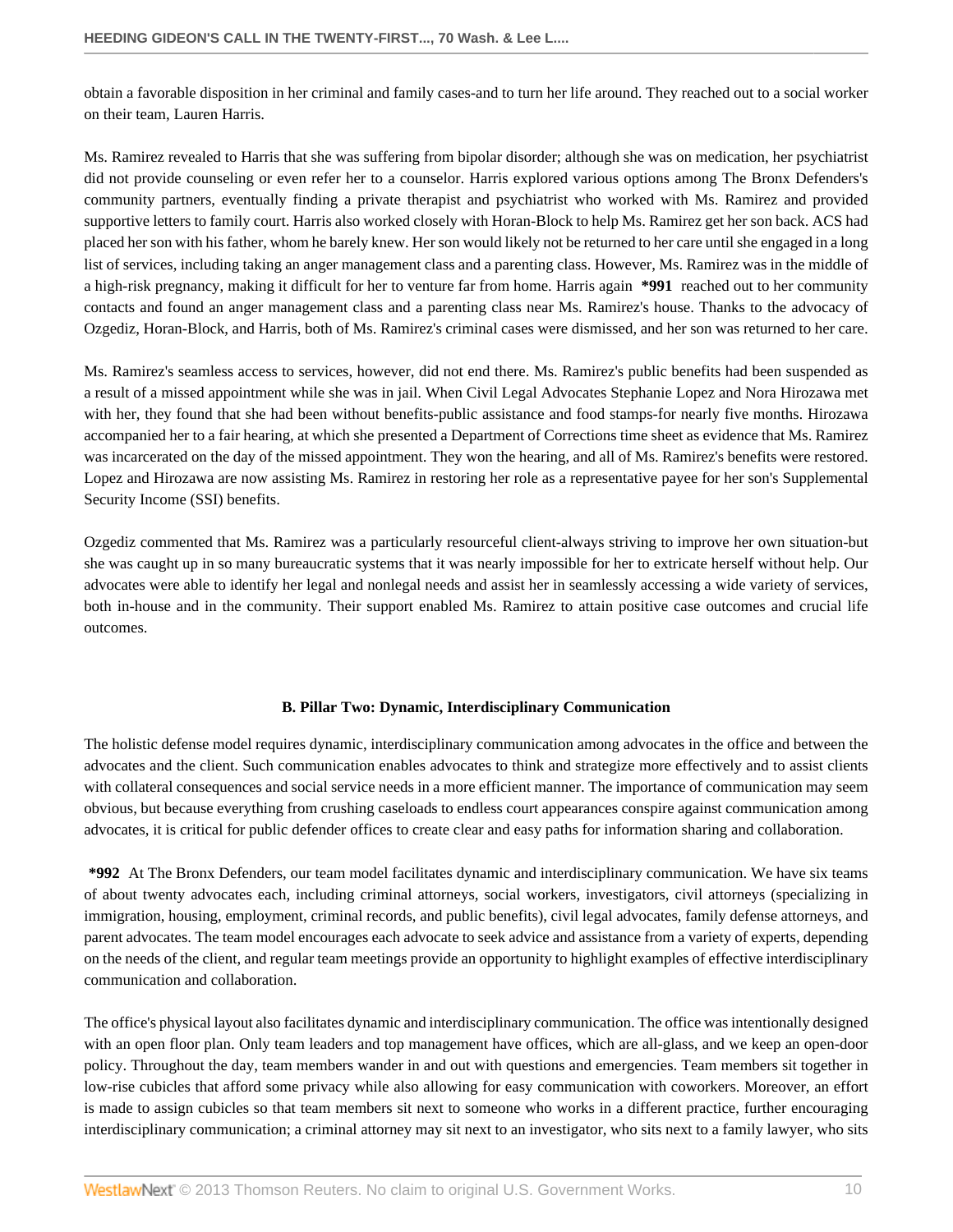next to a social worker, who sits next to a civil attorney, who sits next to a civil advocate. On any given case, a criminal attorney may turn to the investigator on her team to get a statement from the complaining witness; a social worker may ask a civil attorney in the neighboring cubicle to help preserve a client's housing; a criminal attorney may run over to a family attorney's cubicle because he just learned that a client's children were removed; and a civil attorney may ask a civil legal advocate to help a client apply for food stamps or get into a shelter. The possibilities are endless. When they are out of the office, team members use handheld devices-cell phones, Blackberries, iPhones, and iPads-to allow for ongoing communication. For example, if a criminal attorney is in criminal court arraignments and learns that a client has an immigration issue that could potentially land him in deportation proceedings, the attorney can send out an immediate e-mail to the civil and immigration attorney office listserv requesting help or guidance.

**\*993** We reshape the teams each year, so that they always have the right balance of experience, race, gender, language ability, personality, and areas of expertise. The reconstitution of the teams enables advocates from all different areas of the office to get to know each other. More importantly, it enhances innovation in the office, as different groups of people collaborate and share new ideas and approaches to addressing our clients' needs. This exchange of ideas is crucial to the holistic defense model, which seeks to constantly improve its services for clients and community members.

# Case Study: Dynamic, Interdisciplinary Communication

<span id="page-10-0"></span>Amanda Jones<sup>[101](#page-28-5)</sup> first came to The Bronx Defenders in the fall of 2011. She was charged with using excessive corporal punishment on her twelve-year-old son. According to everyone who knew Ms. Jones, she was a loving and dedicated mother. However, ACS removed her son anyway. Family defense attorney Lauren Elfant was assigned to represent Ms. Jones in family court. During the intake process, Elfant asked a series of questions, which revealed that Ms. Jones, who was disabled and confined to a wheelchair, also suffered from depression and anxiety and had just been evicted from her home. Elfant immediately called two members of her team, social worker Brenda Zubay and civil attorney Vichal Kumar. The three of them met back at the office to discuss Ms. Jones's case. Now that Ms. Jones was homeless, it would be close to impossible for her to get her son back. Moreover, Elfant needed to convince the family court that Ms. Jones was getting adequate treatment for her mental health issues. Elfant, Zubay, and Kumar started working together to fight Ms. Jones's case in family court and to make it as easy as possible for her to apply for benefits, secure suitable housing, and stabilize her mental health.

Zubay collected letters from Ms. Jones's treatment providers showing that Ms. Jones had been making her mental health appointments and was stable on her medication and gave them to Elfant. Elfant used the letters to help convince the court that Ms. Jones's mental health should not be an impediment to getting her son back. Kumar immediately requested a shelter placement for Ms. Jones but was told he needed a court order verifying that Ms. Jones's son was coming home in order to get the new placement. Kumar called **\*994** Elfant and the two of them went to court to obtain the order. Later that evening, Ms. Jones welcomed her son home to a new apartment.

But there was a problem. Ms. Jones sent a text message to Elfant: the apartment was not wheelchair accessible. Elfant called Kumar who told her that because it was Friday night on a holiday weekend, there was no chance Ms. Jones would get a new placement until Tuesday. So for three days, whenever Ms. Jones needed to go to the bathroom, she had to lift herself out of her wheelchair and crawl in because the doorframe was not wide enough. When she wanted to leave the apartment complex, she had to wait for someone to lift her; there were two steep staircases at the entrance of the apartment building.

On Tuesday morning, Kumar was told that Ms. Jones would be given a new placement the next day. Throughout the day on Wednesday, Elfant and Zubay stopped by Kumar's cube to see if he had heard anything yet. Nothing. He called again the next day. Nothing. Elfant and Zubay visited Ms. Jones in the apartment to provide support and to document the inadequacy of the apartment. They then gave that documentation to Kumar when they got back to the office. Zubay kept in touch with Ms. Jones's ACS caseworker to assure her that Ms. Jones was able to meet her child's needs, despite the challenges of the housing placement.

Ms. Jones and her advocates were getting desperate. Fed up with false promises from the city agency, Kumar, Zubay, and Elfant huddled in Kumar's cube and decided that Kumar should file a Temporary Restraining Order (TRO) against the agency.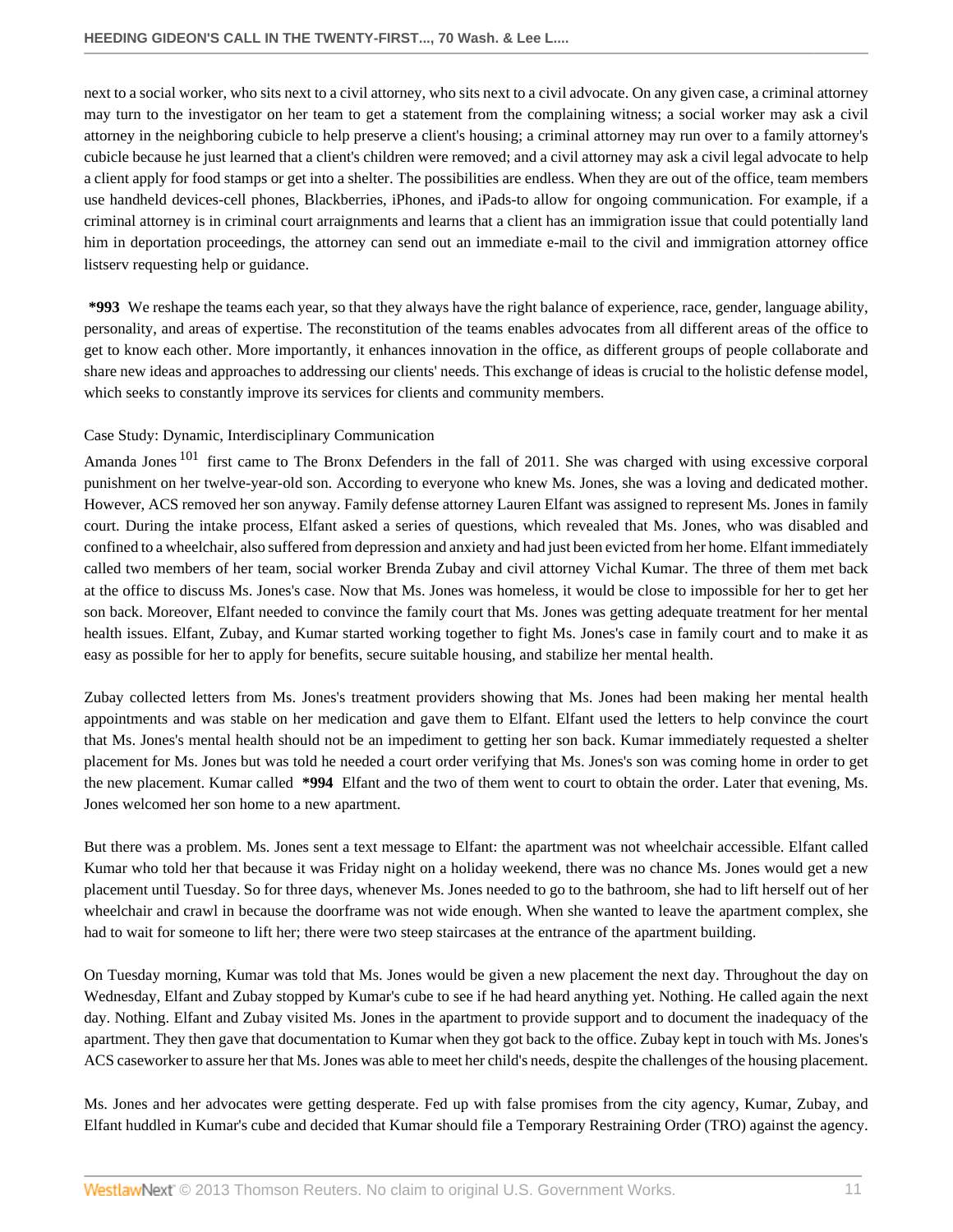Less than an hour later, after notifying the agency of the impending TRO, Ms. Jones was given a new, wheelchair-accessible placement. Kumar and another attorney borrowed an investigator van, picked her up, and drove Ms. Jones, her son, and all of their belongings to the new apartment. Elfant bought groceries for Ms. Jones, using money from a client emergency fund that had been created after a recent fundraising event. Although Ms. Jones is still in a shelter, the new placement is a big improvement, and she has called repeatedly to express her gratitude for the zealousness with which her attorneys and social worker advocated on her behalf.

#### **\*995 C. Pillar Three: Advocates with an Interdisciplinary Skill Set**

<span id="page-11-0"></span>In addition to working on interdisciplinary teams, individual advocates at a holistic defender office cultivate an interdisciplinary skill set through cross-training. Newly hired criminal attorneys should receive basic training in family, housing, employment, and immigration law; they should be educated on the complexities of school, welfare, and health care bureaucracies; and they should be taught about the different types of addictions and mental illnesses. They should also spend time shadowing advocates in disciplines other than their own to make what they have learned concrete and to enable them to better understand their clients' experiences. This combination of training and shadowing ensures that staff members can identify a client's legal and social work needs and make appropriate referrals within the office or to other community-based providers. Advocates should also be encouraged to work side-by-side with those working in other disciplines on behalf of a client. At The Bronx Defenders, it is not unusual for a criminal defense attorney to co-counsel a family court trial, especially when the criminal and family court cases are based on the same allegations. Likewise, immigration specialists and social workers often accompany criminal lawyers to court to advocate for clients on the record with judges and prosecutors. While advocates are not expected to become experts in disciplines other than their own, their familiarity with other legal and nonlegal issues is critical to their ability to effectively meet their clients' needs.

<span id="page-11-1"></span>Identifying a client's interdisciplinary needs may seem like a daunting task to some criminal defense attorneys. However, there are many tools that can make it easier to do so. For example, attorneys at The Bronx Defenders use a detailed checklist during their first conversation with the client at his criminal court arraignment, as mentioned earlier in Part IV.A, which requires the attorney to ask about immigration status, employment, housing, children in foster care, mental health, student loans, orders of protection, police misconduct, and more.  $102$  One simple form, such as a checklist, can greatly impact interdisciplinary representation, enabling lawyers to identify **\*996** issues before they pose insurmountable challenges for clients and quickly include relevant experts in a client's defense.

# Case Study: Advocates with an Interdisciplinary Skill Set

<span id="page-11-2"></span>On a Monday night in September, Desiree Lassiter, one of our criminal defense attorneys, was working the evening arraignment shift. She arraigned Adriana Sanchez, <sup>[103](#page-28-7)</sup> who was charged with felony assault for spanking her six-year-old child with a belt on a single occasion. Using her checklist as a guide, Ms. Lassiter asked her client a series of questions and learned that Ms. Sanchez is not a U.S. citizen and has another child-an eight-year-old son who is autistic. Both children were staying with their father in New Jersey, but Ms. Sanchez had full custody. Recognizing the risk of deportation and potential loss of custody if Ms. Sanchez stayed in jail, Lassiter reached out to friends and family of Ms. Sanchez to get testimonials about her reliability and trustworthiness. Lassiter then used that information to obtain Ms. Sanchez's release from jail. On Wednesday morning, Lassiter received an urgent call from Ms. Sanchez: the father of her children was refusing to return the kids. Ms. Sanchez, who does not speak English, was in despair. She had been in family court since 7 a.m. trying to get the court order, to no avail.

At a traditional public defender office, Lassiter would have probably told Ms. Sanchez to keep trying by herself or to seek legal help elsewhere. But as a holistic defender, Lassiter knew from her training with the family defense attorneys at the office that it would not be wise for Ms. Sanchez to advocate for herself. Lassiter knew from the training she received that ACS would quickly swoop in and try to prevent Ms. Sanchez from getting her kids back.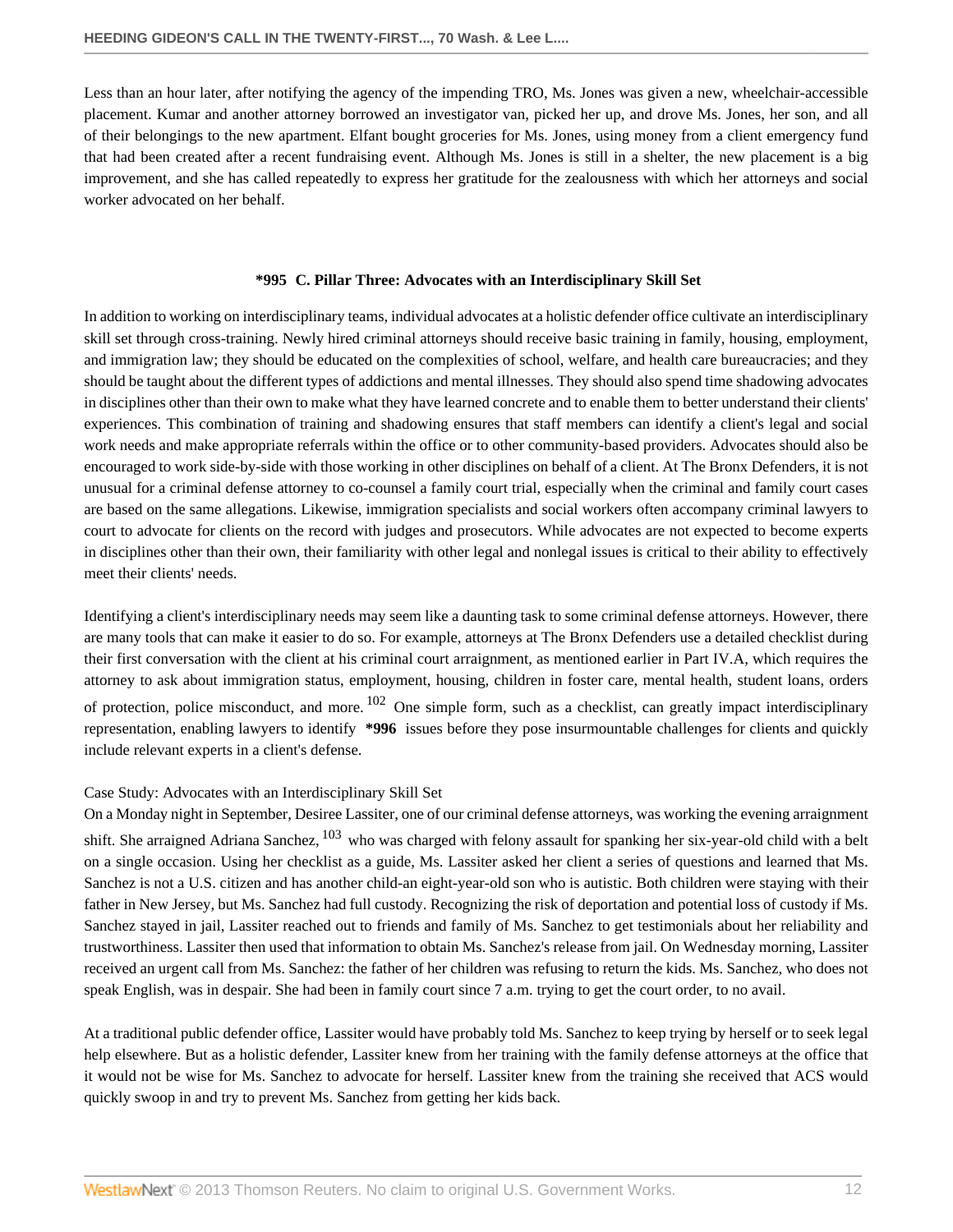Lassiter then sent an urgent referral by e-mail to Dinah Adames-Ortiz, the parent advocate on her team, as well as to Stacey Charland, one of her team's family defense attorneys. She also referred Ms. Sanchez's case to Sarah Deri Oshiro, the team's immigration attorney, who would advise Ms. Sanchez and Lassiter on the immigration-related consequences of her charge. Adames-Ortiz and Charland met with Ms. Sanchez and assured her that she would get her kids back. The two advocates got a writ of habeas corpus by 11 a.m., ordering the father to return the kids.

**\*997** Thursday morning, Dinah received a call: when Ms. Sanchez returned home the night before, she found a notice of a mandatory ACS conference taped to her door. The conference was for Thursday. Adames-Ortiz rushed over to meet her. Adames-Ortiz demonstrated to the caseworker that Ms. Sanchez was a loving, caring mom, and even pointed out her repeated attempts to get support and specialized services from ACS for her autistic child. Because of her own cross-training, Adames-Ortiz was also able to navigate the minefield of questions she and Ms. Sanchez received about the criminal case and Ms. Sanchez's immigration status. Adames-Ortiz knew that anything Ms. Sanchez said in that meeting could be used against her in criminal and immigration court and so took the lead in talking about the charges and her status in a way that satisfied the caseworker but did not harm Ms. Sanchez. Leaving the meeting, the caseworker said Ms. Sanchez would be allowed to keep custody of her children, and promised to grant her previous requests for extra support for her disabled child.

Lassiter, the criminal attorney, is still working on Ms. Sanchez's case, and all four advocates-criminal defense attorney, family defense attorney, parent advocate, and immigration attorney-continue to touch base with Ms. Sanchez about various aspects of her case.

#### **D. Pillar Four: A Robust Understanding of, and Connection to, the Community Served**

<span id="page-12-0"></span>A holistic defender office must have a strong connection to, and understanding of, the community it serves. A deep understanding of the community enables public defenders to argue for more individually tailored case dispositions, get clients the social services support they need faster, and collaborate with residents to create long-term change through policy initiatives and local organizing. Holistic defenders know firsthand about the struggles, deficits, and vibrancy of the community and can place the client's life, experience, and even criminal charges in a broader context. Further, this connection gives holistic defender offices a better idea of what problems are driving people into the court system and how to lower barriers that block clients' successful reentry into the community.

At The Bronx Defenders, we use a myriad of tactics-including, but not limited to, community intake, local organizing, **\*998** policy advocacy, coalition-building and collaboration, and legal action-to forge a connection with the community and advocate for systemic change. We determine the needs of the community and our policy and community development priorities through client surveys, focus groups, and data collection.

We are fortunate to have staff members who are dedicated to policy and community development. Cash-strapped public defender offices, however, can make great strides without hiring additional staff by creatively deploying its preexisting staff in different roles. Managing attorneys can pursue policy change through everyday practice-collecting and publicizing data, writing about unjust practices, advocating for administrative changes within the court system, and developing impact litigation. Social workers can take on the role of building relationships with community-based organizations. Administrative staff can represent the organization as part of a local coalition or reach out to elected officials. And staff attorneys can lead "Know Your Rights" workshops or judge a mock trial competition at a nearby school. The Bronx Defenders's community initiatives rely heavily on the involvement and support of our staff, who foster a personal connection to the community and motivate their clients to participate in local events and projects. We also require each interdisciplinary team to take on a community-oriented project every year, and the entire staff pitches in to help with big events like the Community Block Party and Thanksgiving Dinner.

Some policy reform initiatives can be spearheaded by existing staff, with the help of volunteers. For example, last year Scott Levy, a staff criminal defense attorney, led a "Marijuana Arrest Project," in which he recruited pro bono attorneys to interview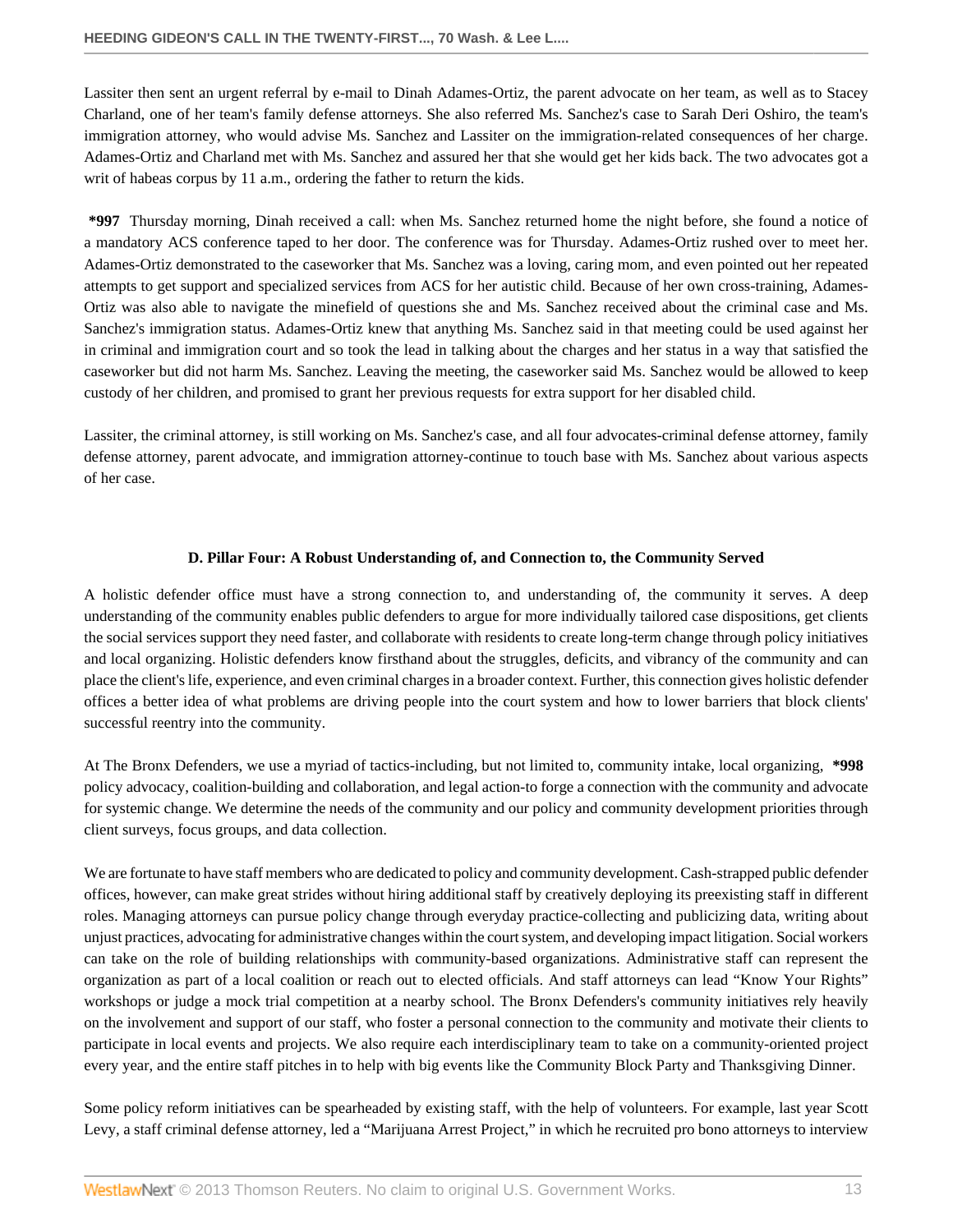<span id="page-13-0"></span>hundreds of clients arrested for low-level marijuana possession. The project results, mentioned in the New York Times, found that more than 40% of the marijuana cases reviewed presented constitutional and evidentiary problems arising from unlawful searches and improper charging of clients by the New York City Police Department (NYPD). <sup>[104](#page-28-8)</sup>

**\*999** The intake process is another way of creating a connection to, and building an understanding of, the community. From the beginning, The Bronx Defenders set itself apart from other defender and legal aid offices by operating a community intake program five days per week, eight hours per day. Through community intake, we assist approximately 1,500 Bronx residents each year-nearly all of whom find out about us through word of mouth. On any given day, a community member can arrive at our office, without an appointment, and meet with an intake advocate or lawyer. During the intake meeting, advocates will help the community member recover his or her property, clean up errors on his or her rap sheet, get legal information or prearrest representation from an attorney, or get referred to the appropriate outside agency if we do not provide the services he or she is seeking. In addition, The Bronx Defenders has set up a twenty-four hour hotline for community residents to use when someone has been arrested or a child has been removed by child welfare. Our physical space also helps us build a relationship with the community we serve. Visiting the office of The Bronx Defenders is always a positive and welcoming experience. Unlike at other offices in New York City, Bronx residents do not have to speak to a receptionist through a bullet-proof glass window; they do not have to be buzzed in, or talk to a guard in the lobby; and they are never told to return on a different day or at a different time to meet with someone. Instead, community members are greeted by a bilingual receptionist in a brightly painted lobby, adorned with books for adults and children as well as comfortable sofas, where they can serve themselves hot coffee and water while they wait.

The Bronx Defenders also strives to change the underlying conditions that drive Bronx residents into the criminal justice system through community outreach, community legal education, and policy change. Community events serve as outreach mechanisms, and enable us to build stronger connections to community members, and foster goodwill in the South Bronx. In addition to monthly educational events (town halls, Advocacy Days, etc.), we organize two major events per year: the Thanksgiving Dinner and the Community Block Party. The Thanksgiving Dinner draws a large group of community members, many of whom have no place else to go to celebrate the **\*1000** holiday. Staff attorneys and advocates cook, serve food, clean up, and, of course, socialize with guests. Our Community Block Party, also run by staff, has become a tradition in the South Bronx, offering hundreds of residents an afternoon of food, music, children's games, face-painting, and information booths about services in the community, including services at The Bronx Defenders. Community legal education is also an integral part of our practice. Our attorneys lead "Know Your Rights" workshops at schools, churches, community fairs, and pretty much anywhere else we are invited. We also hold training and legal education workshops at our office to ensure that clients are actively involved in all of our initiatives and prepared for big events such as a protest or Advocacy Day in Albany. Our Reentry Net project is another community legal education tool that reaches a wider audience of community members, formerly incarcerated people, and advocates. <sup>[105](#page-28-9)</sup> Started in 2005 and updated regularly, Reentry Net is a resource center on prison, reentry, and the consequences of criminal proceedings for the New York reentry community, public defenders, and other criminal justice advocates. <sup>[106](#page-28-10)</sup> Last year alone, through Reentry Net, we provided training and support for over 1,000 attorneys, direct service providers, and other advocates statewide on civil legal problems related to reentry.

<span id="page-13-5"></span><span id="page-13-4"></span><span id="page-13-3"></span><span id="page-13-2"></span><span id="page-13-1"></span>Our policy work frequently takes place on a number of different levels: grassroots organizing, citywide coalition building, direct advocacy with legislators, and impact litigation. We organize clients, community members, and sometimes attorneys and partner organizations, as well. For example, in 2012, we were heavily involved in trying to change discriminatory policing practices in New York City. We mobilized interested clients and community members to attend rallies at city hall and town hall meetings on "stop-and-frisk." As members of the Steering Committee of a citywide advocacy campaign, Communities United for Police Reform (CPR), we are developing and implementing a multi-year strategy to increase transparency and **\*1001** accountability in the NYPD. <sup>[107](#page-28-11)</sup> We are also pursuing reform through class action lawsuits. We are currently co-litigating a case with the New York Civil Liberties Union (NYCLU), Ligon v. City of New York, <sup>[108](#page-28-12)</sup> which seeks to end the discriminatory and illegal practice of stop-and-frisk inside of New York City apartment buildings, part of an NYPD program called "Operation Clean Halls." [109](#page-28-13)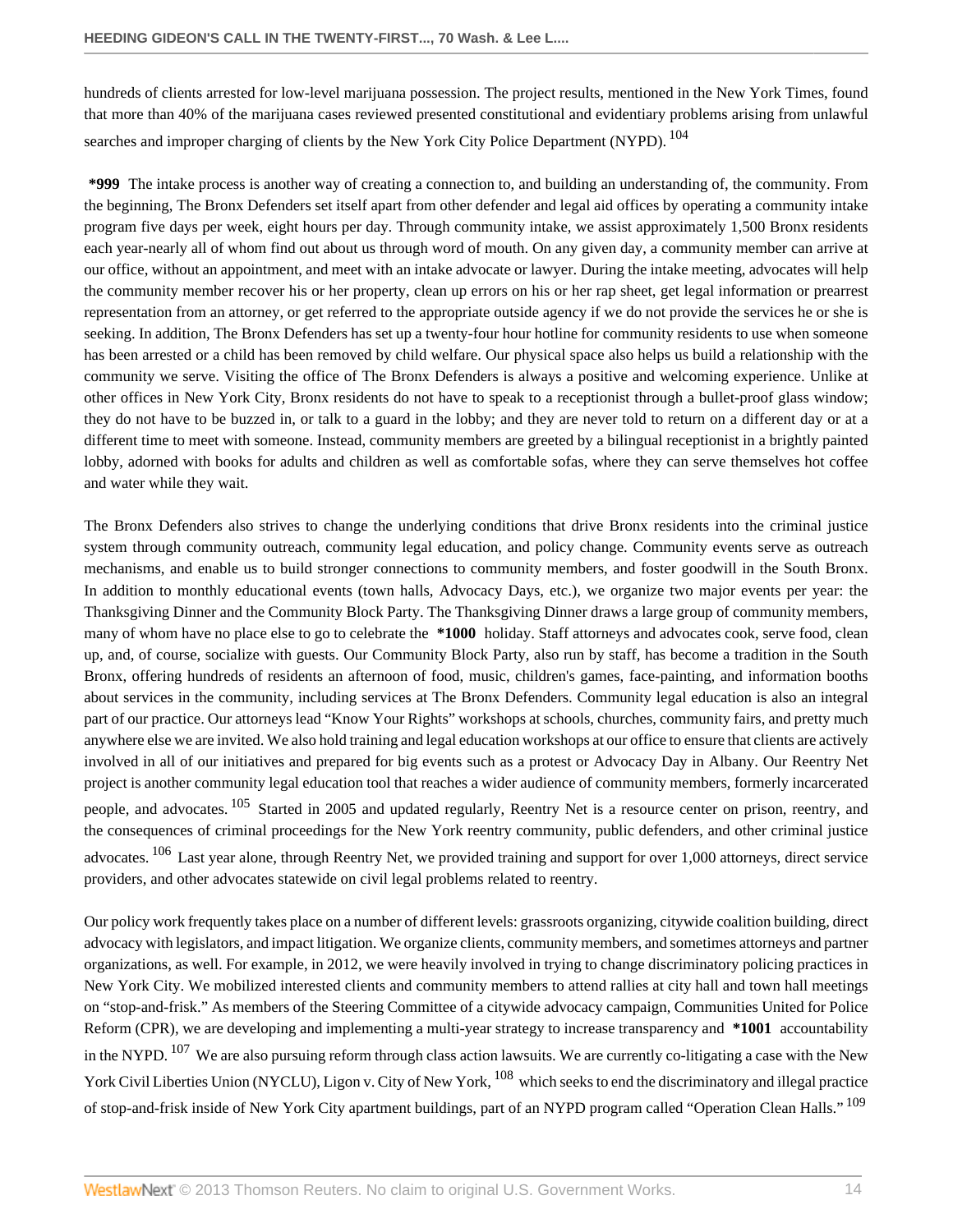As public defenders, we witness daily injustices imposed on our clients by a myriad of broken systems and endemic problemsracism, poor educational options, and lack of economic opportunity. It can be hard to square the immediacy of our desire for change with the slow pace of reform. But over the years at The Bronx Defenders, we have been involved with a variety of efforts, and we have seen some real successes. In 2009 we contributed to a broad coalition that achieved significant reform of New York's Rockefeller Drug Laws by mobilizing clients, advising lawmakers on drafts of legislation, meeting with Bronxbased lawmakers, and afterward, monitoring the implementation of the new drug laws. [110](#page-28-14) We also played a significant role in ending prison gerrymandering in New York State. <sup>[111](#page-28-15)</sup> In addition, we have seen the results of our administrative advocacy: by building a relationship with the Department of Probation, we helped to craft and implement policies that reduce barriers to reentry. And in February 2012, we successfully challenged the **\*1002** continued practice of arresting people for violating New York State loitering laws even after the laws had been deemed unconstitutional, resulting in an agreement by the City to pay \$15 million to people who had been arrested. <sup>[112](#page-28-16)</sup>

This pillar gives holistic defenders a unique mechanism for gathering information about systemic problems in the community; it also provides defender offices with a model for tackling those problems through policy action and community organizing.

#### <span id="page-14-5"></span><span id="page-14-4"></span><span id="page-14-3"></span>**V. Myths and Facts About Holistic Defense**

<span id="page-14-0"></span>Critics of holistic defense usually raise the same three misconceptions about the model.

#### <span id="page-14-7"></span><span id="page-14-6"></span>**A. Holistic Defense Will Increase My Workload**

<span id="page-14-1"></span>Public defenders often express this fear, and academics like Gonzaga School of Law Professor Brooks Holland make the theoretical claim that holistic defense unequivocally increases workloads for institutional public defenders because (1) a holistic public defender might hire more ancillary staff and fewer lawyers **\*1003** for the same caseloads [113](#page-28-17) and (2) attorneys will have "extralegal holistic duties like community outreach." [114](#page-29-0)

As our staff attorneys will tell you, holistic defense actually decreases their workload. They receive much more support on each case, and can provide services of a much higher caliber to clients. The ability to collaborate with a wide range of advocates on each team takes the pressure off individual attorneys to figure everything out on their own, such as housing, immigration, and public benefits, freeing up their time to focus on what they know best: criminal defense representation. Also, by collaborating with others, attorneys are more likely to figure out the best case strategy-and at a faster pace. Occasionally, staff attorneys do have "extralegal duties" at The Bronx Defenders. For example, each attorney is required to do one community service activity per quarter. However, these commitments also enable attorneys to do their jobs better: attorneys learn more about their clients' community, which helps the attorneys better understand their clients and, therefore, fight for better and more individualized dispositions. Community involvement also helps dispel negative stereotypes about public defenders in the community, creating fewer obstacles to working with clients who may otherwise be distrustful. Finally, participating in outreach and advocacy enables public defenders to avoid burnout and frustration because they become part of a movement to change the system on a larger scale. Without exception, staff attorneys come back from a day in the community doing outreach activities excited, reenergized, and inspired.

#### <span id="page-14-8"></span>**\*1004 B. We Do Not Have Enough Funding to Do Holistic Defense**

<span id="page-14-2"></span>Let's face it, public defenders never have enough funding to do everything they want and money is always an issue. But holistic defense is not necessarily more expensive than traditional defense models. And it can be applied just as successfully at a small office with very little funding  $115$  as it can be at a large office with many private grants and donations. Whether building resources for clients in-house, or creating meaningful relationships with preexisting community-based providers, any defender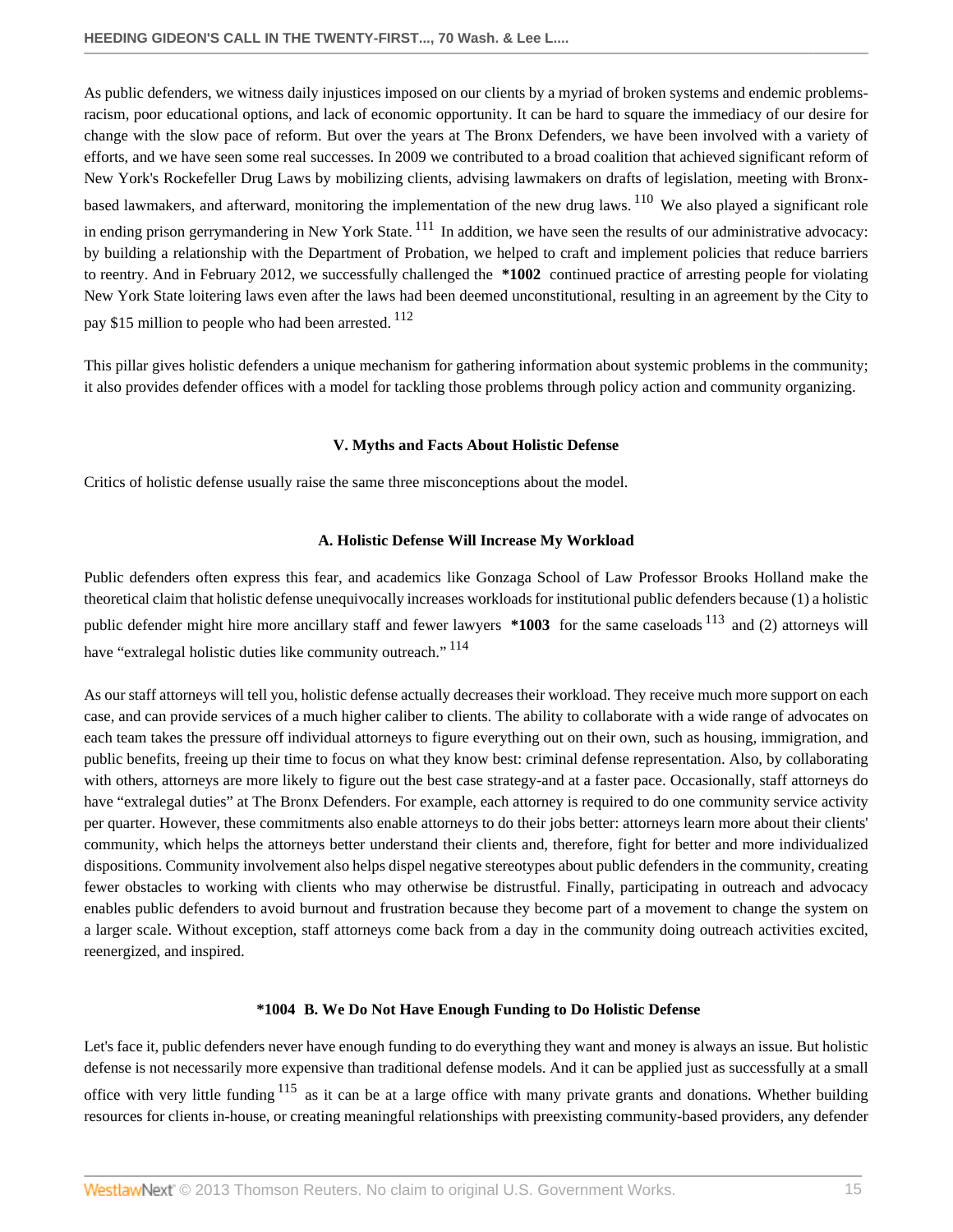office can make holistic defense a reality. For example, services can be expanded by using unpaid, skilled interns. At The Bronx Defenders, law student interns and social work interns provide extra support year-round; during the summer, more law student interns, in addition to college interns working with investigators and community organizers, can take care of both short- and long-term projects that staff do not have time to complete. In addition to interns, volunteers from the community can enhance the range of services for clients. At The Bronx Defenders, we trained community volunteers to work with parents in our family defense practice as "parent advocates" before securing, years later, government funding to support that role. Creating relationships with the private bar and establishing robust pro bono relationships can also expand the services of the public defender. From handling a family court case, to working with a client on a forfeiture proceeding, pro bono attorneys are a valuable resource for underfunded offices. Finally, establishing relationships and mutually beneficial agreements with other community-based or local agencies, organizations, and coalitions that work with our clients is a way to expand access to services, without spending a penny.

<span id="page-15-1"></span>Smart managers who can properly allocate resources are also key to making holistic defense work. We have similar cost-percase ratios as other institutional public defenders in urban areas. We accomplish this by thinking carefully about the services clients need and who can provide them in-house and in the community. We hire many nonattorney advocates who work **\*1005** directly with clients and who, in many areas, are more effective than lawyers might be. For example, in New York, ACS does not allow attorneys at certain conferences with parents who are under investigation for abuse or neglect.<sup>[116](#page-29-2)</sup> ACS will, however, allow nonattorney advocates at these critical meetings, at which a decision will be made about whether to file a formal "case" against a parent. Rather than hire more attorneys, we have been able to use our resources in a more effective and cost-efficient way by hiring nonattorney parent advocates to accompany clients to all of the investigative meetings with child welfare representatives. Additionally, these parent advocates, who become intimately familiar with the clients, their families, and their cases, work alongside the lawyers in court. Parent advocates provide lawyers with information, insight, and valuable service recommendations for our clients who are seeking reunification or trying to avoid the removal of their child. Hiring fewer attorneys, but creating more internal resources by hiring parent advocates, makes us stronger, better informed advocates and helps us stretch our budget further.

<span id="page-15-2"></span>Holistic public defenders should base their hiring on more than just a simple ratio of criminal attorneys to support staff. And support staff should be reenvisioned to think beyond clerical and administrative support to include actual advocacy work on behalf of clients. Holland, in his critique of holistic defense, states that in the case of limited funds, offices should always hire more lawyers and fewer support staffers. <sup>[117](#page-29-3)</sup> A holistic manager, however, must analyze what type of position could best support the team and needs of its clients and then assess the office's funding scheme in order to support that position. Hiring one more lawyer does not necessarily result in better case outcomes; nor does hiring a social worker mean that each attorney will have to work harder as Holland presumes. <sup>[118](#page-29-4)</sup> It is essential to have a balance of skills, knowledge, and background on each team.

<span id="page-15-3"></span>**\*1006** Finally, if public defenders can, they should seek extra funding to meet their needs. Some argue that because public defense is a "mandated governmental function" we should not "let government off the hook" by finding alternative sources of money to support our work. <sup>[119](#page-29-5)</sup> This argument is not only unpersuasive, it is self-defeating. Government will never fund public defenders at the levels we need to do exemplary work, but by enhancing our funding with outside sources of support we can make a huge difference. Applying for foundation grants, seeking support from local businesses, advocating for paid fellowships with foundations, law schools, or colleges, or throwing an annual fundraising event are all ways to bring in more money, raise an office's profile, and gain support for your work.

# <span id="page-15-5"></span><span id="page-15-4"></span>**C. Holistic Defenders Avoid Going to Trial**

<span id="page-15-0"></span>Brooks Holland and many public defenders misinterpret holistic defense's emphasis on collateral consequences as a shift away from trial work. <sup>[120](#page-29-6)</sup> However, holistic defense simply calls for defenders to look at the broader context of a client's life and **\*1007** respond by addressing these issues. Interestingly, most of holistic advocacy takes place outside of the criminal courthouse, before, during, or after the criminal proceedings-whether they consist of a trial or a plea deal. What's more, clients,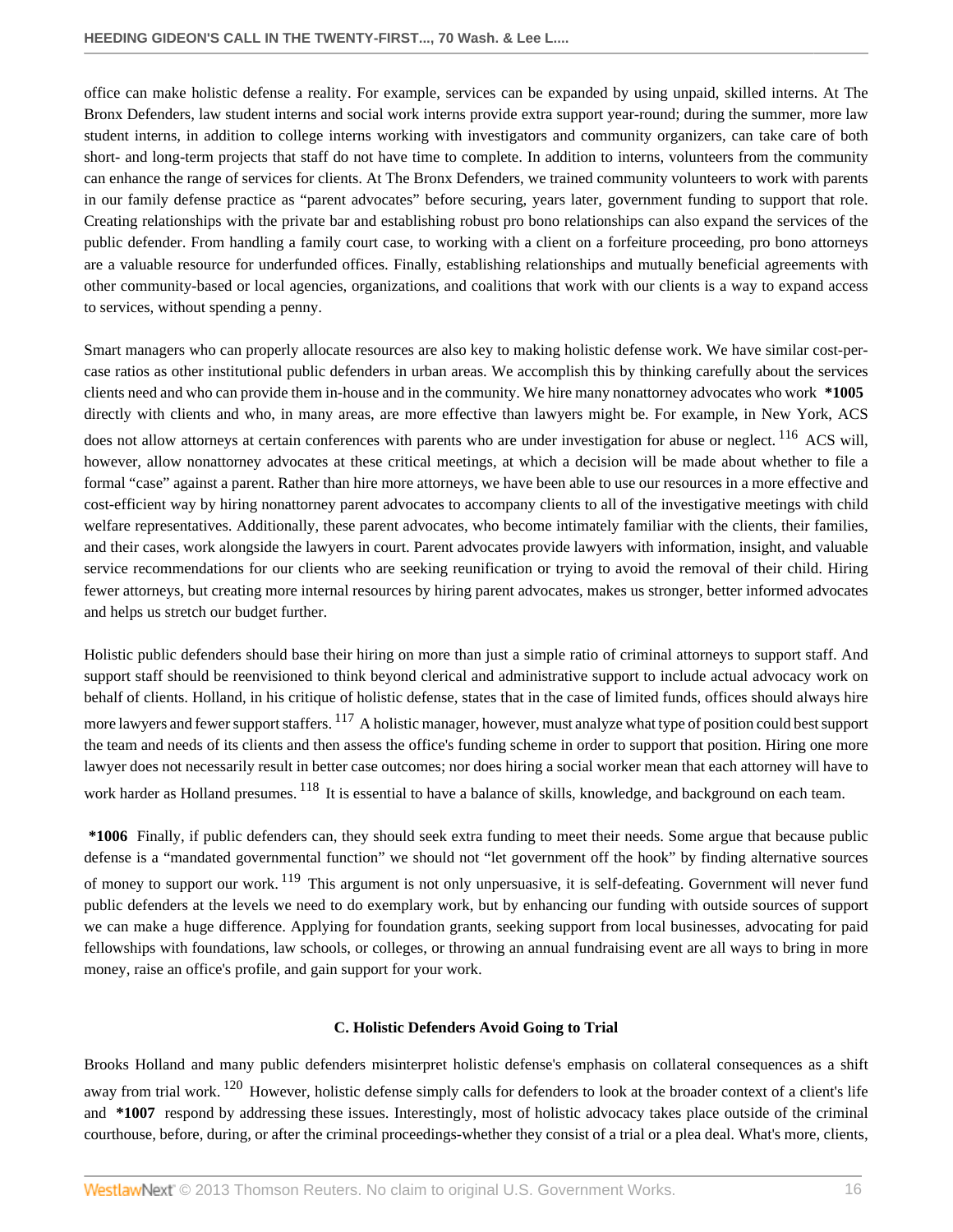and only clients, decide if they want to engage with advocates from other disciplines in a holistic defender office to address the broader range of issues that criminal justice involvement brings. Our responsibility is to provide information, advice, and access to those services that go beyond the criminal case; the decision about whether to use those services rests solely with the client.

<span id="page-16-2"></span>Indeed, contrary to the misconception that holistic defenders avoid going to trial, holistic defenders are just as eager to go to trial-if the client wishes-as traditional defenders. In fact, in the Bronx we go to trial quite often-with impressive acquittal rates. <sup>[121](#page-29-7)</sup> In recognition of trial work's importance in a holistic model, we created a "Trial Chief" position in our office and developed the Defenders' Academy, an intensive, five-day, CLE-approved trial skills program for criminal, family, and civil defenders from all over the city, state, and even out-of-state. We also require that all jury trials are co-counseled, with balanced pairs selected by the Trial Chief; this enables us to provide the best possible trial defense for our clients and allows our attorneys to get the frequent trial experience that they need.

### <span id="page-16-7"></span><span id="page-16-5"></span><span id="page-16-4"></span><span id="page-16-3"></span>**VI. Evaluation and Results**

<span id="page-16-0"></span>Assessment is critical for holistic public defender offices. Evaluation is necessary to prove that the holistic public defense model works, and is superior to, the traditional model; assessment also enables public defenders to tweak the model and their practice, and along the same lines, to make sure that their clients are satisfied. At The Bronx Defenders, this last indicator-client satisfaction-is probably the best gauge of our performance.

The model of holistic defense, with its vigorous, team-based representation and focus on both the individual case and the broader context of clients' lives, results in high levels of client **\*1008** satisfaction. It also contributes to procedural fairness; a sense that the criminal proceedings have been just, even if the outcome was not desirable. <sup>[122](#page-29-8)</sup> The Bronx Defenders's client satisfaction surveys have repeatedly yielded very positive results. In our most recent survey, we interviewed 132 clients at random, charged with a wide array of crimes. <sup>[123](#page-29-9)</sup> Eighty-four percent of clients interviewed said that the services they received at The Bronx Defenders were "Excellent" or "Good." <sup>[124](#page-29-10)</sup> Ninety-one percent of clients said they would want The Bronx Defenders to represent them again. [125](#page-29-11)

<span id="page-16-6"></span>This data is corroborated on a weekly basis by letters that we receive from clients and their family members. Many of these letters underscore clients' appreciation of not just the criminal attorney's work, but of the zealous, caring representation of clients by the holistic teams.

The Bronx Defenders also considers case outcomes and "life outcomes" when assessing the holistic defense model. So far, the results are positive. For the last three years, our felony trial acquittal rates have hovered around 70%, <sup>[126](#page-29-12)</sup> much higher than the overall rate of felony trial acquittals in the Bronx, which have ranged from 43%-57%. <sup>[127](#page-29-13)</sup>

**\*1009** Our data on the "life outcomes" of clients also demonstrates the success of the holistic model. We consider "life outcomes" to be cases in which, for example, The Bronx Defenders is able to help clients correct criminal record errors, get their employment licenses back, successfully fight eviction or deportation, or secure housing. In 2010, 87% of the hundreds of plea consults given by our immigration attorneys resulted in an immigration-positive outcome in the criminal case. <sup>[128](#page-29-14)</sup> Last year, we prevented the eviction of over 150 families with more than 400 household members, and we prevented over 100 deportations, affecting over 200 family members. <sup>[129](#page-29-15)</sup> More than 50 clients obtained legal immigration status. <sup>[130](#page-30-0)</sup> We also preserved jobs and employment licenses for over 100 clients who are heads of their households, and obtained health insurance for more than 70 families. [131](#page-30-1)

#### <span id="page-16-12"></span><span id="page-16-11"></span><span id="page-16-10"></span><span id="page-16-9"></span><span id="page-16-8"></span><span id="page-16-1"></span>**VII. Moving Forward: Replicating Our Model Outside of the Bronx**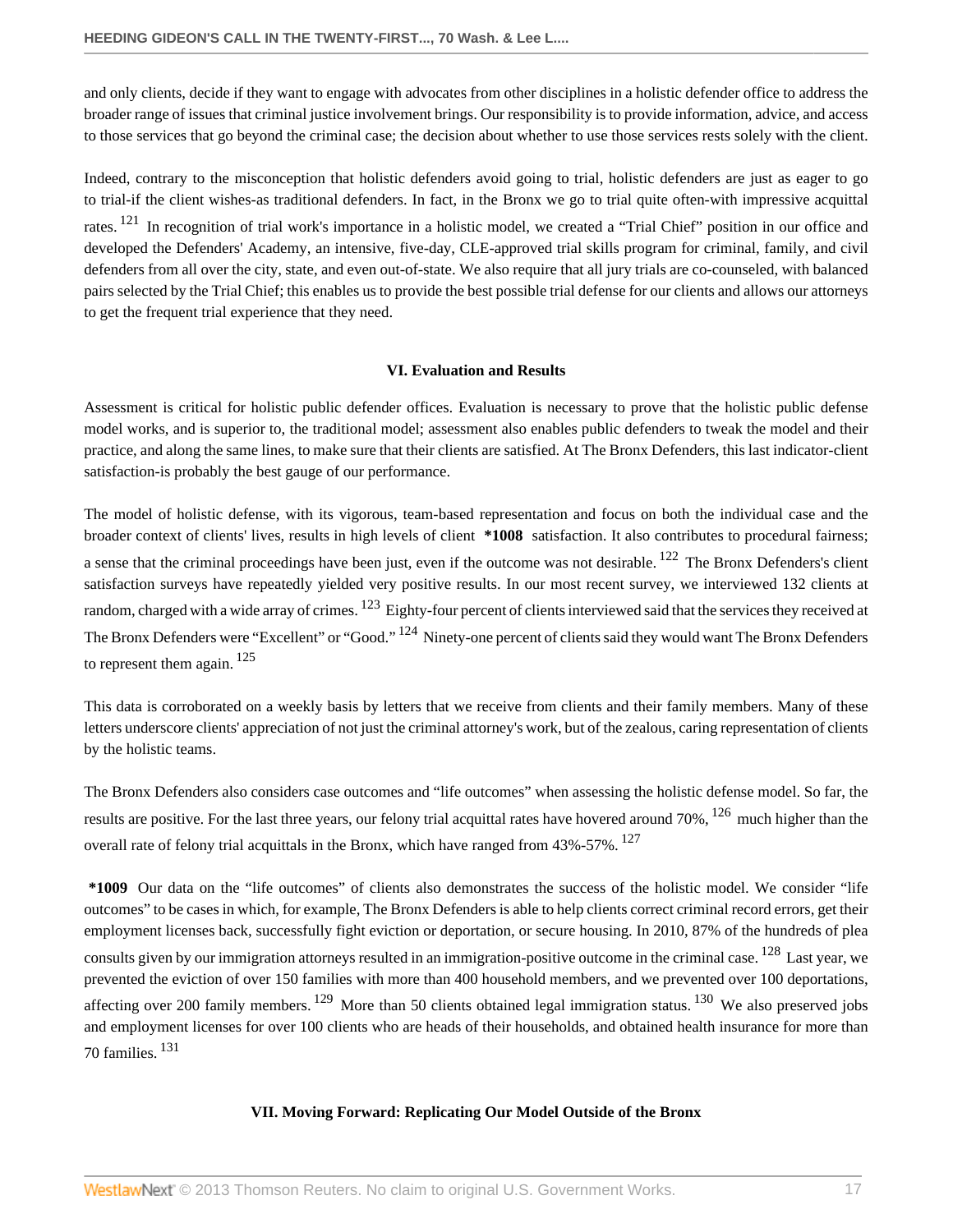As The Bronx Defenders grew and became a nationally recognized practitioner of holistic defense, we began receiving requests from public defenders all over the country to give lectures, train their staff, and help them become like The Bronx Defenders. However, we have always maintained that it would be misguided for public defender offices to directly replicate The Bronx Defenders in their communities. That is not what holistic defense proposes to do. It is imperative that an office use the pillars of holistic defense to determine the kind of staff and services that would best fit the needs of its clients and community. What a holistic defender office looks like will vary from district to district and state to state; however, the general **\*1010** structure and values of the office will be consistent across communities.

<span id="page-17-1"></span>The Center for Holistic Defense, first funded by the U.S. Department of Justice in 2010, is the latest attempt by The Bronx Defenders to help other defenders implement holistic defense in their offices. <sup>[132](#page-30-2)</sup> So far, we have conducted training and technical assistance for nine offices around the country: the Washoe County Public Defender's Office (Reno, NV), the District Public Defender (Knoxville, TN), the Wisconsin State Public Defender's Office (WI), the Committee for Public Counsel Services (MA), the Harris County Public Defender (Houston, TX), the Tribal Defender Office of the Confederated Salish and Kootenai Tribes (MT), the Maryland Office of the Public Defender (Baltimore, MD), the East Bay Community Law Center (Berkeley, CA), and the Mecklenburg County Public Defender (Charlotte, NC). Cait Clarke, Director of Strategic Initiatives at the National Legal Aid and Defenders Association, observed that our technical assistance has had a great impact on public defenders around the country. <sup>[133](#page-30-3)</sup> "By breaking [holistic defense] down into pieces that are manageable, [public defenders] can see progress," she commented recently.  $^{134}$  $^{134}$  $^{134}$  All of the offices we have trained have reported positive results, and some challenges, too, which have helped us refine the model and better advise other public defenders on how to replicate it.  $^{135}$  $^{135}$  $^{135}$  We are also planning a Symposium on Holistic Defense in 2013. The Symposium will bring together the defenders we have trained, in addition to other public defenders interested in improving their holistic practice, for a day of **\*1011** seminars, trainings, and, most importantly, dialogue, about how to improve the implementation of public defense in our offices.

Below, three profiles of public defenders trained by the Center for Holistic Defense in Montana, Wisconsin, and California, exemplify how the model of holistic defense fits a wide range of public defenders.

# <span id="page-17-11"></span><span id="page-17-10"></span><span id="page-17-9"></span><span id="page-17-8"></span><span id="page-17-7"></span><span id="page-17-6"></span><span id="page-17-5"></span><span id="page-17-4"></span><span id="page-17-3"></span><span id="page-17-2"></span>**A. Tribal Defenders of the Confederated Salish and Kootenai Tribes**

<span id="page-17-0"></span>The Tribal Defenders of the Confederated Salish and Kootenai Tribes is located on the Indian reservation in Pablo, Montana.<sup>[136](#page-30-6)</sup> The Flathead Indian Reservation is a world away from the South Bronx. However, the Tribal Defenders has been an enthusiastic champion of holistic defense since its training with the Center for Holistic Defense in 2010. The Tribal Defenders is a combined civil legal aid and criminal defense office that serves juvenile and adult members of the Confederated Salish and Kootenai tribes, in addition to members of any federally recognized tribe accused of a misdemeanor within the bounds of the reservation, and representation on some felonies. <sup>[137](#page-30-7)</sup> There are ten people on staff, each with caseloads of 90-200 active criminal cases. <sup>[138](#page-30-8)</sup>

Ann Sherwood is the managing attorney at the Tribal Defenders, and she has been with the office for fifteen years. "Initially, the inclination is to say we can't do holistic defense because we don't have the resources," she said.  $139$  "But the concepts apply regardless of resources. It's all about changing agency attitude and goals." [140](#page-30-10) She said that the Center for **\*1012** Holistic Defense's training helped the office to develop more seamless access to services and better communication on staff, particularly between its criminal and civil programs; become more community-oriented through expanding intake and hosting events relevant to the community; and fostered staff members' multidisciplinary skill set. <sup>[141](#page-30-11)</sup>

<span id="page-17-13"></span><span id="page-17-12"></span>For example, as a result of the training, the office manager directs a Bad Checks Diversion Program. <sup>[142](#page-30-12)</sup> Previously, she had only performed secretarial tasks and managed the budget. <sup>[143](#page-30-13)</sup> "With a small, interdisciplinary staff it's important to build on strengths. Our office administrator has a strong working knowledge of Tribal systems and a good rapport with our clients," Sherwood said. <sup>[144](#page-30-14)</sup> In fact, the office administrator convinced the administrator in the prosecutor's office to send bad checks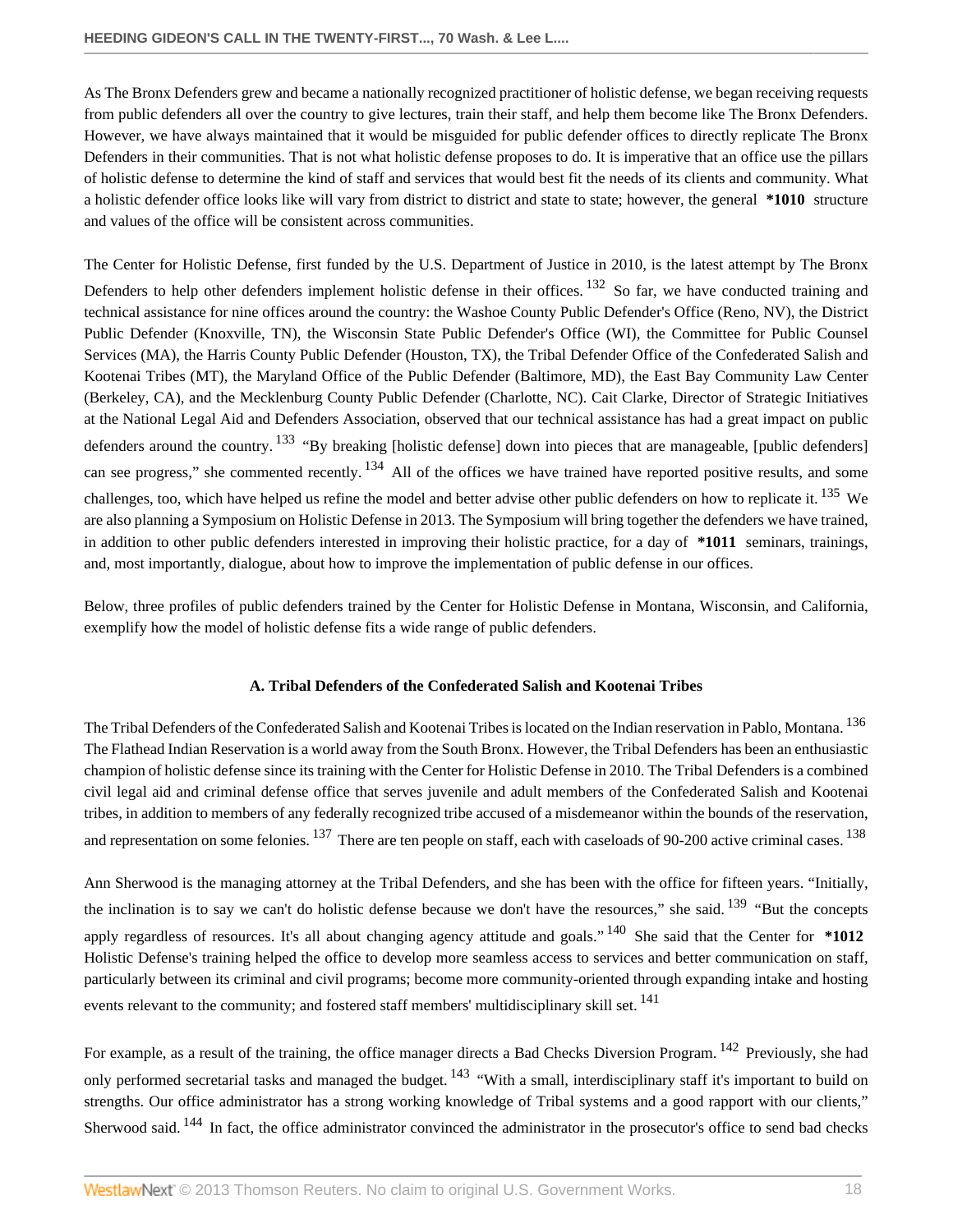<span id="page-18-1"></span>over to the Tribal Defenders before pressing charges, so that the client would have a chance to pay the money before being charged. [145](#page-30-15)

<span id="page-18-5"></span><span id="page-18-4"></span><span id="page-18-3"></span><span id="page-18-2"></span>After the training by The Bronx Defenders, the Tribal Defenders also started reassessing how they address collateral consequences affecting their clients. <sup>[146](#page-30-16)</sup> For example, they noticed that many clients' driver's licenses were being suspended for a variety of reasons.  $^{147}$  $^{147}$  $^{147}$  This causes great hardship for residents of the 1,317-acre reservation, where a suspended license means that a tribe member cannot get to work. <sup>[148](#page-30-18)</sup> A legal advocate on staff has developed a specialty in helping clients get their licenses reinstated. <sup>[149](#page-30-19)</sup> "We used to tell people to call the DMV and figure it out. It's astounding what a difference it makes when [the advocate] makes those phone calls and gives people more **\*1013** direction," Sherwood said. <sup>[150](#page-30-20)</sup> The advocate also frequently takes extra steps to help clients meet requirements for getting their licenses back, such as completing alcohol treatment programs and securing financial assistance to pay fines or reinstatement fees. [151](#page-30-21) She also communicates with the prosecutor, advocating on behalf of the client for a diversion that does not result in the suspension of his license. <sup>[152](#page-30-22)</sup> This year, the advocate helped thirty-five clients get valid driver's licenses. [153](#page-30-23)

<span id="page-18-11"></span>While this may sound like extra work, Sherwood insists that it is not. <sup>[154](#page-30-24)</sup> The Tribal Defenders has sought out social work interns to help, <sup>[155](#page-30-25)</sup> and reports: "Our attorneys and advocates will tell you it doesn't create more work for them, but streamlines the process. In order to provide effective assistance of counsel we must address the collateral issues and advise our clients accordingly. A holistic approach helps us do that in an efficient way."<sup>[156](#page-31-0)</sup>

#### <span id="page-18-24"></span><span id="page-18-20"></span><span id="page-18-19"></span><span id="page-18-17"></span><span id="page-18-16"></span><span id="page-18-15"></span><span id="page-18-14"></span><span id="page-18-12"></span><span id="page-18-10"></span><span id="page-18-9"></span><span id="page-18-8"></span><span id="page-18-7"></span><span id="page-18-6"></span>**B. Wisconsin State Public Defender**

<span id="page-18-13"></span><span id="page-18-0"></span>The Wisconsin State Public Defender's Office (SPD) is an independent, executive branch state agency with 39 offices throughout the state. <sup>[157](#page-31-1)</sup> In fiscal year 2012, the SPD appointed a public defender in 138,813 cases. <sup>[158](#page-31-2)</sup> Sixty percent of cases were assigned to staff attorneys; 36% to private bar attorneys; and 4% (only misdemeanors) to private bar contractors. <sup>[159](#page-31-3)</sup> Gina Pruski is the Training Director of the SPD and she noted that although the SPD had been moving toward client-centered representation for **\*1014** many years, they applied for technical assistance to "make sure we were on the right track." [160](#page-31-4)

<span id="page-18-18"></span>The SPD faces challenges that a county office such as The Bronx Defenders does not; for example, it cannot represent clients in civil court (housing, immigration, etc.). <sup>[161](#page-31-5)</sup> However, The Bronx Defenders's assistance served as a catalyst for many changes, some of which are still in progress. <sup>[162](#page-31-6)</sup> For example, SPD management has changed its hiring practices, making sure to hire on holistic, client-centered values, not just technical skills. <sup>[163](#page-31-7)</sup> They developed and implemented a needs assessment survey, which was conducted by law student interns in summer 2011. <sup>[164](#page-31-8)</sup> The need for more information about collateral consequences arose from the survey results, and so the SPD has begun developing an online collateral consequences database for the state, assisted by law interns. <sup>[165](#page-31-9)</sup> In addition, the technical assistance inspired SPD to do community mapping; its 16 statewide Client Services Specialists have since devised Community Resources Guides for the counties they cover, and they are trying to make these guides electronic. [166](#page-31-10)

<span id="page-18-25"></span><span id="page-18-23"></span><span id="page-18-22"></span><span id="page-18-21"></span>Finally, the training helped SPD formalize an immigrant practice group that formed post-Padilla, consisting of twelve attorneys across the state who had been trained by an immigration lawyer in how to advise clients on immigration issues related to their criminal cases. <sup>[167](#page-31-11)</sup> Now, SPD has designated one lawyer to lead the practice group, an "Immigration Practice Coordinator." <sup>[168](#page-31-12)</sup> The Coordinator keeps the group up-to-date on immigration law and makes sure to communicate to lawyers across the state that they can reach out to the Practice Group for **\*1015** help. [169](#page-31-13) The success of SPD in integrating holistic defense into its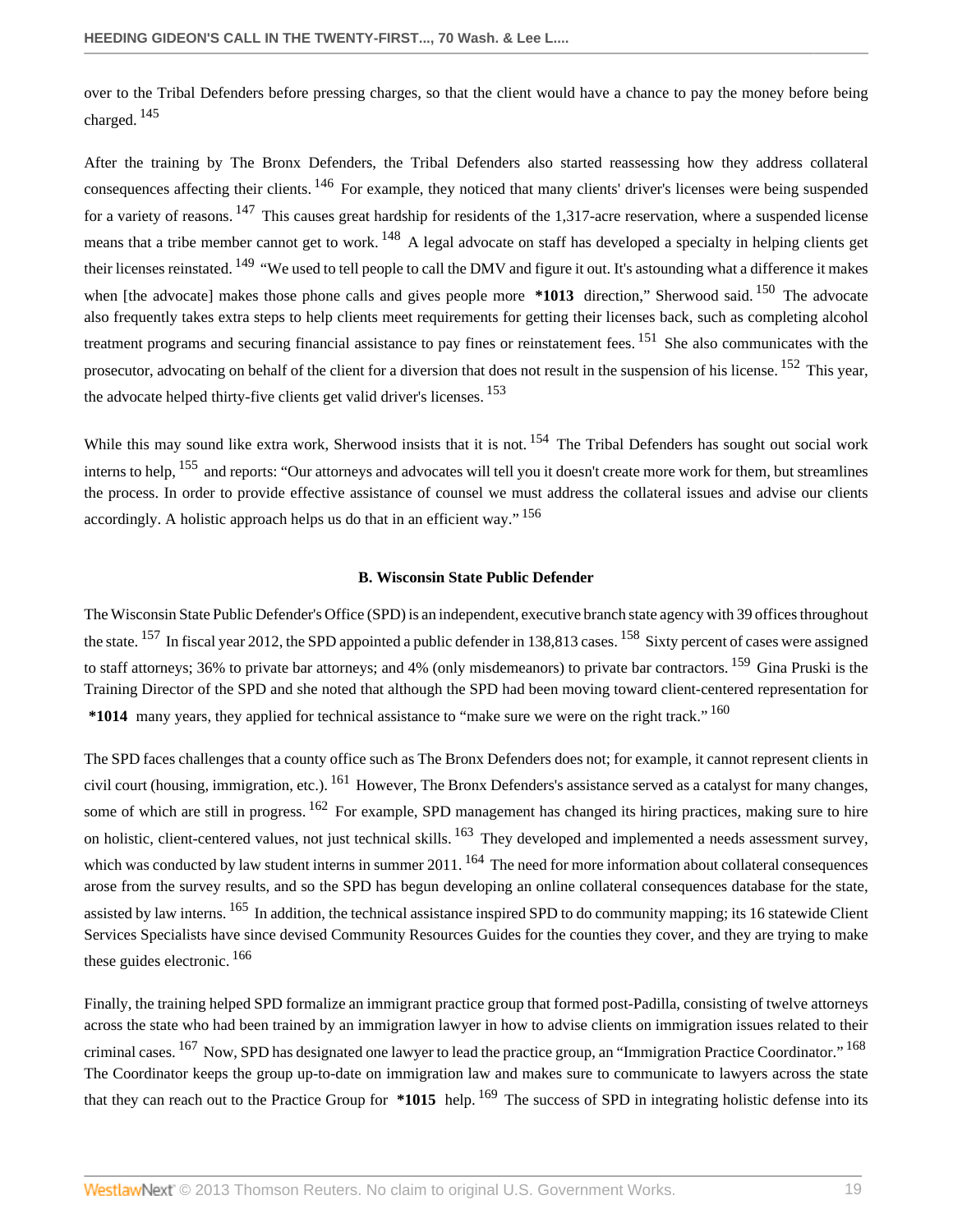<span id="page-19-2"></span>practice-and the unique challenges it has encountered-makes it a good example and resource for other public defenders working in statewide systems. [170](#page-31-14)

## <span id="page-19-8"></span><span id="page-19-6"></span><span id="page-19-5"></span><span id="page-19-4"></span><span id="page-19-3"></span>**C. East Bay Community Law Center**

<span id="page-19-0"></span>The East Bay Community Law Center (EBCLC) in Alameda County, CA is a civil legal services organization that is part of the clinical law program at the University of California at Berkeley Law School.<sup>[171](#page-31-15)</sup> EBCLC requested support and training from the Center for Holistic Defense to incorporate criminal defense services into its civil practice in the form of a new clinic: the Youth Defender Clinic. <sup>[172](#page-31-16)</sup> The EBCLC demonstrates that there is more than one path to holistic defense; public defender offices can incorporate civil representation, but civil legal services can add a criminal defense component as well.

The Youth Defender Clinic seemed like a natural addition to EBCLC. The organization was already representing young people in Alameda County through a Medical-Legal Practice in partnership with Children's Hospital and Research Center Oakland <sup>[173](#page-31-17)</sup> and a free school-based clinic at five Oakland, CA middle schools.  $^{174}$  $^{174}$  $^{174}$  They saw that delinquency cases were frequently connected to hardships at school, unstable or unsafe housing, unmet health needs, immigration complications, and the failure to get appropriate government support. [175](#page-31-19) With the **\*1016** integration of the Youth Defender Clinic, EBCLC is the first law office in Alameda County that represents young people in both civil and criminal matters. <sup>[176](#page-31-20)</sup>

<span id="page-19-9"></span><span id="page-19-7"></span>With the help of the Center for Holistic Defense, EBCLC has created and strengthened its relationships with project partners like the public defender office, the East Bay Children's Law Office, the probation office, and Youth Uprising (a community-based organization in Oakland). <sup>[177](#page-31-21)</sup> These collaborations will help the Youth Defender Clinic make and receive referrals; it will also enable its staff to rely on experts for advice and support throughout the pilot phase. <sup>[178](#page-31-22)</sup> In addition, the Youth Defender Clinic has done an informal assessment to better understand the types of collateral consequences young people in criminal proceedings face. [179](#page-31-23)

<span id="page-19-11"></span>The Youth Defender Clinic began in September of 2012. <sup>[180](#page-31-24)</sup> Project Director Kate Weisburd emphasizes that it is a pilot project, and that EBCLC and its partners will "tinker" with and "adapt" the model upon completion of the pilot phase. <sup>[181](#page-31-25)</sup> In its first semester, it aspired to reach at least 100 young people and youth service providers through direct representation, limited scope assistance, and community outreach and workshops. <sup>[182](#page-32-0)</sup>

# Weisburd added:

The Bronx Defenders is having a huge impact not only on the Youth Defender Clinic, but on the entire EBCLC office. Thanks in part to The Bronx Defenders, EBCLC is now thinking about how every client who walks in the door gets coordinated and streamlined holistic legal services. This shift is forcing the entire office to reevaluate our intake procedures, our interoffice referral process, and how to use technology to better communicate about cases and services. . . . One of our staff now often cries out: "I have a client that needs to be **\*1017** Bronx Defender-ed!" "Bronx Defender" has become a verb for describing clients who need holistic wrap around legal services. [183](#page-32-1)

# <span id="page-19-16"></span><span id="page-19-15"></span><span id="page-19-14"></span><span id="page-19-13"></span><span id="page-19-12"></span><span id="page-19-10"></span>**VIII. Conclusion**

<span id="page-19-1"></span>Holistic defense works, and it is replicable. For many years, other public defenders would politely listen to us talk about holistic defense, and then dismissively declare: "That may be needed in the Bronx, but not here." If the Bronx is exceptional, it is only exceptional in the sense that it is poorer than the other boroughs of New York City, and most other areas of the United States. <sup>[184](#page-32-2)</sup> Our clients are like clients of all public defender offices-poor, marginalized, and from underresourced communities. They are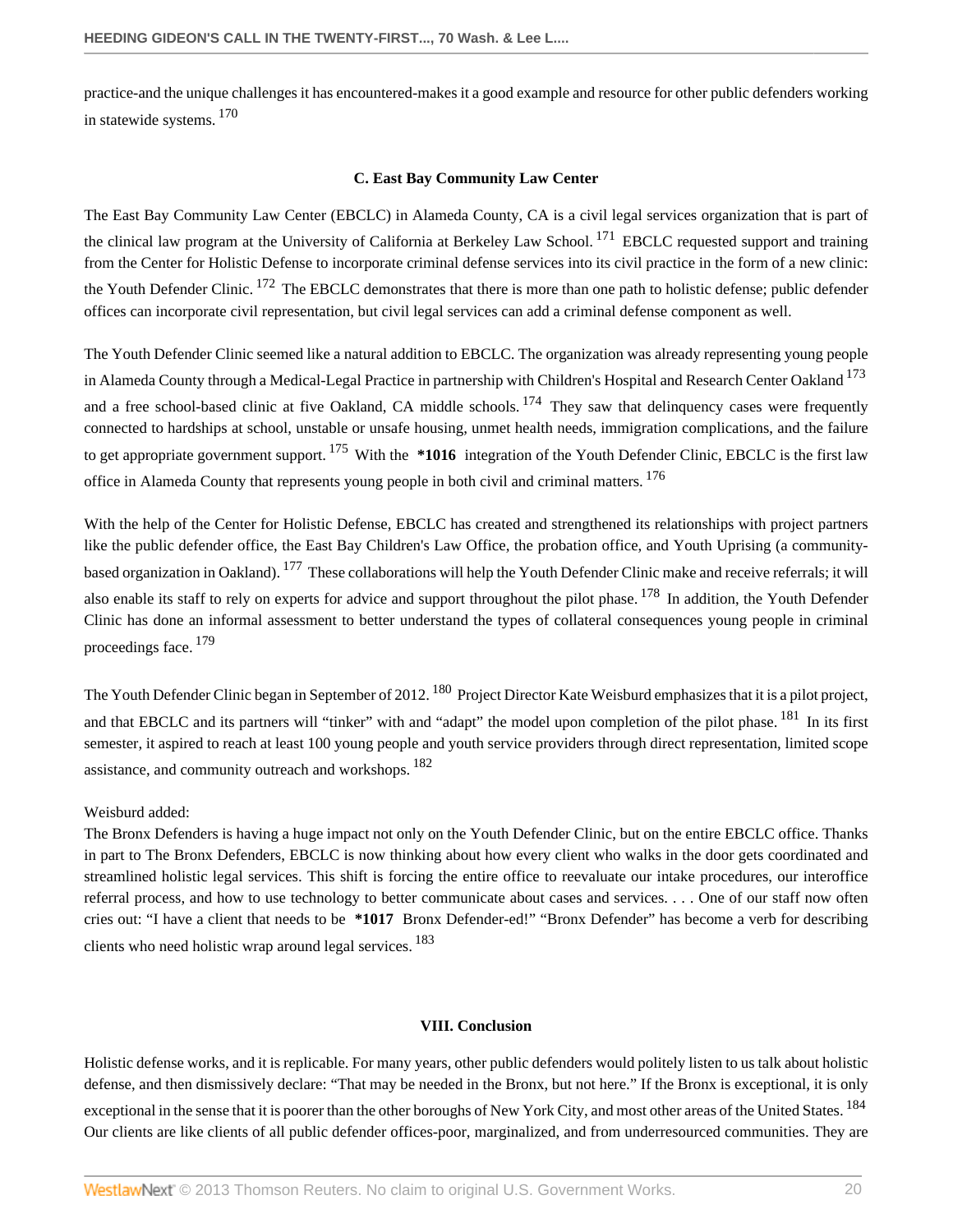disproportionately people of color, young, and male. And they experience a host of issues, often related to poverty, that drive them into the criminal justice system and, once in the system, find themselves caught in a morass of dire consequences that further damage and destabilize them. Holistic defense cannot be dismissed because of geography. Its principles and effectiveness know no bounds. It results in better case outcomes, supports positive life outcomes for clients, and strengthens communities. Clients like it better. More pressingly, it is the only current model of public defense that addresses the real-life consequences of criminal justice involvement-the consequences that are often more dire than the criminal case itself-and addresses the underlying issues driving clients into the system.

**\*1018** Holistic defense is scalable, customizable, and universal. All it requires is a deep understanding of client needs, a meaningful engagement with the client community, an interdisciplinary approach to problem solving, and providing seamless access to the services necessary to tackle those problems. Whether the client base is rural or urban, diverse or homogenous, the commitment to these basic ideas will change your practice whether you appear in whitewashed courthouses, suburban judicial centers, or the criminal court fortresses of our cities. By breaking down legal silos, listening to clients, and engaging with their communities, holistic defense changes the goals of the attorney-client relationship to better reflect the reality and goals of the clients themselves and, in so doing, redefines the very nature of public defense in the twenty-first century.

# Footnotes

- <span id="page-20-0"></span>[a1](#page-0-1) Executive Director, The Bronx Defenders. J.D., New York University School of Law 1982. Many thanks to my assistant, Joanna Zuckerman Bernstein, whose research, writing, and intelligence made this Article possible. Thanks to Justine Olderman, McGregor Smyth, and Kate Rubin for their generous and smart advice, information, and editing skills.
- <span id="page-20-1"></span>[1](#page-0-2) David Feige also writes about the first few years of The Bronx Defenders in Indefensible: One Lawyer's Journey into the Inferno of American Justice (2006).
- <span id="page-20-2"></span>[2](#page-1-1) [Gideon v. Wainwright, 372 U.S. 335 \(1963\).](http://www.westlaw.com/Link/Document/FullText?findType=Y&serNum=1963125313&pubNum=0000780&originationContext=document&vr=3.0&rs=cblt1.0&transitionType=DocumentItem&contextData=(sc.History*oc.Search))
- <span id="page-20-3"></span>[3](#page-2-0) See Marc Mauer & Meda Chesney-Lind, Introduction, in Invisible Punishment: The Collateral Consequences of Mass Imprisonment 6-11 (Marc Mauer & Meda Chesney-Lind eds., 2002) (describing trends in criminal justice that have adversely affected racial minorities and the poor); see also Michelle Alexander, The New Jim Crow: Mass Incarceration in the Age of Colorblindness 54-58 (2012) (explaining the political shift to "toughness" on crime, including its impetus in the Civil Rights Movement and enhancement during the presidency of Bill Clinton).
- <span id="page-20-4"></span>[4](#page-2-1) See generally K. Babe Howell, [Broken Lives from Broken Windows: The Hidden Costs of Aggressive Order-Maintenance Policing,](http://www.westlaw.com/Link/Document/FullText?findType=Y&serNum=0346475296&pubNum=0001207&originationContext=document&vr=3.0&rs=cblt1.0&transitionType=DocumentItem&contextData=(sc.History*oc.Search)) [33 N.Y.U. Rev. L. & Soc. Change 271 \(2009\)](http://www.westlaw.com/Link/Document/FullText?findType=Y&serNum=0346475296&pubNum=0001207&originationContext=document&vr=3.0&rs=cblt1.0&transitionType=DocumentItem&contextData=(sc.History*oc.Search)).
- <span id="page-20-5"></span>[5](#page-2-2) See [id. at 282](http://www.westlaw.com/Link/Document/FullText?findType=Y&serNum=0346475296&pubNum=0001207&originationContext=document&vr=3.0&rs=cblt1.0&transitionType=DocumentItem&contextData=(sc.History*oc.Search)#co_pp_sp_1207_282) ("[A]s of 1998, the shift to [Zero-Tolerance Policing] had resulted in large numbers of people-largely minorities, youths, and many without criminal records-being arrested and put through the system on especially minor charges, only to have their cases disposed of on first appearance . . . .").
- <span id="page-20-6"></span>[6](#page-2-3) There are scores of books and articles on this topic. See, e.g., Mauer & Chesney-Lind, supra note 3, at 10-11 (describing how the "war on drugs" created "vast racial disparities" in the criminal justice system); see also Alexander, supra note 3, at 52-57 ("The War on Drugs, cloaked in race-neutral language, offered whites opposed to racial reform a unique opportunity to express their hostility toward blacks and black progress, without being exposed to the charge of racism."); Gabriel J. Chin, [Race, the War on Drugs, and](http://www.westlaw.com/Link/Document/FullText?findType=Y&serNum=0293004891&pubNum=0115822&originationContext=document&vr=3.0&rs=cblt1.0&transitionType=DocumentItem&contextData=(sc.History*oc.Search)#co_pp_sp_115822_262) [the Collateral Consequences of Criminal Conviction, 6 J. Gender Race & Just. 253, 262-70 \(2002\)](http://www.westlaw.com/Link/Document/FullText?findType=Y&serNum=0293004891&pubNum=0115822&originationContext=document&vr=3.0&rs=cblt1.0&transitionType=DocumentItem&contextData=(sc.History*oc.Search)#co_pp_sp_115822_262) (providing statistics regarding racial disparities in drug prosecutions and incarceration rates).
- <span id="page-20-7"></span>[7](#page-2-4) Lauren E. Glaze, U.S. Dep't of Justice, Office of Justice Programs, Bureau of Justice Statistics, Correctional Population in the United States, 2010, at 1-2 (2011).
- <span id="page-20-8"></span>[8](#page-2-5) Chet Bowie, U.S. Dep't of Justice, Office of Justice Programs, Bureau of Justice Statistics, Prisoners 1925-81, at 2 tbl.1 (1982), available at http://bjs.ojp.usdoj.gov/index.cfm?ty=pbdetail&iid=3414.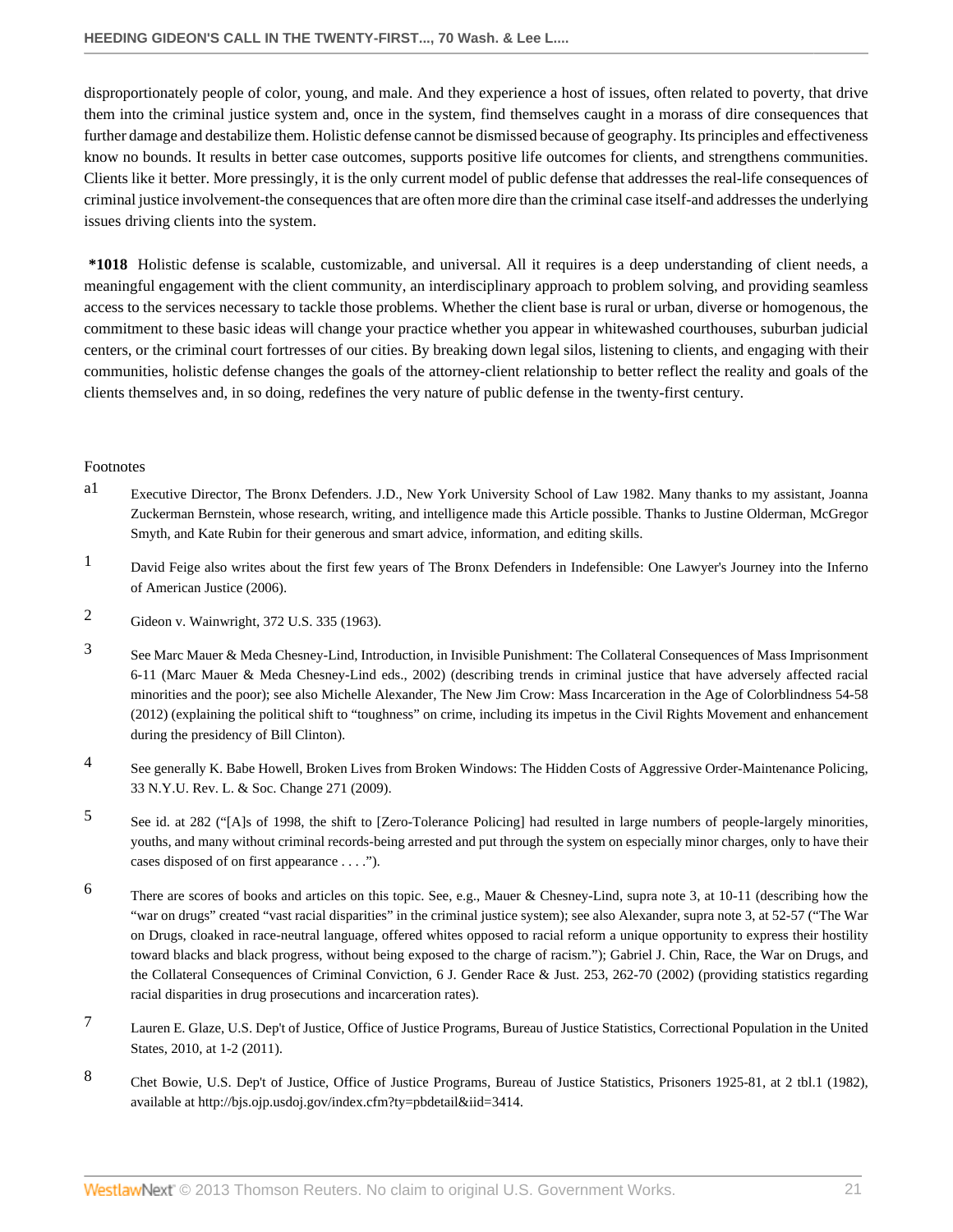- <span id="page-21-0"></span>[9](#page-2-6) Paul Guerino, Paige M. Harrison & William J. Sabol, U.S. Dep't of Justice, Office of Justice Programs, Bureau of Justice Statistics, Prisoners in 2010, at 1 (2011), http://www.bjs.gov/content/pub/pdf/p10.pdf.
- <span id="page-21-1"></span>[10](#page-2-7) Chin, supra note 6, at 262-70 ("Although . . . African Americans made up only 12.9% of the population in 2000, they were 46.2% of those incarcerated; the 12.5% of the population which was Latino or Hispanic made up 16.4% of the prison population.").
- <span id="page-21-2"></span>[11](#page-2-8) Mauer & Chesney-Lind, supra note 3, at 6.
- <span id="page-21-3"></span>[12](#page-2-9) Thomas P. Bonczar, U.S. Dep't of Justice, Office of Justice Programs, Bureau of Justice Statistics, Prevalence of Imprisonment in the U.S. Population, 1974-2001, at 1 (2003).
- <span id="page-21-4"></span>[13](#page-2-10) U.S. Dep't of Justice, Fed. Bureau of Investigation, Uniform Crime Report: Crime in the United States, 2010, at 1 (2011), http:// www.fbi.gov/about-us/cjis/ucr/crime-in-the-u.s/2010/crime-in-the-u.s.-2010/persons-arrested/arrestmain.pdf. There were more than 1.6 million arrests for drug violations in 2010. Id.
- <span id="page-21-5"></span>[14](#page-2-11) See Mauer & Chesney-Lind, supra note 3, at 1 (describing the unintended effects of social policies as "collateral consequences" and "invisible punishments" and noting that these effects have "transformed family and community dynamics, exacerbated racial divisions, and posed fundamental questions of citizenship in democratic society").
- <span id="page-21-6"></span>[15](#page-2-12) See generally id. and articles by my colleague, McGregor Smyth, including: [From "Collateral" to "Integral": The Seismic Evolution of](http://www.westlaw.com/Link/Document/FullText?findType=Y&serNum=0363667418&pubNum=0001531&originationContext=document&vr=3.0&rs=cblt1.0&transitionType=DocumentItem&contextData=(sc.History*oc.Search)) [Padilla v. Kentucky and Its Impact on Penalties Beyond Deportation, 54 Howard L.J. 795 \(2011\);](http://www.westlaw.com/Link/Document/FullText?findType=Y&serNum=0363667418&pubNum=0001531&originationContext=document&vr=3.0&rs=cblt1.0&transitionType=DocumentItem&contextData=(sc.History*oc.Search)) '['Collateral" No More: The Practical](http://www.westlaw.com/Link/Document/FullText?findType=Y&serNum=0371903204&pubNum=0001615&originationContext=document&vr=3.0&rs=cblt1.0&transitionType=DocumentItem&contextData=(sc.History*oc.Search)) [Imperative for Holistic Defense in a Post-Padilla World . . . Or, How to Achieve Consistently Better Results for Clients, 31 St. Louis](http://www.westlaw.com/Link/Document/FullText?findType=Y&serNum=0371903204&pubNum=0001615&originationContext=document&vr=3.0&rs=cblt1.0&transitionType=DocumentItem&contextData=(sc.History*oc.Search)) [U. Pub. L. Rev. 139 \(2011\)](http://www.westlaw.com/Link/Document/FullText?findType=Y&serNum=0371903204&pubNum=0001615&originationContext=document&vr=3.0&rs=cblt1.0&transitionType=DocumentItem&contextData=(sc.History*oc.Search)); [From Arrest to Reintegration: A Model for Mitigating Collateral Consequences of Criminal Proceedings,](http://www.westlaw.com/Link/Document/FullText?findType=Y&serNum=0348008734&pubNum=0001447&originationContext=document&vr=3.0&rs=cblt1.0&transitionType=DocumentItem&contextData=(sc.History*oc.Search)) [24 Crim. Just. 42 \(2009\)](http://www.westlaw.com/Link/Document/FullText?findType=Y&serNum=0348008734&pubNum=0001447&originationContext=document&vr=3.0&rs=cblt1.0&transitionType=DocumentItem&contextData=(sc.History*oc.Search)); [Holistic is Not a Bad Word: A Criminal Defense Attorney's Guide to Using Invisible Punishments as an](http://www.westlaw.com/Link/Document/FullText?findType=Y&serNum=0304307008&pubNum=0002988&originationContext=document&vr=3.0&rs=cblt1.0&transitionType=DocumentItem&contextData=(sc.History*oc.Search)) [Advocacy Strategy, 36 U. Tol. L. Rev. 479 \(2005\)](http://www.westlaw.com/Link/Document/FullText?findType=Y&serNum=0304307008&pubNum=0002988&originationContext=document&vr=3.0&rs=cblt1.0&transitionType=DocumentItem&contextData=(sc.History*oc.Search)) [hereinafter Smyth, Holistic]; and Cross Sector Collaboration in Reentry: Building an Infrastructure for Change, 41 Clearinghouse Rev. 245 (2007). Also, see generally Michael Pinard, [Broadening the Holistic Mindset:](http://www.westlaw.com/Link/Document/FullText?findType=Y&serNum=0302772240&pubNum=0001143&originationContext=document&vr=3.0&rs=cblt1.0&transitionType=DocumentItem&contextData=(sc.History*oc.Search)) [Incorporating Collateral Consequences and Reentry into Criminal Defense Lawyering, 31 Fordham Urb. L.J. 1067 \(2003\);](http://www.westlaw.com/Link/Document/FullText?findType=Y&serNum=0302772240&pubNum=0001143&originationContext=document&vr=3.0&rs=cblt1.0&transitionType=DocumentItem&contextData=(sc.History*oc.Search)) Jenny Roberts, [Ignorance is Effectively Bliss: Collateral Consequences, Silence, and Misinformation in the Guilty-Plea Process, 95 Iowa](http://www.westlaw.com/Link/Document/FullText?findType=Y&serNum=0349158869&pubNum=0001168&originationContext=document&vr=3.0&rs=cblt1.0&transitionType=DocumentItem&contextData=(sc.History*oc.Search)) [L. Rev. 119 \(2009\).](http://www.westlaw.com/Link/Document/FullText?findType=Y&serNum=0349158869&pubNum=0001168&originationContext=document&vr=3.0&rs=cblt1.0&transitionType=DocumentItem&contextData=(sc.History*oc.Search))
- <span id="page-21-7"></span>[16](#page-2-13) See Kathleen M. Olivares, Velmer S. Burton, Jr. & Francis T. Cullen, [Collateral Consequences of a Felony Conviction: A National](http://www.westlaw.com/Link/Document/FullText?findType=Y&serNum=0107348784&pubNum=0100785&originationContext=document&vr=3.0&rs=cblt1.0&transitionType=DocumentItem&contextData=(sc.History*oc.Search)#co_pp_sp_100785_11) [Study of State Legal Codes 10 Years Later, 60 Fed. Probation 10, 11 \(1996\)](http://www.westlaw.com/Link/Document/FullText?findType=Y&serNum=0107348784&pubNum=0100785&originationContext=document&vr=3.0&rs=cblt1.0&transitionType=DocumentItem&contextData=(sc.History*oc.Search)#co_pp_sp_100785_11) (noting that in 1996, fourteen states permanently denied felons the right to vote, an increase of three states from 1986).
- <span id="page-21-8"></span>[17](#page-2-14) See id. (describing ways parental rights may be infringed and noting that in 1996, nineteen states permitted termination of parental rights based on a felony conviction).
- <span id="page-21-9"></span>[18](#page-2-15) See Jeremy Travis, Invisible Punishment: An Instrument of Social Exclusion, in Invisible Punishment: The Collateral Consequences of Mass Imprisonment 15, 22 (Marc Mauer and Meda Chesney-Lind, eds. 2002) (describing barriers to employment that stem from the combination of easier employer access to criminal records and increased legal prohibitions on hiring convicted felons in certain fields).
- <span id="page-21-10"></span>[19](#page-2-16) See Immigration Control and Legalization Amendments Act of 1986, [Pub. L. No. 99-603, 100 Stat. 3445](http://www.westlaw.com/Link/Document/FullText?findType=l&pubNum=1077005&cite=UUID(I975076B8DB-D349DBB749E-C8B81BBE0BB)&originationContext=document&vr=3.0&rs=cblt1.0&transitionType=DocumentItem&contextData=(sc.History*oc.Search)) (expediting the deportation process for aliens who are convicted of offenses that make them subject to deportation); Illegal Immigration Reform and Immigrant Responsibility Act of 1996, [Pub. L. No. 104-208, 110 Stat. 3009](http://www.westlaw.com/Link/Document/FullText?findType=l&pubNum=1077005&cite=UUID(I747341D64B-9E4A43B3D8A-975AE78FBD0)&originationContext=document&vr=3.0&rs=cblt1.0&transitionType=DocumentItem&contextData=(sc.History*oc.Search)) (amending the criteria for deportation of criminal aliens); see also Travis, supra note 18, at 23 ("[B]eginning with the Immigration Reform and Control Act of 1986 and the Illegal Immigration Reform and Immigrant Responsibility Act of 1996, Congress significantly expanded the categories of crimes that would subject an alien to deportation.").
- <span id="page-21-11"></span>[20](#page-2-17) See [21 U.S.C. § 862a \(2012\)](http://www.westlaw.com/Link/Document/FullText?findType=L&pubNum=1000546&cite=21USCAS862A&originatingDoc=Ibe29c611c98811e28578f7ccc38dcbee&refType=LQ&originationContext=document&vr=3.0&rs=cblt1.0&transitionType=DocumentItem&contextData=(sc.History*oc.Search)) (denying eligibility for food stamps and other public assistance to individuals convicted of certain drugrelated felonies); see also Travis, supra note 18, at 23 (noting that the welfare reform law of 1996 "requires that states permanently bar individuals with drug-related felony convictions from receiving federally-funded public assistance and food stamps during their lifetime").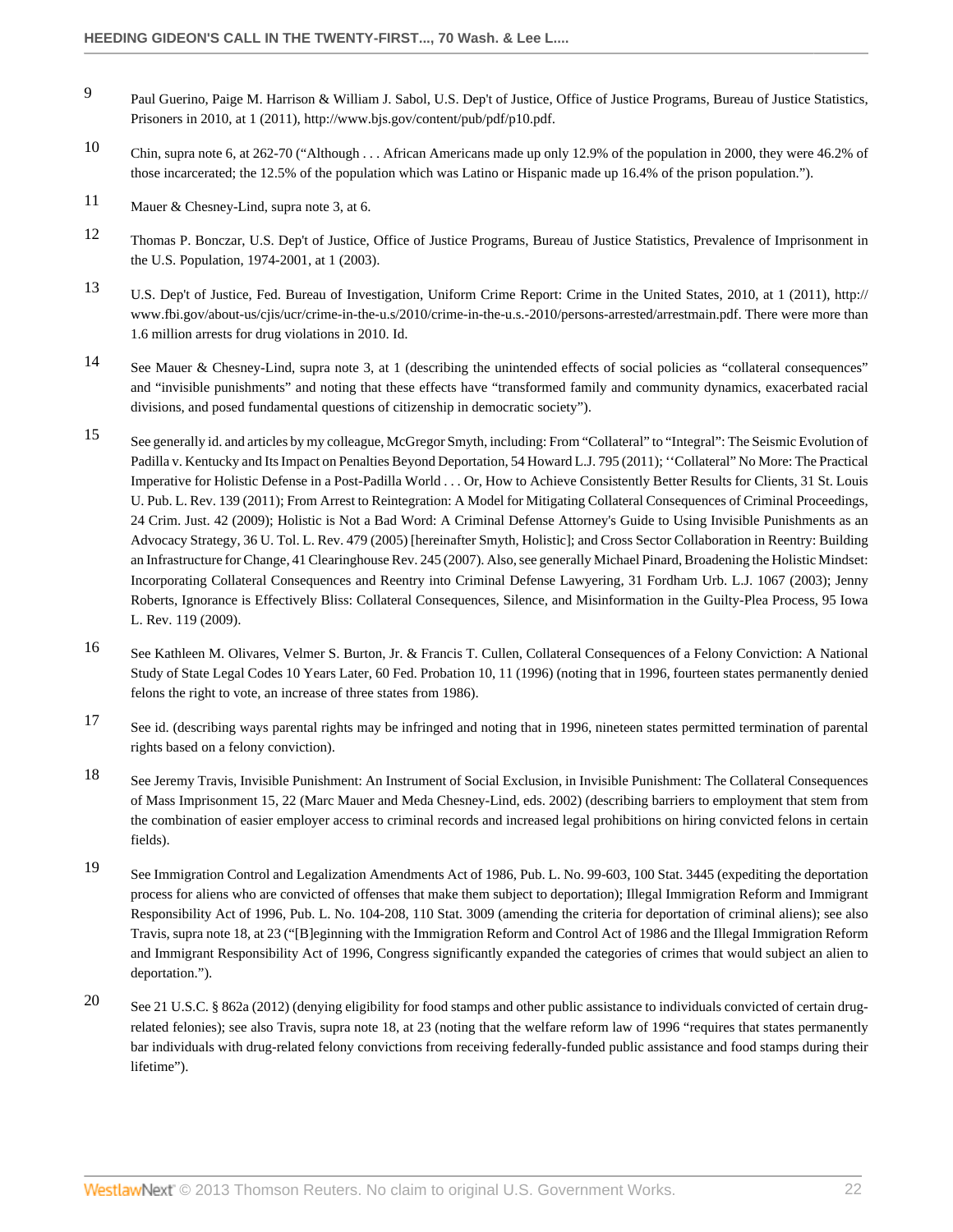- <span id="page-22-0"></span>[21](#page-2-18) See [42 U.S.C. § 13661](http://www.westlaw.com/Link/Document/FullText?findType=L&pubNum=1000546&cite=42USCAS13661&originatingDoc=Ibe29c611c98811e28578f7ccc38dcbee&refType=LQ&originationContext=document&vr=3.0&rs=cblt1.0&transitionType=DocumentItem&contextData=(sc.History*oc.Search)) (permitting owners of federally-assisted housing to terminate households with a member who illegally uses a controlled substance or abuses alcohol); see also The Bronx Defenders, The Consequences of Criminal Proceedings in New York State 16-18 (2010) [hereinafter The Consequences of Criminal Proceedings] (discussing statutes relating to public housing eligibility).
- <span id="page-22-1"></span>[22](#page-2-19) See [20 U.S.C. § 1091\(r\)\(1\)](http://www.westlaw.com/Link/Document/FullText?findType=L&pubNum=1000546&cite=20USCAS1091&originationContext=document&vr=3.0&rs=cblt1.0&transitionType=DocumentItem&contextData=(sc.History*oc.Search)#co_pp_14dc000059673) (making students who are convicted of federal drug crimes ineligible for financial aid for a period of time dependent on their prior record).
- <span id="page-22-2"></span>[23](#page-2-20) The Consequences of Criminal Proceedings, supra note 21, at 2 & n.9 ("In 2004, 36.7% of people arrested were never convicted." (citation omitted)).
- <span id="page-22-3"></span>[24](#page-2-21) See id. at 4 ("Technology has provided unparalleled access to an ever-increasing range of criminal history data. Data sharing among government agencies has increased exponentially, and there is widespread availability of criminal history data despite various sealing regimes."). "In New York State, dozens of agencies maintain their own computerized records of arrests and prosecutions, including DCJS, OCA, NY State Police, and local law enforcement." Id.
- <span id="page-22-4"></span>[25](#page-2-22) U.S. Dep't of Justice, Office of Justice Programs, Bureau of Justice Statistics, Survey of State Criminal History Information Systems, 2010, at 3 (2011), https://www.ncjrs.gov/pdffiles1/bjs/grants/237253.pdf. Note that a person may have a record in more than one state.
- <span id="page-22-5"></span>[26](#page-2-23) U.S. Dep't of Justice, Office of Justice Programs, Bureau of Justice Statistics, Survey of State Criminal History Information Systems, 1989, tbl. 2 (1990) (on file with the Washington and Lee Law Review).
- <span id="page-22-6"></span>[27](#page-2-24) See Access to Criminal History Records & Background Checks, N.Y. St. Division Crim. Justice Services, http:// www.criminaljustice.ny.gov/ojis/recordreview.htm (last visited Apr. 2, 2013) (permitting an "individual or his/her attorney to obtain either a copy of all criminal history information maintained on file at DCJS pertaining to him or her, or a response indicating that there is no criminal history information on file") (on file with the Washington and Lee Law Review); see also The Consequences of Criminal Proceedings, supra note 21, at 4 (noting the inaccuracy of criminal history records).
- <span id="page-22-7"></span>[28](#page-2-25) Criminal History Record Search, N.Y. St. Unified Ct. Sys., http:// www.nycourts.gov/apps/chrs/ (last visited Apr. 2, 2013) (permitting individuals to obtain access to their criminal histories) (on file with the Washington and Lee Law Review).
- <span id="page-22-8"></span>[29](#page-2-26) National Crime Information Center, Fed. Bureau Investigation, http://www.fbi.gov/about-us/cjis/ncic (last visited Apr. 2, 2013) (on file with the Washington and Lee Law Review).
- <span id="page-22-9"></span>[30](#page-2-27) See National Crime Information Center: History and Milestones, Fed. Bureau investigation, http://www.fbi.gov/about-us/cjis/ncic/ ncic history (last visited Apr. 2, 2013) ("On August 4, 2006, NCIC set a new record for transactions processed on a single day-6,050,879. The average response time-the time it takes for NCIC to receive, process, and respond to an inquiry-for these transactions was 0.0566 seconds.") (on file with the Washington and Lee Law Review).
- <span id="page-22-10"></span>[31](#page-2-28) Interstate Identification Index (III), Search, http:// www.search.org/programs/policy/iii/ (last visited Apr. 2, 2013) (on file with the Washington and Lee Law Review).
- <span id="page-22-11"></span>[32](#page-3-1) U.S. Dep't of Justice, Fed. Bureau of Investigation, Crim. Justice Info. Servs. Div., CJIS Annual Report 2011, at 18-19 (2011) ("More than 18,000 local, state, tribal, federal, and international partners electronically submit requests to the IAFIS, which operates 24 hours a day, 365 days a year . . . . In FY2011, IAFIS criminal submissions were processed in an average of 9 minutes, 56 seconds, and IAFIS noncriminal/civil submissions in an average of 1 hour, 4 minutes, and 32 seconds.").
- <span id="page-22-12"></span>[33](#page-3-2) See Report of the National Task Force on Commercial Sale of Criminal Justice Record Information, SEARCH, The National Consortium for Justice Information and Statistics, at vi (2005), http:// www.search.org/files/pdf/RNTFCSCJRI.pdf (describing the private background check industry and noting that "several companies compile and manage criminal history databases with well in excess of 100 million criminal history records"); see also J. McGregor Smyth, Jr., [From Arrest to Reintegration: A Model for](http://www.westlaw.com/Link/Document/FullText?findType=Y&serNum=0348008734&pubNum=0001447&originationContext=document&vr=3.0&rs=cblt1.0&transitionType=DocumentItem&contextData=(sc.History*oc.Search)#co_pp_sp_1447_44) [Mitigating Collateral Consequences of Criminal Proceedings, 24 Crim. Just. 42, 44-45 \(2009\)](http://www.westlaw.com/Link/Document/FullText?findType=Y&serNum=0348008734&pubNum=0001447&originationContext=document&vr=3.0&rs=cblt1.0&transitionType=DocumentItem&contextData=(sc.History*oc.Search)#co_pp_sp_1447_44) (explaining some of the problems associated with greater availability of criminal history data).
- <span id="page-22-13"></span>[34](#page-3-3) For example, the FBI's criminal history record depository "is still missing final disposition information for approximately 50 percent of its records." U.S. Dep't of Justice, The Attorney General's Report on Criminal History Background Checks 3 (2006), http:// www.justice.gov/olp/ag\_bgchecks\_ report.pdf; see also Smyth, supra note 33, at 45 (noting additional problems with the accuracy of FBI background check reports). This Article also discusses a 2007 study by The Bronx Defenders and a New York law firm that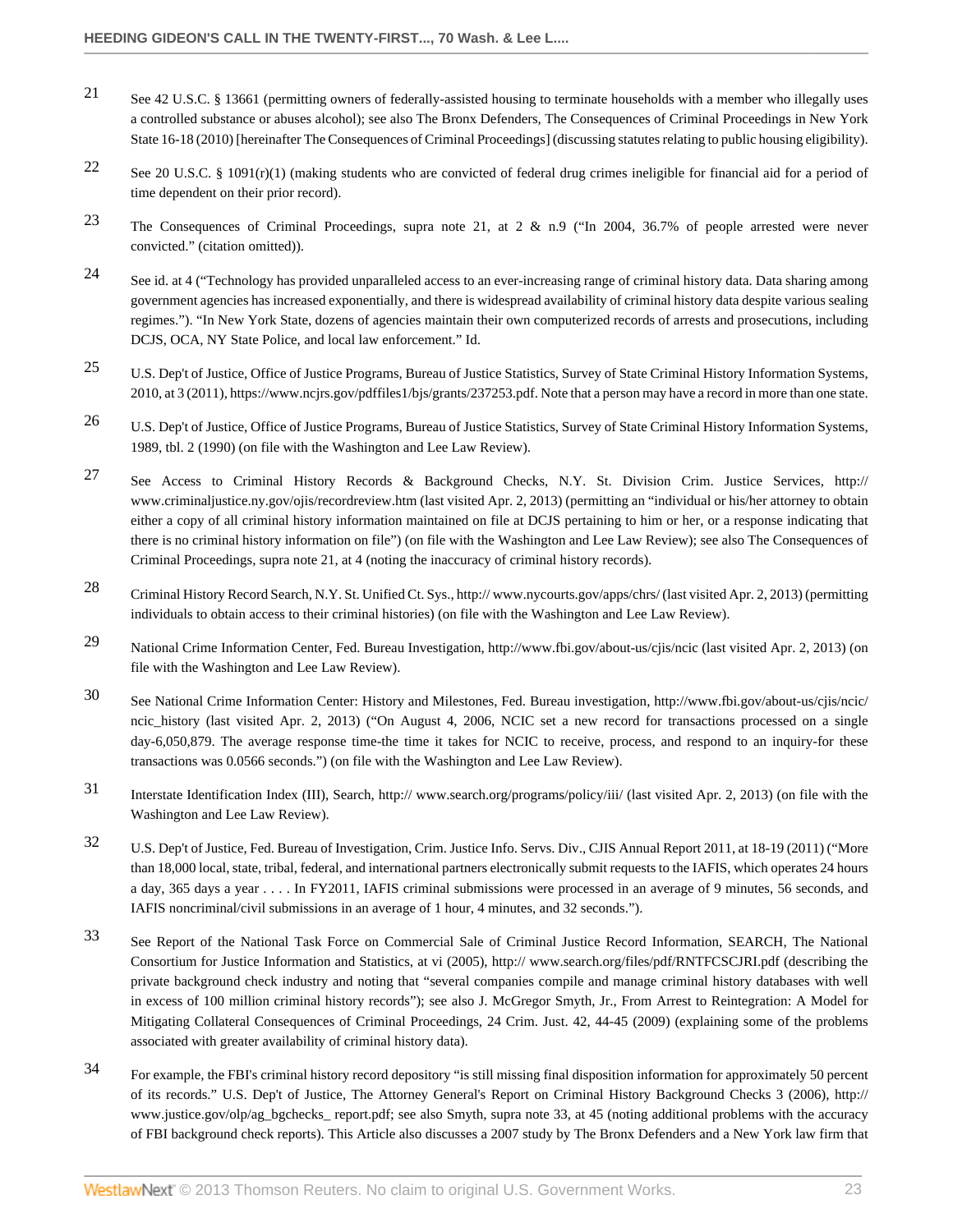found that, out of a random sample of official state rap sheets, 62% contained at a least one error. See The Consequences of Criminal Proceedings, supra note 21, at 5 (providing statistics regarding errors in commercial background check databases); see generally Craig N. Winston, Nat'l Ass'n of Prof'l Background Screeners, The National Crime Information Center: A Review and Evaluation (2005), available at http://www.reentry.net/library/attachment.74268.

- <span id="page-23-0"></span>[35](#page-3-4) See J. McGregor Smyth, Jr., Cross-Sector Collaboration in Reentry: Building an Infrastructure for Change, 41 Clearinghouse Rev. 245, 245 (2007) ("Punishment by the criminal justice system begins at arrest and, in many ways, never ends. A conviction-or simply accusation of a crime-frequently leads to immediate eviction, termination of employment, loss of benefits, disenfranchisement, or deportation.").
- <span id="page-23-1"></span>[36](#page-3-5) Poverty lawyering, largely inspired by President Lyndon B. Johnson's "War on Poverty," launched in 1964, recognized the need for a holistic approach to fighting poverty and advocating for social change, through integrated direct legal services, impact litigation, social services, policy, and administrative advocacy. See Paula Galowitz, [Collaboration Between Lawyers and Social Workers:](http://www.westlaw.com/Link/Document/FullText?findType=Y&serNum=0111318393&pubNum=0001142&originationContext=document&vr=3.0&rs=cblt1.0&transitionType=DocumentItem&contextData=(sc.History*oc.Search)#co_pp_sp_1142_2130) [Re-examining the Nature and Potential of the Relationship, 67 Fordham L. Rev. 2123, 2130 n.31 \(1999\)](http://www.westlaw.com/Link/Document/FullText?findType=Y&serNum=0111318393&pubNum=0001142&originationContext=document&vr=3.0&rs=cblt1.0&transitionType=DocumentItem&contextData=(sc.History*oc.Search)#co_pp_sp_1142_2130) (explaining the War on Poverty's method of fighting poverty through collaboration between poverty lawyers, social workers, and other community-based professionals). In the introduction to their groundbreaking article, The War on Poverty: A Civilian Perspective, Edgar S. and Jean C. Cahn wrote:

The strategy of [The War on Poverty] appears to have been shaped by an awareness of the interrelatedness of the social, economic, legal, educational, and psychological problems which beset the poor and by a recognition of the necessity to involve all segments of society in a many-pronged attack on these problems.

[73 Yale L.J. 1317, 1317 \(1964\).](http://www.westlaw.com/Link/Document/FullText?findType=Y&serNum=0332656912&pubNum=0001292&originationContext=document&vr=3.0&rs=cblt1.0&transitionType=DocumentItem&contextData=(sc.History*oc.Search)) Many organizations, neighborhood law offices, and law school clinics embraced this vision, notably Mobilization for Youth (MFY) in New York City, and Community Progress, Incorporated (CPI) in New Haven, Connecticut, whose legal division morphed into New Haven Legal Assistance Association. However, most of these organizations concentrated their efforts not on criminal defense, but rather on civil legal services, social services, community organizing, and advocacy. For an overview of poverty law and these organizations, in addition to the above-mentioned article, [The War on Poverty: A Civilian Perspective, see](http://www.westlaw.com/Link/Document/FullText?findType=Y&serNum=0105589735&pubNum=0001192&originationContext=document&vr=3.0&rs=cblt1.0&transitionType=DocumentItem&contextData=(sc.History*oc.Search)) [Matthew Diller, Poverty Lawyering in the Golden Age, 93 Mich. L. Rev. 1401 \(1995\);](http://www.westlaw.com/Link/Document/FullText?findType=Y&serNum=0105589735&pubNum=0001192&originationContext=document&vr=3.0&rs=cblt1.0&transitionType=DocumentItem&contextData=(sc.History*oc.Search)) MFY Legal Services, MFY Legal Servs., Inc. 45th Anniversary 1963-2008 (2008), http://www.mfy.org/wp-content/uploads/AnniversaryBooklet.pdf; Laura G. Holland, [Invading](http://www.westlaw.com/Link/Document/FullText?findType=Y&serNum=0118776725&pubNum=0003196&originationContext=document&vr=3.0&rs=cblt1.0&transitionType=DocumentItem&contextData=(sc.History*oc.Search)#co_pp_sp_3196_511) [the Ivory Tower: History of Clinical Education at Yale Law School, 49 J. Legal Educ. 504, 511-14 \(1999\)](http://www.westlaw.com/Link/Document/FullText?findType=Y&serNum=0118776725&pubNum=0003196&originationContext=document&vr=3.0&rs=cblt1.0&transitionType=DocumentItem&contextData=(sc.History*oc.Search)#co_pp_sp_3196_511); and Gary F. Smith, Remembering Edward Sparer: An Enduring Vision for Legal Services, Mgmt. Info. Exchange J., Fall 2005, at 9.

- <span id="page-23-2"></span>[37](#page-3-6) For more about Legal Services Corporation (LSC) restrictions, see 45 C.F.R. §§ 1613, 1637 (2012). See also Smyth, supra note 33, at 248 (explaining the impact of LSC restrictions on civil legal aid attorney involvement with criminal cases). Even before the passage of the Legal Services Corporation Act, [42 U.S.C. §§ 2996\(a\)-\(l\) \(2012\)](http://www.westlaw.com/Link/Document/FullText?findType=L&pubNum=1000546&cite=42USCAS2996&originatingDoc=Ibe29c611c98811e28578f7ccc38dcbee&refType=LQ&originationContext=document&vr=3.0&rs=cblt1.0&transitionType=DocumentItem&contextData=(sc.History*oc.Search)) (originally enacted as Legal Services Corporation Act of 1974, [Pub. L. No. 93-355, 88 Stat. 378\)](http://www.westlaw.com/Link/Document/FullText?findType=l&pubNum=1077005&cite=UUID(I0941655338-FA4429B5224-45AE666D505)&originationContext=document&vr=3.0&rs=cblt1.0&transitionType=DocumentItem&contextData=(sc.History*oc.Search)), the Office of Economic Opportunity, which was charged with handling President Johnson's "War on Poverty," required legal services organizations to provide assistance in all areas of the law except criminal defense. See History of Civil Legal Aid: OEO Legal Services and the Passage of the Legal Services Corporation Act, Nat'l Legal Aid & Defender Ass'n, http:// www.nlada.org/About/About\_HistoryCivil#oeo (last visited Apr. 2, 2013) (on file with the Washington and Lee Law Review).
- <span id="page-23-3"></span>[38](#page-3-7) See discussion supra note 37 and accompanying text. Also, in an address to the University of Chicago Law School on May 1, 1964, shortly after the Gideon v. Wainwright decision, Attorney General Robert F. Kennedy recognized the need for public defenders to address clients' civil, legal, and social service needs:

[P]overty is a condition of helplessness-of inability to cope with the conditions of existence in our complex society. We know something about that helplessness. The inability of a poor and uneducated person to defend himself unaided by counsel in a court of criminal justice is both symbolic and symptomatic of his larger helplessness. But we, as a profession, have backed away from dealing with that larger helplessness. We have secured the acquittal of an indigent person-but only to abandon him to eviction notices, wage attachments, repossession of goods and termination of welfare benefits.

Robert F. Kennedy, Attorney Gen., Address at the University of Chicago Law School (May 1, 1964), http://www.justice.gov/ag/ rfkspeeches/1964/05-01-1964.pdf.

- <span id="page-23-4"></span>[39](#page-3-8) [Padilla v. Kentucky, 130 S.Ct. 1473 \(2011\).](http://www.westlaw.com/Link/Document/FullText?findType=Y&serNum=2021655200&pubNum=0000708&originationContext=document&vr=3.0&rs=cblt1.0&transitionType=DocumentItem&contextData=(sc.History*oc.Search))
- <span id="page-23-5"></span>[40](#page-3-9) See [id. at 1494](http://www.westlaw.com/Link/Document/FullText?findType=Y&serNum=2021655200&pubNum=0000708&originationContext=document&vr=3.0&rs=cblt1.0&transitionType=DocumentItem&contextData=(sc.History*oc.Search)#co_pp_sp_708_1494) ("[A]ny competent criminal defense attorney should appreciate the extraordinary importance that the risk of removal might have in the client's determination whether to enter a guilty plea. Accordingly, unreasonable and incorrect information concerning the risk of removal can give rise to an ineffectiveness claim."). For additional discussion of the implications of Padilla, see two works by McGregor Smyth: [From "Collateral" to "Integral": The Seismic Evolution of Padilla v. Kentucky and Its Impact on](http://www.westlaw.com/Link/Document/FullText?findType=Y&serNum=0363667418&pubNum=0001531&originationContext=document&vr=3.0&rs=cblt1.0&transitionType=DocumentItem&contextData=(sc.History*oc.Search))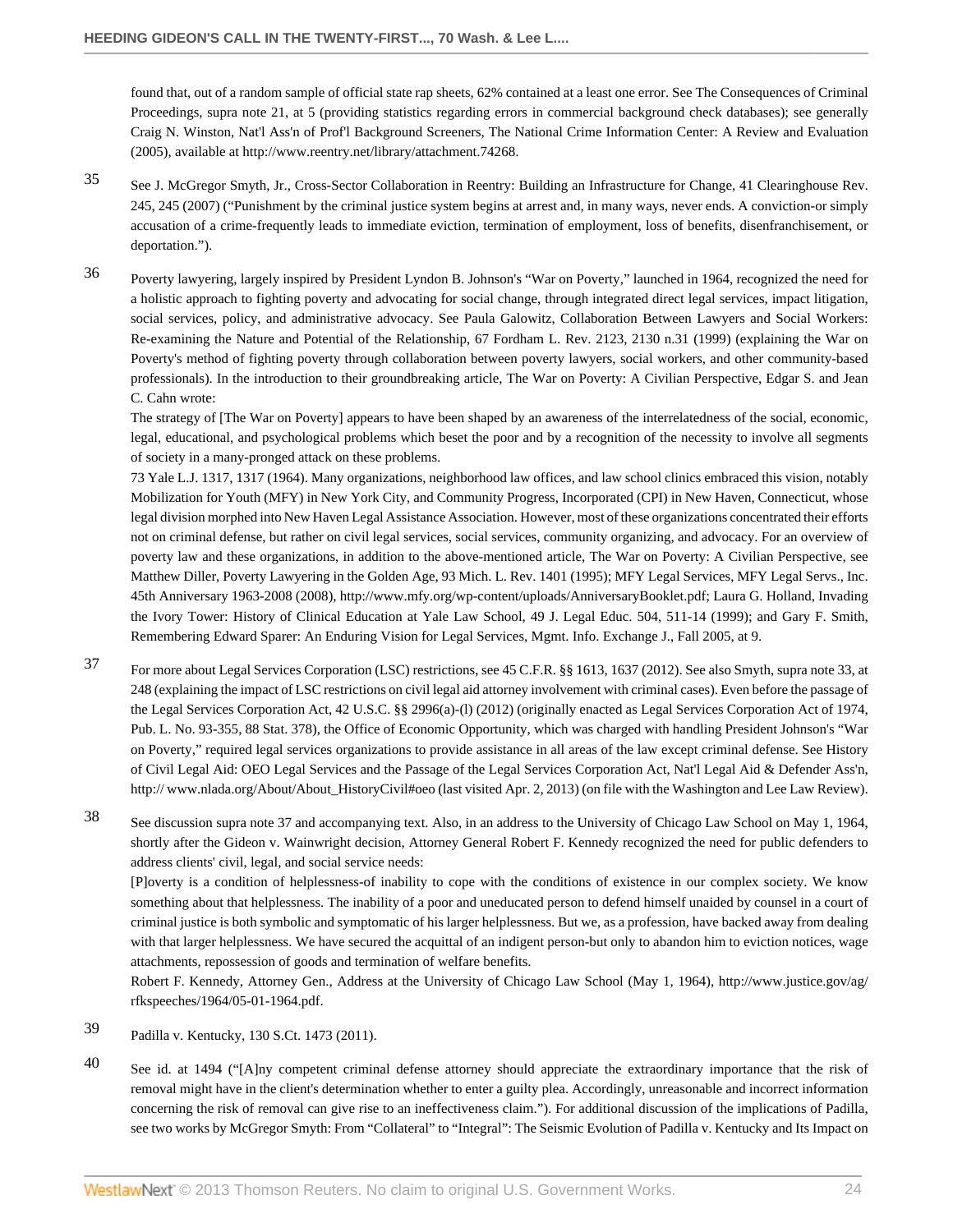[Penalties Beyond Deportation, 54 Howard L.J. 795 \(2011\)](http://www.westlaw.com/Link/Document/FullText?findType=Y&serNum=0363667418&pubNum=0001531&originationContext=document&vr=3.0&rs=cblt1.0&transitionType=DocumentItem&contextData=(sc.History*oc.Search)) and [''Collateral" No More: The Practical Imperative for Holistic Defense](http://www.westlaw.com/Link/Document/FullText?findType=Y&serNum=0371903204&pubNum=0001615&originationContext=document&vr=3.0&rs=cblt1.0&transitionType=DocumentItem&contextData=(sc.History*oc.Search)) [in a Post-Padilla World . . . Or, How to Achieve Consistently Better Results for Clients, 31 St. Louis U. Pub. L. Rev. 139 \(2011\)](http://www.westlaw.com/Link/Document/FullText?findType=Y&serNum=0371903204&pubNum=0001615&originationContext=document&vr=3.0&rs=cblt1.0&transitionType=DocumentItem&contextData=(sc.History*oc.Search)).

- <span id="page-24-0"></span>[41](#page-3-10) See [Padilla, 130 S. Ct. at 1481-82](http://www.westlaw.com/Link/Document/FullText?findType=Y&serNum=2021655200&pubNum=0000708&originationContext=document&vr=3.0&rs=cblt1.0&transitionType=DocumentItem&contextData=(sc.History*oc.Search)#co_pp_sp_708_1481) (discussing "direct" and "collateral" consequences of a guilty plea in a context broader than deportation only).
- <span id="page-24-1"></span>[42](#page-3-11) [Id. at 1481](http://www.westlaw.com/Link/Document/FullText?findType=Y&serNum=2021655200&pubNum=0000708&originationContext=document&vr=3.0&rs=cblt1.0&transitionType=DocumentItem&contextData=(sc.History*oc.Search)#co_pp_sp_708_1481) (recognizing that the right to effective assistance of counsel includes advice on the "collateral consequences" of a guilty plea).
- <span id="page-24-2"></span>[43](#page-3-12) For a general overview of the "forces affecting the defense role," see Cait Clarke, [Problem-Solving Defenders in the Community:](http://www.westlaw.com/Link/Document/FullText?findType=Y&serNum=0296469497&pubNum=0001655&originationContext=document&vr=3.0&rs=cblt1.0&transitionType=DocumentItem&contextData=(sc.History*oc.Search)#co_pp_sp_1655_421) [Expanding the Conceptual and Institutional Boundaries of Providing Counsel to the Poor, 14 Geo. J. Legal Ethics 401, 421-25 \(2001\)](http://www.westlaw.com/Link/Document/FullText?findType=Y&serNum=0296469497&pubNum=0001655&originationContext=document&vr=3.0&rs=cblt1.0&transitionType=DocumentItem&contextData=(sc.History*oc.Search)#co_pp_sp_1655_421) ("The criminal justice system, and the defense function in particular, have become the catch-basin for the breakdown of social services inside communities.").
- <span id="page-24-3"></span>[44](#page-4-1) See infra Part IV (discussing the applicability of the holistic defense model); Holistic Defense, Center for Holistic Defense, http:// www.holisticdefense.org/ (last visited Apr. 2, 2013) (inviting readers to learn more about holistic defense principles that can be applied to their own criminal defense practices) (on file with the Washington and Lee Law Review).
- <span id="page-24-4"></span>[45](#page-4-2) David Binder and Susan Price's book, Legal Interviewing and Counseling: A Client-centered Approach is widely cited as the formative text advocating for the merits of client-centered lawyering. See generally David A. Binder & Susan C. Price, Legal Interviewing and Counseling: A Client-centered Approach (1977).
- <span id="page-24-5"></span>[46](#page-4-3) See David A. Binder, Paul Bergman & Susan C. Price, Lawyers as Counselors: A Client-Centered Approach 17-18 (1991) (comparing the client-centered approach to the traditional approach).
- <span id="page-24-6"></span>[47](#page-4-4) Id. at 18. More recently, Katherine R. Kruse outlined the four "cornerstones" of client-centered representation: (1) it draws attention to the critical importance of non-legal aspects of a client's situation; (2) it cabins the lawyer's role in the representation within limitations set by a sharply circumscribed view of the lawyer's professional expertise; (3) it insists on the primacy of client decision-making; (4) it places a high value on lawyers' understanding their clients' perspectives, emotions, and values. Katherine R. Kruse, [Fortress in the Sand: The Plural Values of Client-Centered Representation, 12 Clinical L. Rev. 369, 377 \(2006\).](http://www.westlaw.com/Link/Document/FullText?findType=Y&serNum=0312231666&pubNum=0106706&originationContext=document&vr=3.0&rs=cblt1.0&transitionType=DocumentItem&contextData=(sc.History*oc.Search)#co_pp_sp_106706_377)
- <span id="page-24-7"></span>[48](#page-4-5) About the Legal Services Center: History, WilmerHale Legal Services Center, http://www.law.harvard.edu/academics/clinical/lsc/ about/history.htm (last visited Apr. 2, 2013) (stating that the Legal Services Center was founded in 1979 by Gary Bellow and Jeanne Charn) (on file with the Washington and Lee Law Review).
- <span id="page-24-8"></span>[49](#page-4-6) Gary Bellow & Bea Moulton, The Lawyering Process: Negotiation 196 (1981).
- <span id="page-24-9"></span>[50](#page-4-7) Id. at 194.
- <span id="page-24-10"></span>[51](#page-4-8) Id. at 197. Bellow and Moulton also note that "[a]ctive participation can actually promote effective problem solving," id., and stress that "[t]he participatory theory promotes an active strategy assuming that it is primarily the client's own responsibility to grapple with the problem." Id. at 193.
- <span id="page-24-11"></span>[52](#page-4-9) See id. at 223 ("Generally it seems a client can best live with a decision, and follow through with a decision, if it is one the client has made. This may be true because a client-made decision usually more accurately reflects client values."). This strategy also "reduces excessive anxieties which are the product of uninformed fears and unexpected stress." Id. at 197.
- <span id="page-24-12"></span>[53](#page-4-10) See Goal & Mission, S. Pub. Defender Training Center, http:// thespdtc.org/about/goal-mission/ (last visited Apr. 2, 2013) (stating that the organization's mission is "to inspire, mobilize and train legal professionals to provide the highest quality defense representation to people unable to afford an attorney") (on file with the Washington and Lee Law Review); Jonathan Rapping, President and Founder, S. Pub. Defender Training Center, http:// thespdtc.org/about/president/ (last visited Apr. 2, 2013) (providing biographical information on President Jonathan Rapping) (on file with the Washington and Lee Law Review).
- <span id="page-24-13"></span>[54](#page-4-11) Jonathan Rapping, The Southern Public Defender Training Center Philosophy 2-3, available at http://www.actl.com/AM/ Template.cfm? Section=Advanced\_Search&content=2008\_09&template=/ cm/contentdisplay.cfm&contentfileid=828. For further discussion about the client-centered approach, see Jonathan A. Rapping, [You Can't Build on Shaky Ground: Laying the Foundation](http://www.westlaw.com/Link/Document/FullText?findType=Y&serNum=0347224630&pubNum=0203226&originationContext=document&vr=3.0&rs=cblt1.0&transitionType=DocumentItem&contextData=(sc.History*oc.Search)#co_pp_sp_203226_167)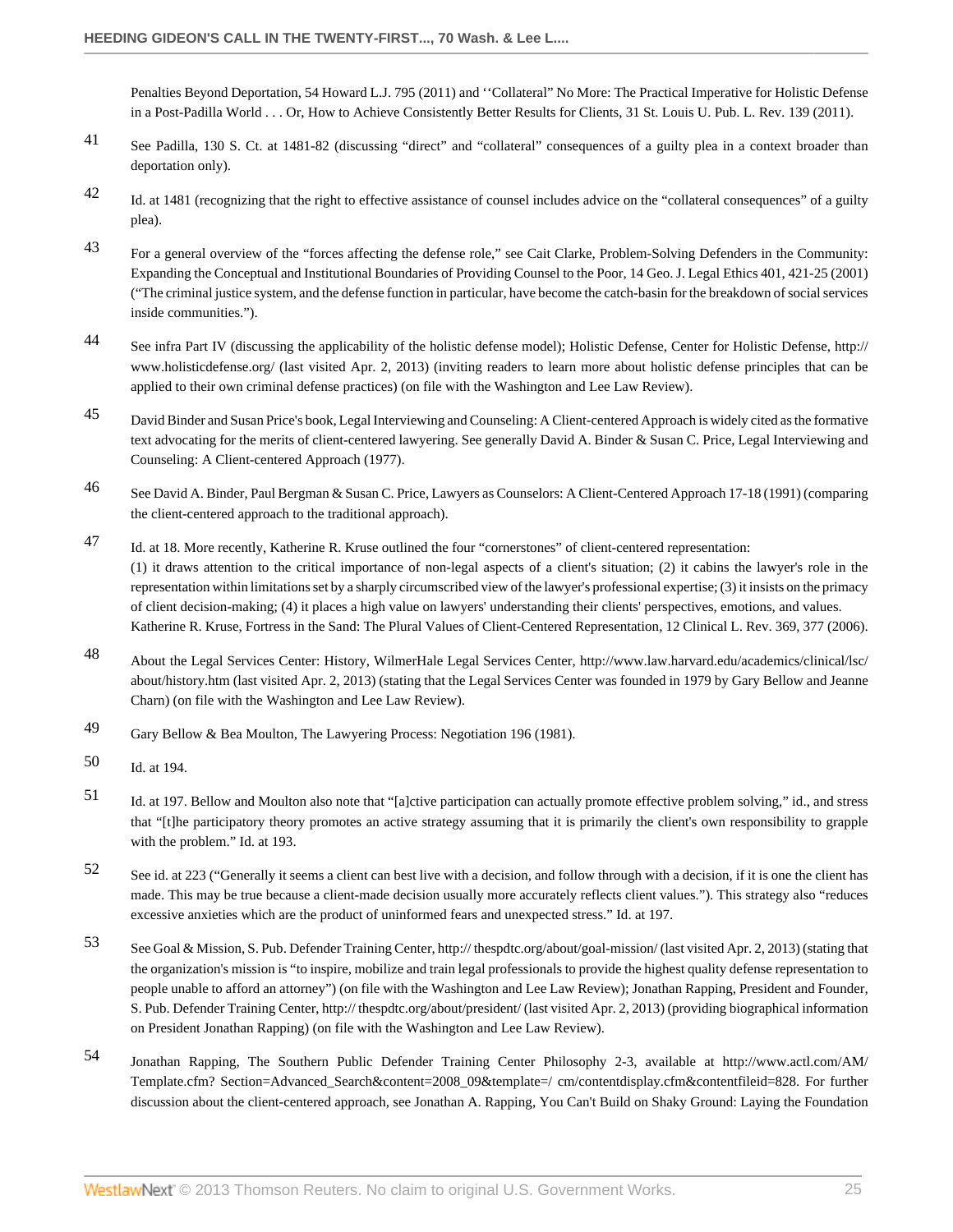[For Indigent Defense Reform Through Values-Based Recruitment, Training, and Mentoring, 3 Harv. L. & Pol'y Rev. 161, 167-69](http://www.westlaw.com/Link/Document/FullText?findType=Y&serNum=0347224630&pubNum=0203226&originationContext=document&vr=3.0&rs=cblt1.0&transitionType=DocumentItem&contextData=(sc.History*oc.Search)#co_pp_sp_203226_167) [\(2009\).](http://www.westlaw.com/Link/Document/FullText?findType=Y&serNum=0347224630&pubNum=0203226&originationContext=document&vr=3.0&rs=cblt1.0&transitionType=DocumentItem&contextData=(sc.History*oc.Search)#co_pp_sp_203226_167)

- <span id="page-25-0"></span>[55](#page-5-1) See infra Part IV (showing how client-centered values are incorporated into holistic defense components); see also Holistic Defense, Center for Holistic Defense, http://www.holisticdefense.org/ (last visited Apr. 2, 2013) (defining holistic defense as "a client-centered and interdisciplinary model of public defense that addresses the circumstances driving poor people into the criminal justice system and the consequences of that involvement by offering criminal and civil legal representation, social work support, and advocacy in the client community") (on file with the Washington and Lee Law Review).
- <span id="page-25-1"></span>[56](#page-5-2) NDS was started in 1991 by Christopher Stone and Richard Finkelstein as a pilot project of the Vera Institute of Justice. I was one of the founding members of NDS and served as the Deputy Director before leaving in 1997 to found The Bronx Defenders.
- <span id="page-25-2"></span>[57](#page-5-3) See Michele Sviridoff et al., Vera Inst. for Justice, Developing and Implementing a Community-Based Defense Service: Pilot Operations of the Neighborhood Defender Service of Harlem 26-28 (1991) (describing the goals, structure, and community-centered focus of NDS).
- <span id="page-25-3"></span>[58](#page-5-4) See Introduction to NDS, Neighborhood Defender Service of Harlem, http://www.ndsny.org/index.html (last visited Apr. 2, 2013) (explaining the organization's commitment to establishing relationships within the community to provide better, more comprehensive service to its clients) (on file with the Washington and Lee Law Review).
- <span id="page-25-4"></span>[59](#page-5-5) Now the Youth Advocacy Project is the "Youth Advocacy Division" of the Committee for Public Counsel Services, the statewide defender organization in Massachusetts.
- <span id="page-25-5"></span>[60](#page-5-6) See generally Youth Advocacy Div., History, http:// www.youthadvocacydepartment.org/about/about-history.html (last visited Apr. 2, 2013) (on file with the Washington and Lee Law Review).
- <span id="page-25-6"></span>[61](#page-5-7) See Harold R. Washington & Geraldine S. Hines, "Call My Lawyer": Styling a Community Based Defender Program, 8 Black L. J. 186, 188 (1983) (describing the founding of the Roxbury Defenders Committee to serve the Roxbury neighborhood of Boston in 1971); see also Randolph N. Stone, [The Role of State Funded Programs in Legal Representation of Indigent Defendants in Criminal](http://www.westlaw.com/Link/Document/FullText?findType=Y&serNum=0103215486&pubNum=0001089&originationContext=document&vr=3.0&rs=cblt1.0&transitionType=DocumentItem&contextData=(sc.History*oc.Search)#co_pp_sp_1089_217) [Cases, 17 Am. J. Trial Advoc. 205, 217-18 \(1993\)](http://www.westlaw.com/Link/Document/FullText?findType=Y&serNum=0103215486&pubNum=0001089&originationContext=document&vr=3.0&rs=cblt1.0&transitionType=DocumentItem&contextData=(sc.History*oc.Search)#co_pp_sp_1089_217) (noting that the Criminal Defense Consortium of Cook County was founded in the mid-1970s to serve several poor communities in Chicago through an "experimental model" of defense).
- <span id="page-25-7"></span>[62](#page-5-8) See Washington & Hines, supra note 61, at 188 (discussing the "citizens committee" that was formed "to seek funds, and establish an alternative defender program" and led to the formation of the Roxbury Defenders Committee in 1971).
- <span id="page-25-8"></span>[63](#page-5-9) See id. (giving a history of the circumstances that led to the creation of the Roxbury Defenders Committee).
- <span id="page-25-9"></span>[64](#page-5-10) See id. at 189 ("RDC was founded in 1971 as an 'experiment in legal representation' and given vague subcontractual status under MDC.").
- <span id="page-25-10"></span>[65](#page-5-11) Id. at 186.
- <span id="page-25-11"></span>[66](#page-5-12) The Roxbury Defenders now exists as a "unit" of CPCS. See Public Defender Offices, Committee for Pub. Couns. Services, http:// www.publiccounsel.net/Office\_Locations/public\_defender\_offices.html (last visited Apr. 2, 2013) (on file with the Washington and Lee Law Review). Yolanda Acevedo joined the Roxbury Defenders in 1982 and still works as a staff attorney in the Roxbury Defenders Unit. She said that many original Roxbury Defenders staff members were disappointed with the merger in 1985 because they felt that it compromised its community-oriented mission. Telephone interview with Yolanda Acevedo, Staff Attorney, Roxbury Defenders Unit (Sept. 14, 2012).
- <span id="page-25-12"></span>[67](#page-5-13) Telephone interview with Randolph N. Stone, Clinical Professor of Law, Univ. of Chic. Law Sch. (Aug. 14, 2012); see also Stone, supra note 61, at 217-18 (describing the founding of the Criminal Defense Consortium of Cook County).
- <span id="page-25-13"></span>[68](#page-5-14) Telephone interview with Randolph N. Stone, supra note 67.
- <span id="page-25-14"></span>[69](#page-5-15) See Stone, supra note 61, at 217 (describing the criminal defense consortium of Cook County).
- <span id="page-25-15"></span>[70](#page-6-1) Telephone Interview with Randolph N. Stone, supra note 67.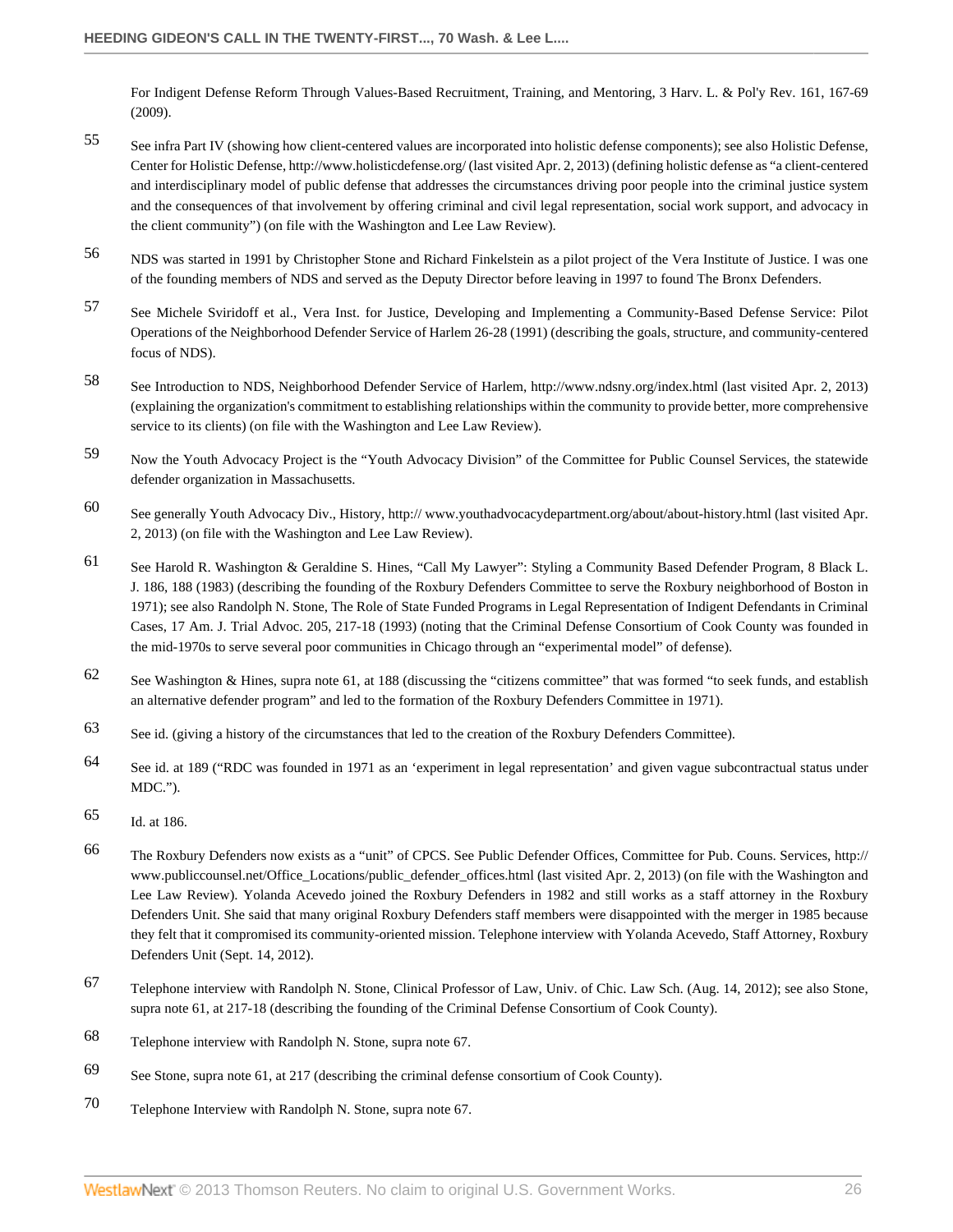- <span id="page-26-0"></span>[71](#page-6-2) Id.
- <span id="page-26-1"></span>[72](#page-6-3) Id.
- <span id="page-26-2"></span>[73](#page-6-4) Id. Stone attributes this dissolution to patronage as well.
- <span id="page-26-3"></span>[74](#page-6-5) See Brennan Ctr. for Justice, Taking Public Defense to the Streets 2 (2004), http:// www.nlada.org/DMS/Documents/1307720680.4/ takingpublicdefense.pdf [hereinafter Taking Public Defense] (exploring ways to make justice more responsive to the needs of the indigent); Cait Clarke, Community Defenders in the 21st Century: Building on a Tradition of Problem-Solving for Clients, Families and Needy Communities, 49 Cmty. Prosecution 20, 20 (2001), http:// www.justice.gov/usao/eousa/foia\_reading\_room/usab4901.pdf [hereinafter Community Defenders] (discussing community-orientated public defense in today's world); Kim Taylor-Thompson, Effective Assistance: Reconceiving the Role of the Chief Public Defender, 2 J. Inst. Stud. Leg. Eth. 199, 212 (1999) [hereinafter Taylor-Thompson, Effective Assistance] (considering a different role for the public defender); see also Briefing on the Direction of the Public Defender's Office Before the S. of. Md. Judicial Proceedings Comm. (2009) (statement of Melanca D. Clark, Counsel to Brennan Center for Justice at N.Y.U. School of Law) [hereinafter Clark testimony]; Kim Taylor-Thompson, [Taking it to the Streets,](http://www.westlaw.com/Link/Document/FullText?findType=Y&serNum=0297743708&pubNum=0001207&originationContext=document&vr=3.0&rs=cblt1.0&transitionType=DocumentItem&contextData=(sc.History*oc.Search)#co_pp_sp_1207_158) [29 N.Y.U. Rev. L. & Soc. Change 153, 158-59. \(2004\)](http://www.westlaw.com/Link/Document/FullText?findType=Y&serNum=0297743708&pubNum=0001207&originationContext=document&vr=3.0&rs=cblt1.0&transitionType=DocumentItem&contextData=(sc.History*oc.Search)#co_pp_sp_1207_158) [hereinafter, Taylor-Thompson, Taking] (changing to a community-orientated public defense).
- <span id="page-26-4"></span>[75](#page-6-6) See Taylor Thompson, Effective Assistance, supra note 74, at 212 ("Staff lawyers in defenders' offices often reach out to the larger community. Representing their clients' interests fully requires that defenders frequently rely on the assistance of other actors outside of the defender community."); see also Clark testimony, supra note 74, at 2 (noting that community defenders achieve success by utilizing the services of other community organizations to assist their clients); Taylor-Thompson, Taking, supra note 74, at 176-78 (arguing that public defenders should take on a more collaborative role within the community to become more effective); Taking Public Defense, supra note 74, at 2 ("Community-orientated defense means reaching out and building ties with people, activists, support groups, and service providers in your clients' communities.").
- <span id="page-26-5"></span>[76](#page-6-7) See Community Defenders, supra note 74, at 25 (noting that many public defenders have improved their clients' employment options due to the defenders' community ties); see also Taylor-Thompson, Taking, supra note 74, at 195-96 (discussing the benefit of "community-oriented defense").
- <span id="page-26-6"></span>[77](#page-6-8) See Taking Public Defense, supra note 74, at 4 (describing how some further their role as a community defender by participating in political advocacy for low-income communities); see also Clark testimony, supra note 74, at 5 ("Community oriented defenders are also well-placed to support activities and reforms that make the criminal justice system operate more efficiently."); Taylor-Thompson, Effective Assistance, supra note 74, at 215-16 (noting that the community defender office's political campaign choices may also impact the community); Community Defenders, supra note 74, at 26-27 (describing the political involvement of public defenders).
- <span id="page-26-7"></span>[78](#page-6-9) See Community Defenders, supra note 74, at 28 ("Innovative community prosecutors and community defenders understand that even the poorest communities have many assets and human resources that can help build collaborative programs and improve relations with criminal justice stakeholders.").
- <span id="page-26-8"></span>[79](#page-6-10) Taylor-Thompson, Taking, supra note 74, at 195.
- <span id="page-26-9"></span>[80](#page-6-11) See id. at 196

Contacts with residents in a client's neighborhood can increase the likelihood of mounting a viable defense. Knowing people in a given neighborhood can facilitate investigation of a case, and can help the defender develop facts and identify witnesses who might provide jurors with a different or more complete understanding of what transpired in a given case.

- <span id="page-26-10"></span>[81](#page-6-12) See Clark testimony, supra note 74, at 5, 7 ("Public defenders throughout the nation have recognized that addressing client needs and developing community relationships improves legal outcomes, while also promoting safer communities, lowering costs, and fostering greater respect for the criminal justice system."); see also Community Defenders, supra note 74, at 28 (explaining that representing the needy has improved due to connections in the community).
- <span id="page-26-11"></span>[82](#page-6-13) See Taylor-Thompson, Taking, supra note 74, at 195 (describing how increasing public defenders' knowledge about the communities may change how they approach cases and increase their overall effectiveness); see also Community Defenders, supra note 74, at 26-28 ("The third dimension of community defender activities is focused directly on services and programs for their client communities. Public defenders see their role as one that furthers community welfare in a variety of ways.").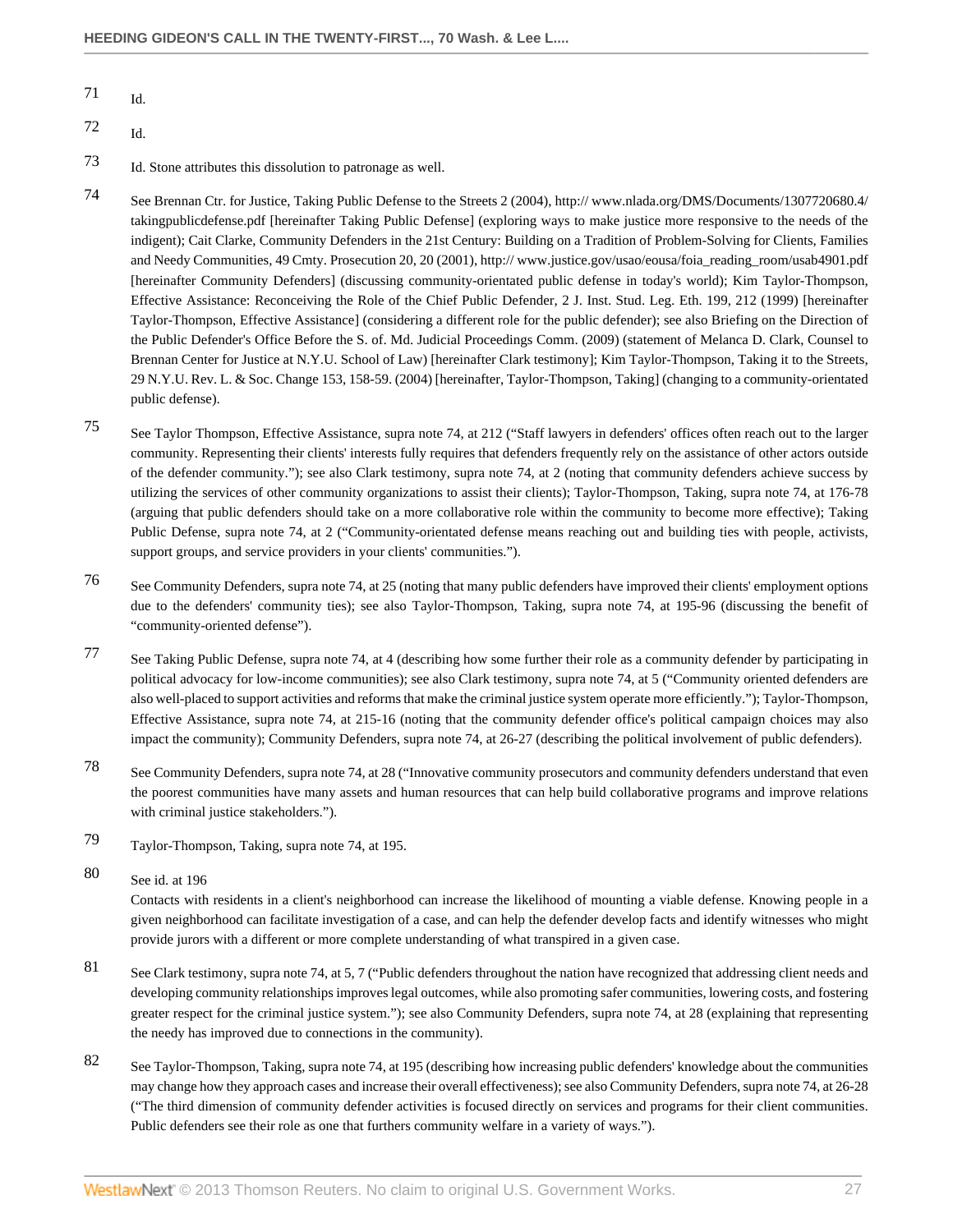- <span id="page-27-0"></span>[83](#page-6-14) See Community-Orientated Defender Network, Brennan Center for Justice, http://www.brennancenter.org/content/section/category/ community\_ oriented\_defender\_network (last visited Apr. 2, 2013) (describing the history of the group and the services provided) (on file with the Washington and Lee Law Review).
- <span id="page-27-1"></span>[84](#page-6-15) See Thomas Giovanni, Brennan Ctr. for Justice, Community-Oriented Defense: Start Now (2012), http://www.brennancenter.org/ content/ http:// www.brennancenter.org/sites/default/files/legacy/publications/COD\_WEB.pdf (outlining ten principles of the community-orientated public defender).
- <span id="page-27-2"></span>[85](#page-6-16) Id.
- <span id="page-27-3"></span>[86](#page-6-17) Id.
- <span id="page-27-4"></span>[87](#page-6-18) Id.
- <span id="page-27-5"></span>[88](#page-6-19) The Four Pillars of Holistic Defense, Center for Holistic Defense, http://www.holisticdefense.org/ the\_four\_pillars\_of\_holistic\_defense/ (last visited Apr. 2, 2013) (on file with the Washington and Lee Law Review).
- <span id="page-27-6"></span>[89](#page-7-1) The Bronx Defenders, Internal Case Management System Report (2012) [[hereinafter 2012 Internal Case Management System Report] (on file with Author).
- <span id="page-27-7"></span>[90](#page-7-2) The Bronx Defenders, Internal Human Resources Data (2012) (on file with Author).
- <span id="page-27-8"></span>[91](#page-7-3) See What is Holistic Defense, Center for Holistic Defense, http:// www.holisticdefense.org/what is holistic defense/ (last visited Apr. 2, 2013) ("Holistic defense combines aggressive legal advocacy with a broader recognition that for most poor people arrested and charged with a crime, the criminal case is not the only issue with which they struggle.") (on file with the Washington and Lee Law Review).
- <span id="page-27-9"></span>[92](#page-7-4) See Email from the Division of Criminal Justice Services to The Bronx Defenders (Feb. 21, 2013) (stating that 62,326 cases came through Bronx criminal court arraignments in 2012) (on file with Author). Pursuant to its contract with New York City, The Bronx Defenders must take on at least 28,000 new criminal cases every year. See 2012 Internal Case Management System Report, supra note 89 and accompanying text.
- <span id="page-27-10"></span>[93](#page-7-5) See Email from the Administration for Children's Services to The Bronx Defenders (Feb. 15, 2013) (on file with Author) (stating that 1,303 new cases were filed in Bronx courts in 2012). In 2012, The Bronx Defenders took on 1,037 new family defense cases. See 2012 Internal Case Management System Report, supra note 89.
- <span id="page-27-11"></span>[94](#page-7-6) It is important to note that several articles have been written about holistic defense since the founding of The Bronx Defenders. See Robin Steinberg & David Feige, Cultural Revolution: Transforming the Public Defender's Office, 3 Harv. U. John F. Kennedy Sch. of Gov't 1 (2002), https:// www.ncjrs.gov/pdffiles1/bja/193773.pdf (exploring the changing climate in the public defender's office); Robin Steinberg, [Beyond Lawyering: How Holistic Representation Makes for Good Policy, Better Lawyers, and More Satisfied](http://www.westlaw.com/Link/Document/FullText?findType=Y&serNum=0324380877&pubNum=0001207&originationContext=document&vr=3.0&rs=cblt1.0&transitionType=DocumentItem&contextData=(sc.History*oc.Search)#co_pp_sp_1207_628) [Clients, 30 N.Y.U. Rev. L. & Soc. Change 625, 628 \(2006\)](http://www.westlaw.com/Link/Document/FullText?findType=Y&serNum=0324380877&pubNum=0001207&originationContext=document&vr=3.0&rs=cblt1.0&transitionType=DocumentItem&contextData=(sc.History*oc.Search)#co_pp_sp_1207_628) (arguing for a change in the way public defender offices are run); see also several articles by my colleague McGregor Smyth, supra note 15; Ted Gest, Community Defenders: Can Holistic Advocacy Help Cut Crime? 1-2 (2002) (discussing the innovative "'holistic advocacy"' used by The Bronx Defenders and Knoxville's Community Law Office); Michael Pinard, [Broadening the Holistic Mindset: Incorporating Collateral Consequences and Reentry into Criminal](http://www.westlaw.com/Link/Document/FullText?findType=Y&serNum=0302772240&pubNum=0001143&originationContext=document&vr=3.0&rs=cblt1.0&transitionType=DocumentItem&contextData=(sc.History*oc.Search)) [Defense Lawyering, 31 Fordham Urb. L.J. 1067, 1067 \(2004\)](http://www.westlaw.com/Link/Document/FullText?findType=Y&serNum=0302772240&pubNum=0001143&originationContext=document&vr=3.0&rs=cblt1.0&transitionType=DocumentItem&contextData=(sc.History*oc.Search)) ("[Holistic] representation strives to encompass the various underlying issues that often lead to clients' experiences with the criminal justice system, with the aim of addressing those circumstances and preventing future criminal involvement."); Cait Clarke, [Problem-Solving Defenders in the Community: Expanding the Conceptual](http://www.westlaw.com/Link/Document/FullText?findType=Y&serNum=0296469497&pubNum=0001655&originationContext=document&vr=3.0&rs=cblt1.0&transitionType=DocumentItem&contextData=(sc.History*oc.Search)#co_pp_sp_1655_429) [and Institutional Boundaries of Providing Counsel to the Poor, 14 Geo. J. Legal Ethics 401, 429 \(2001\)](http://www.westlaw.com/Link/Document/FullText?findType=Y&serNum=0296469497&pubNum=0001655&originationContext=document&vr=3.0&rs=cblt1.0&transitionType=DocumentItem&contextData=(sc.History*oc.Search)#co_pp_sp_1655_429)

In a multi-disciplinary practice, defenders work regularly with trained social workers who assist in problem-solving for the defense at all stages from initial client interviews to securing appropriate sentencing alternatives. In the problem-solving mode, a defender views a case in the context of a client's life and larger community problems that resulted in criminal justice intervention.

David E. Rovella, The Best Defense, Rebuilding Clients' Lives to Keep Them from Coming Back, 22 Nat'l L.J. 1 (2000) (chronicling holistic defense at The Bronx Defenders).

<span id="page-27-12"></span>[95](#page-7-7) See Pinard, supra note 94, at 1068.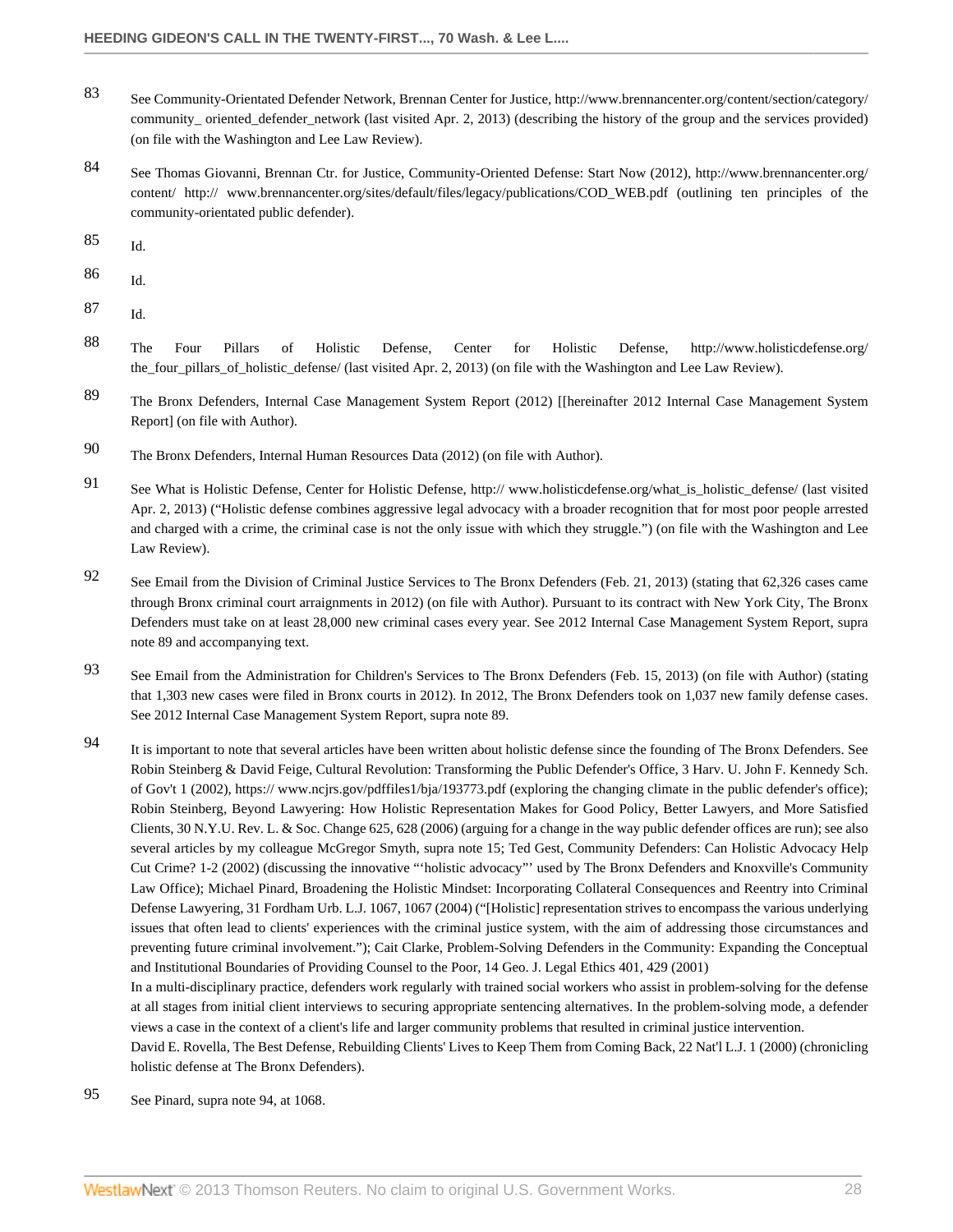- <span id="page-28-0"></span>[96](#page-7-8) Id.
- <span id="page-28-1"></span>[97](#page-8-0) The Bronx Defenders Arraignment Checklist, Updated March, 2012 [[hereinafter Arraignment Checklist].
- <span id="page-28-2"></span>[98](#page-8-1) See Holistic Defense, The Bronx Defenders, http:// www.bronxdefenders.org (last visited Apr. 2, 2013) (detailing how an arrest can have ripple effects and how The Bronx Defenders attempts to mitigate those effects) (on file with the Washington and Lee Law Review); see also Smyth, Holistic, supra note 15, at 481 (noting the cyclical nature of crime is furthered by the collateral legal and social consequences of the criminal justice system).
- <span id="page-28-3"></span>[99](#page-8-2) The Center for Court Innovation, a Bronx Defenders partner, has produced an excellent community mapping guide and checklist. See generally Ctr. for Court Innovation, Mapping Community Resources, http:// www.courtinnovation.org/sites/default/files/documents/ mapping\_2010.pdf.
- <span id="page-28-4"></span>[100](#page-8-3) Name has been changed to protect the client's identity.
- <span id="page-28-5"></span>[101](#page-10-0) Name has been changed to protect the client's identity.
- <span id="page-28-6"></span>[102](#page-11-1) Arraignment Checklist, supra note 97.
- <span id="page-28-7"></span>[103](#page-11-2) Name has been changed to protect the client's identity.
- <span id="page-28-8"></span>[104](#page-13-0) Editorial, Examining Marijuana Arrests, N.Y. Times, Apr. 1, 2012, http://www.nytimes.com/2012/04/02/opinion/examiningmarijuana-arrests.html?\_r=2& (last visited Apr. 2, 2013) (on file with the Washington and Lee Law Review).
- <span id="page-28-9"></span>[105](#page-13-1) See Reentry Resource Center: New York, Reentry.net/ny, http:// www.reentry.net/ny/ (last visited Apr. 2, 2013) (describing the Reentry Net project) (on file with the Washington and Lee Law Review).
- <span id="page-28-10"></span>[106](#page-13-2) See id. (describing the resources available on Reentry Net).
- <span id="page-28-11"></span>[107](#page-13-3) See Introduction and Members, Communities United for Police Reform, http://changethenypd.org/campaign/intro-members (last visited Apr. 2, 2013) (describing the CPR and its campaign to end discriminatory policing practices in New York) (on file with the Washington and Lee Law Review).
- <span id="page-28-12"></span>[108](#page-13-4) Ligon v. City of New York, No. 12 Civ. 2274 (S.D.N.Y. filed Mar. 28, 2012).
- <span id="page-28-13"></span>[109](#page-13-5) See Complaint at 1-2, Ligon, No. 12 Civ. 2274 ("This action . . . challenges the New York City Police Department's unconstitutional stop, question, search, citation, and arrest policies implemented pursuant to 'Operation Clean Halls."').
- <span id="page-28-14"></span>[110](#page-14-3) See Drop the Rock Coalition, Correctional Ass'n of N.Y., http:// www.correctionalassociation.org/cp/rockefeller-drug-laws (last visited Apr. 2, 2013) (describing the efforts of the coalition to reform the Rockefeller Drug Laws in 2009) (on file with the Washington and Lee Law Review).
- <span id="page-28-15"></span>[111](#page-14-4) See About the Coalition to End Prison-Based Gerrymandering in New York, CORRECTtheCOUNT.org, http://correctthecount.org/ about (last visited Apr. 2, 2013) (noting that the coalition seeks to eliminate gerrymandering "by changing how the state and counties use the Census data for the purpose of legislative redistricting") (on file with the Washington and Lee Law Review).
- <span id="page-28-16"></span>[112](#page-14-5) See Stipulation and Order of Settlement at 13, Brown v. Kelly, No. 05 Civ. 05442 (SAS) (THK) (S.D.N.Y. Feb. 6, 2012) (settling Brown v. Kelly and Casale v. Kelly through a stipulation and order requiring the city to pay \$15 million to the class action plaintiffs), http:// nycloitering.com/Portals/0/Documents/OrderofSettl.pdf; see also William Glaberson, Long Fight Ends Over Arrests for Loitering, N.Y. Times, Feb. 7, 2012, http://travel.nytimes.com/2012/02/08/nyregion/new-york-settles-suit-on-illegal-arrests-forloitering.ht ml?  $r=1\&$  (describing the settlement agreement).
- <span id="page-28-17"></span>[113](#page-14-6) See Brooks Holland, [Holistic Advocacy: An Important But Limited Institutional Role, 30 N.Y.U. Rev. L. & Soc. Change 637, 643](http://www.westlaw.com/Link/Document/FullText?findType=Y&serNum=0324380878&pubNum=0001207&originationContext=document&vr=3.0&rs=cblt1.0&transitionType=DocumentItem&contextData=(sc.History*oc.Search)#co_pp_sp_1207_643) [\(2006\)](http://www.westlaw.com/Link/Document/FullText?findType=Y&serNum=0324380878&pubNum=0001207&originationContext=document&vr=3.0&rs=cblt1.0&transitionType=DocumentItem&contextData=(sc.History*oc.Search)#co_pp_sp_1207_643)

Yet every extra social worker or investigator a holistic public defender office hires, or community outreach program it funds, may mean one less attorney-or at least one less experienced attorney-the office can afford to employ . . . each lawyer who is not hired means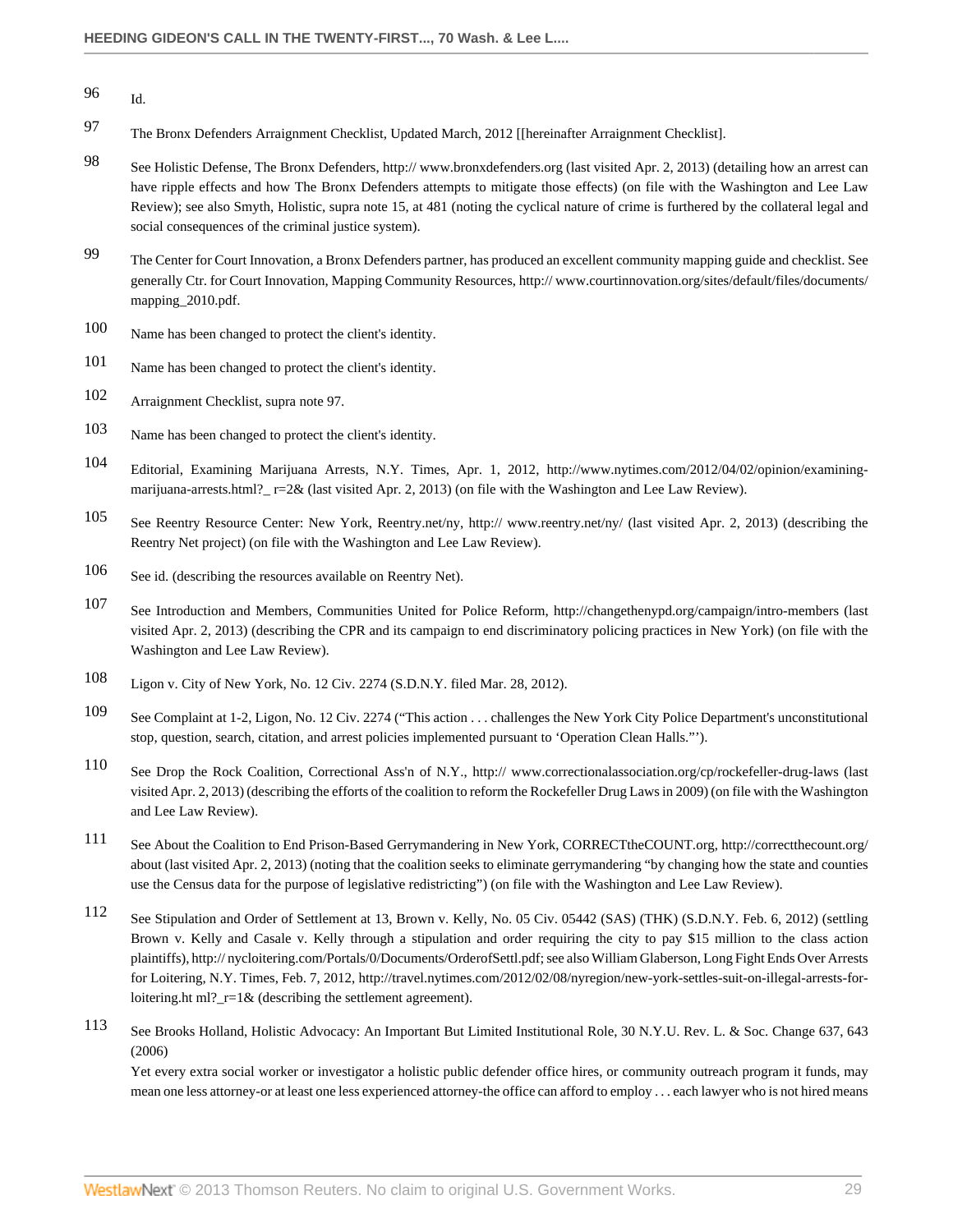that the fifty to one hundred cases that this lawyer would have handled must be distributed amongst the other lawyers, increasing their caseloads even more.

- <span id="page-29-1"></span>[115](#page-14-8) See, e.g., infra Part VII.A (discussing the operation of the small office of the Tribal Defenders of the Confederated Salish and Kootenai Tribes).
- <span id="page-29-2"></span>[116](#page-15-1) See Theresa Hughes, [Discovering the Undiscoverable in Child Protective Proceedings: Safety Planning Conferences and the Abuse](http://www.westlaw.com/Link/Document/FullText?findType=Y&serNum=0327578177&pubNum=0169622&originationContext=document&vr=3.0&rs=cblt1.0&transitionType=DocumentItem&contextData=(sc.History*oc.Search)#co_pp_sp_169622_439) [of the Right to Counsel, 10 U.C. Davis J. Juv. L. & Pol'y 429, 439-41 & n. 52 \(2006\)](http://www.westlaw.com/Link/Document/FullText?findType=Y&serNum=0327578177&pubNum=0169622&originationContext=document&vr=3.0&rs=cblt1.0&transitionType=DocumentItem&contextData=(sc.History*oc.Search)#co_pp_sp_169622_439) (listing "conferences in which the Respondent-Parent may not bring counsel in New York City").
- <span id="page-29-3"></span>[117](#page-15-2) See Holland, supra note 113, at 642-44 (emphasizing the importance of attorneys over support staff).
- <span id="page-29-4"></span>[118](#page-15-3) See id. at 642-44 ("[T]he holistic advocacy model may cause lawyers to have even less time for each client's case, increasing the already high pressure to dispose of many cases quickly.").
- <span id="page-29-5"></span>[119](#page-15-4) See N.Y. State Defenders Assoc., Standards for Providing Constitutionally and Statutorily Mandated Legal Representation in New York 4 (2004), http://www.nysda.org/docs/PDFs/Pre2010/04\_NYSDAStandards\_ ProvidingConstitutionallyStatutorilyMand ("Government has the full responsibility to fund the full cost of quality legal representation for all eligible persons.").

<span id="page-29-6"></span>[120](#page-15-5) See Holland, supra note 113, at 650-51 (discussing holistic defense's emphasis on collateral consequences). Holland assumes that holistic defenders always try to convince clients to take plea bargains to minimize collateral consequences. See id. at 651 ("[T]he direct consequences of the choice between a trial and a plea bargain . . . generally should weigh heavily enough on the client's decisionmaking that to overemphasize collateral consequences disserves the client."). He also assumes that holistic defenders eschew the importance of trial skills during the hiring process. See id. at 642

But, if a public defender office so elevates, institutionally, a social work and community-outreach practice that it becomes "the new litmus test for hiring" and promotions, the office risks professional imbalance. This imbalance may leave the office's lawyers unprepared for the core feature of a public defender's practice: trial litigation on behalf of criminal defendants who are commonly unpopular-even in the communities from which they come.

- <span id="page-29-7"></span>[121](#page-16-2) See infra notes 126-27 and accompanying text (providing statistics on The Bronx Defenders's acquittal rates).
- <span id="page-29-8"></span>[122](#page-16-3) For more on procedural justice, see Tom R. Tyler, What Do They Expect? New Findings Confirm the Precepts of Procedural Fairness, Cal. Courts Rev. 22, 22 (2006), http://www.courts.ca.gov/documents/CCR\_06Winter.pdf The idea that people might be more interested in how their cases are handled than in whether or not they win often strikes people as counterintuitive and wrong-headed. Yet it is the consistent finding of numerous studies conducted over the last several decades . . . . These studies show that people use ethical criteria to evaluate their experiences, and that they particularly focus on their views about appropriate ways for legal authorities to act when deciding how to resolve legal problems.
- <span id="page-29-9"></span>[123](#page-16-4) The Bronx Defenders, Bronx Defenders Client Satisfaction Survey (2012) (on file with the Washington and Lee Law Review).

<span id="page-29-10"></span>[124](#page-16-5) Id.

<span id="page-29-11"></span>[125](#page-16-6) Id.

- <span id="page-29-12"></span>[126](#page-16-7) See The Bronx Defenders, The Bronx Defenders Internal Trial Data (2010-2012).
- <span id="page-29-13"></span>[127](#page-16-8) See John Caher, Felony Dispositions Hinge on Borough Dynamics, N.Y. L.J., Dec. 21, 2012, http://www.newyorklawjournal.com/ PubArticleNY.jsp? id=1202582225012&slreturn=20130125143147 (providing a chart by the Division of Criminal Justice Services that provides statistics on felony dispositions in each New York City county for 2008-2012).
- <span id="page-29-14"></span>[128](#page-16-9) The Bronx Defenders, Internal Case Data (2010); see also McGregor Smyth, [''Collateral" No More: The Practical Imperative for](http://www.westlaw.com/Link/Document/FullText?findType=Y&serNum=0371903204&pubNum=0001615&originationContext=document&vr=3.0&rs=cblt1.0&transitionType=DocumentItem&contextData=(sc.History*oc.Search)#co_pp_sp_1615_154) [Holistic Defense in a Post-Padilla World . . . Or, How to Achieve Consistently Better Results for Clients, 31 St. Louis U. Pub. L.](http://www.westlaw.com/Link/Document/FullText?findType=Y&serNum=0371903204&pubNum=0001615&originationContext=document&vr=3.0&rs=cblt1.0&transitionType=DocumentItem&contextData=(sc.History*oc.Search)#co_pp_sp_1615_154) [Rev. 139, 154 \(2011\)](http://www.westlaw.com/Link/Document/FullText?findType=Y&serNum=0371903204&pubNum=0001615&originationContext=document&vr=3.0&rs=cblt1.0&transitionType=DocumentItem&contextData=(sc.History*oc.Search)#co_pp_sp_1615_154) (discussing the immigration-positive outcomes from the plea consults by The Bronx Defenders immigration attorneys).
- <span id="page-29-15"></span>[129](#page-16-10) The Bronx Defenders, Civil Action Practice Internal Case Data (2012).

<span id="page-29-0"></span>[<sup>114</sup>](#page-14-7) Id.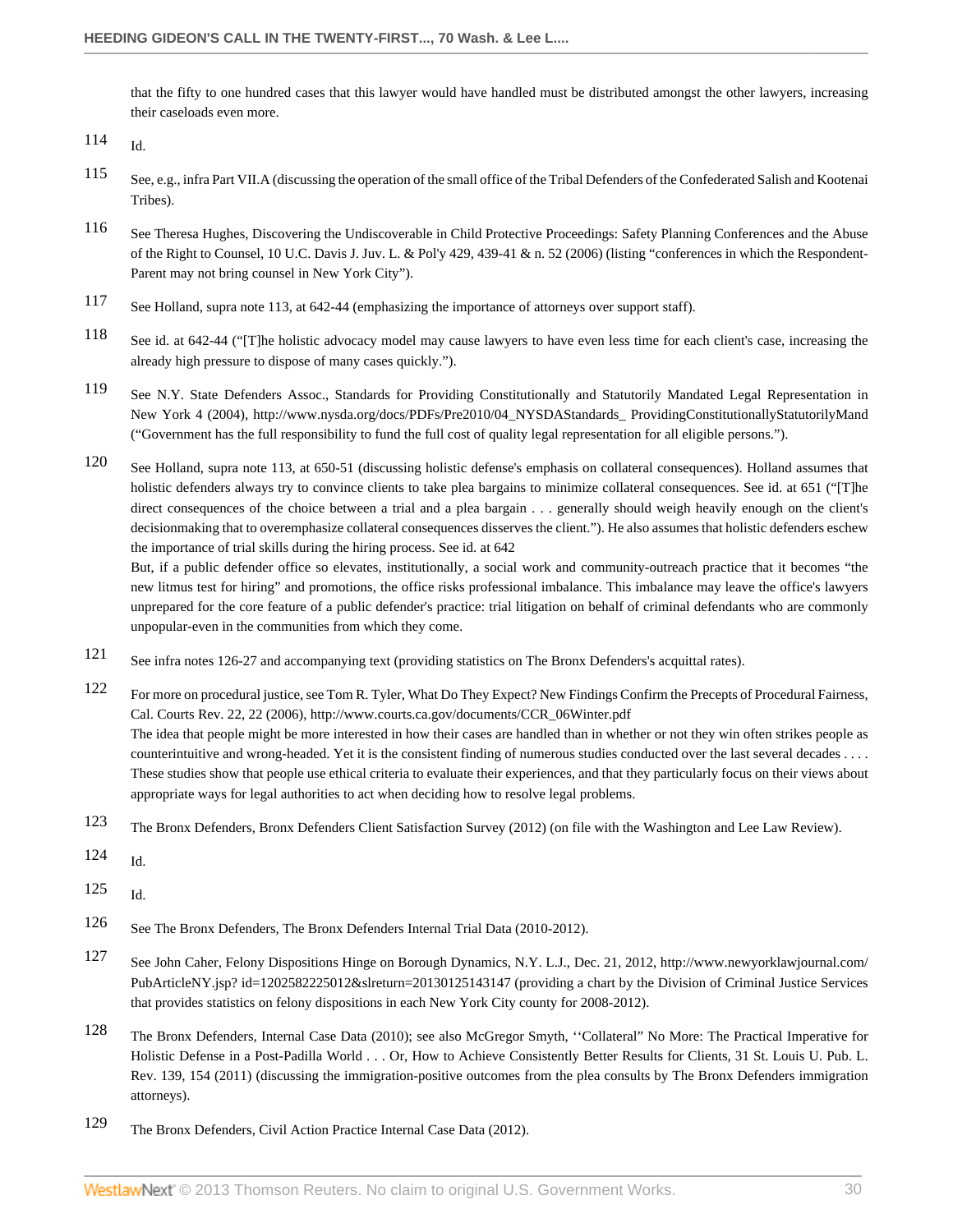<span id="page-30-0"></span>Id.

- <span id="page-30-1"></span>Id.
- <span id="page-30-2"></span> See The Center for Holistic Defense, The Bronx Defenders, http:// www.bronxdefenders.org/our-work/center-holistic-defense (last visited Apr. 2, 2013) (describing the work of the Center for Holistic Defense) (on file with the Washington and Lee Law Review); see also Cara Tabachnick, Can the "Holistic Approach" Solve the Crisis in Public Defense?, Crime Report (Mar. 8, 2011), http://www.thecrimereport.org/news/inside-criminal-justice/2011-03-can-the-holistic-approach-solve-the-crisis-in-public (last visited Apr. 2, 2013) (describing The Bronx Defenders's holistic approach and the assistance it has provided to other defense offices seeking to implement similar methods of defense) (on file with the Washington and Lee Law Review).
- <span id="page-30-3"></span>Telephone Interview with Cait Clarke, Dir. of Strategic Initiatives, Nat'l Legal Aid & Defenders Assoc. (Aug. 21, 2012).
- <span id="page-30-4"></span>Id.
- <span id="page-30-5"></span>Id.
- <span id="page-30-6"></span> See Tribal Defenders Office, Confederated Salish & Kootenai Tribes, http://www.cskt.org/gov/defenders.htm (last visited Apr. 2, 2013) (describing the work of the Tribal Defenders Office) (on file with the Washington and Lee Law Review).
- <span id="page-30-7"></span> See E-mail from Ann Sherwood, Managing Attorney, Tribal Defenders Office of the Confederated Salish & Kootenai Tribes, to Robin Steinberg, Exec. Dir., The Bronx Defenders (Oct. 15, 2012) [hereinafter Sherwood Email] (on file with Author).
- <span id="page-30-8"></span>Id.
- <span id="page-30-9"></span>Id.
- <span id="page-30-10"></span>Id.
- <span id="page-30-11"></span> Telephone Interview with Ann Sherwood, Managing Attorney, Tribal Defenders Office of the Confederated Salish & Kootenai Tribes (Aug. 9, 2012) [[hereinafter Sherwood Telephone Interview].
- <span id="page-30-12"></span>Id.
- <span id="page-30-13"></span>Id.
- <span id="page-30-14"></span>Sherwood Email, supra note 137.
- <span id="page-30-15"></span>Sherwood Telephone Interview, supra note 141.
- <span id="page-30-16"></span>Id.
- <span id="page-30-17"></span> Clients' licenses were being suspended for a variety of reasons: failure to pay fines, failure to pay child support, DUI, treatment requirements for DUI, failure to appear in other jurisdictions. See Sherwood Email, supra note 137.
- <span id="page-30-18"></span>Sherwood Telephone Interview, supra note 141.
- <span id="page-30-19"></span>Id.
- <span id="page-30-20"></span>Id.
- <span id="page-30-21"></span>Sherwood Email, supra note 137.
- <span id="page-30-22"></span>Id.
- <span id="page-30-23"></span>Id.
- <span id="page-30-24"></span>Sherwood Telephone Interview, supra note 141.
- <span id="page-30-25"></span>Id.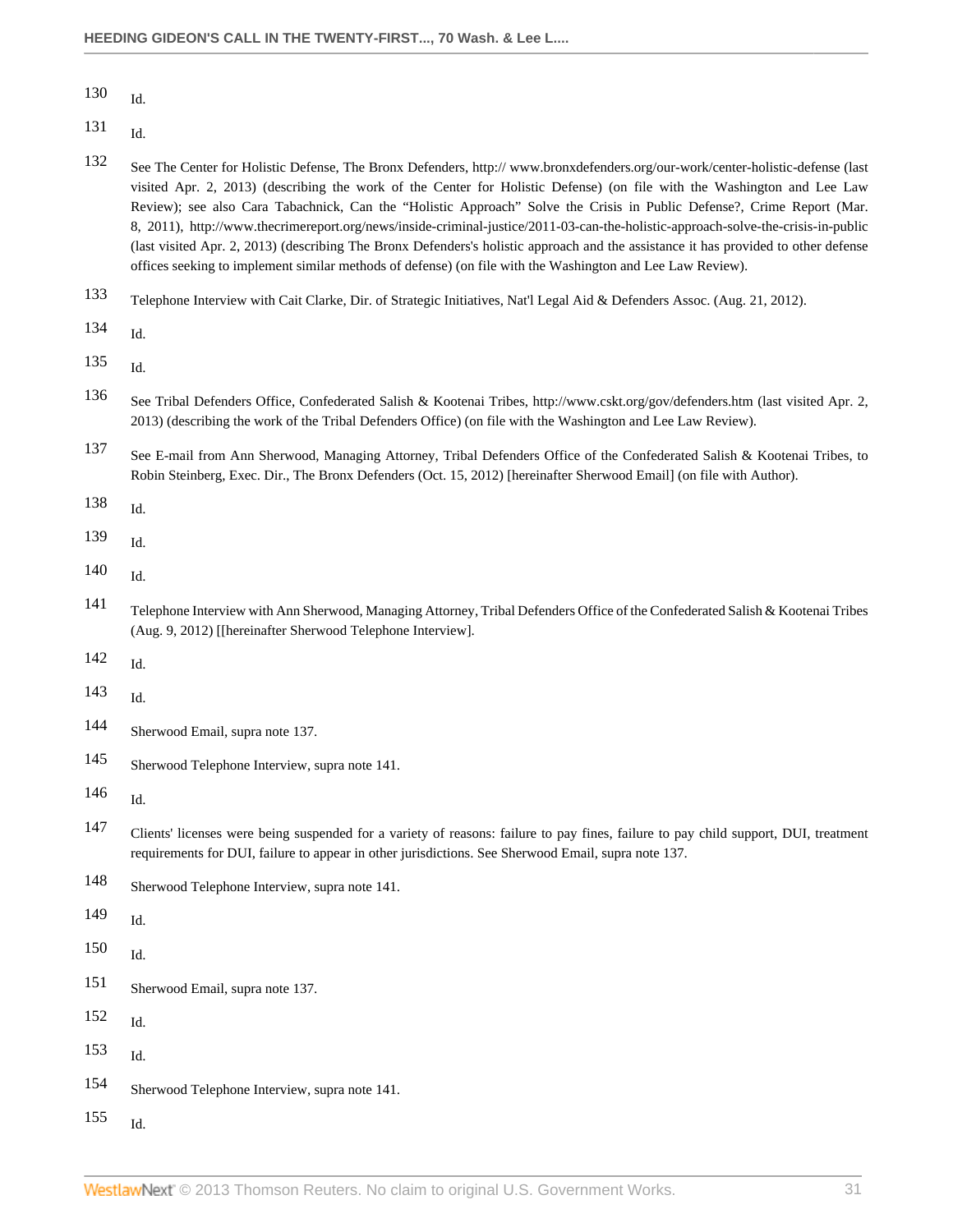- <span id="page-31-0"></span>Sherwood Email, supra note 137.
- <span id="page-31-1"></span> About the SPD, Wis. St. Pub. Defender's Off., http:// www.wisspd.org/htm/GenInfo/Facts.pdf (detailing the Wisconsin State Public Defender's Office budget and staffing).
- <span id="page-31-2"></span>Id.
- <span id="page-31-3"></span>Id.
- <span id="page-31-4"></span> Telephone Interview with Gina Pruski, Training Dir., Wis. State Pub. Defender's Office (Aug. 10, 2012) [hereinafter Pruski Telephone Interview].
- <span id="page-31-5"></span>Id.
- <span id="page-31-6"></span>Id.
- <span id="page-31-7"></span>Id.
- <span id="page-31-8"></span> E-mail from Gina Pruski, Training Dir., Wis. State Pub. Defender's Office, to Robin Steinberg, Exec. Dir., The Bronx Defenders [hereinafter Pruski Email] (Oct. 5, 2012) (on file with Author).
- <span id="page-31-9"></span>Id.
- <span id="page-31-10"></span>Pruski Telephone Interview, supra note 160.
- <span id="page-31-11"></span>Id.
- <span id="page-31-12"></span>Id.
- <span id="page-31-13"></span>Id.
- <span id="page-31-14"></span>Id.
- <span id="page-31-15"></span> See Our Mission, E. Bay Community Law Center, http:// www.ebclc.org/mission.php (last visited Apr. 2, 2013) (describing the work of the EBCLC) (on file with the Washington and Lee Law Review).
- <span id="page-31-16"></span> See Youth Defender Clinic, E. Bay Community Law Center, http:// www.ebclc.org/documents/Youth\_Defender\_Clinic.pdf (describing the work of the Youth Defender Clinic).
- <span id="page-31-17"></span> See Health, E. Bay Community Law Center, http:// www.ebclc.org/health.php (last visited Apr. 2, 2013) (describing the health practice at EBCLC) (on file with the Washington and Lee Law Review).
- <span id="page-31-18"></span> Telephone Interview with Kate Weisburd, Project Dir., East Bay Cmty. Law Ctr. (Aug. 16, 2012) [hereinafter Weisburd Telephone Interview].
- <span id="page-31-19"></span>Id.
- <span id="page-31-20"></span> E-mail from Kate Weisburd, Project Dir., East Bay Cmty. Law Ctr., to Robin Steinberg, Exec. Dir., The Bronx Defenders (Oct. 9, 2012) [hereinafter Weisburd Email] (on file with author).
- <span id="page-31-21"></span>Weisburd Telephone Interview, supra note 174.
- <span id="page-31-22"></span>Id.
- <span id="page-31-23"></span>Id.
- <span id="page-31-24"></span>See Youth Defender Clinic, supra note 172.
- <span id="page-31-25"></span>Weisburd Telephone Interview, supra note 174.